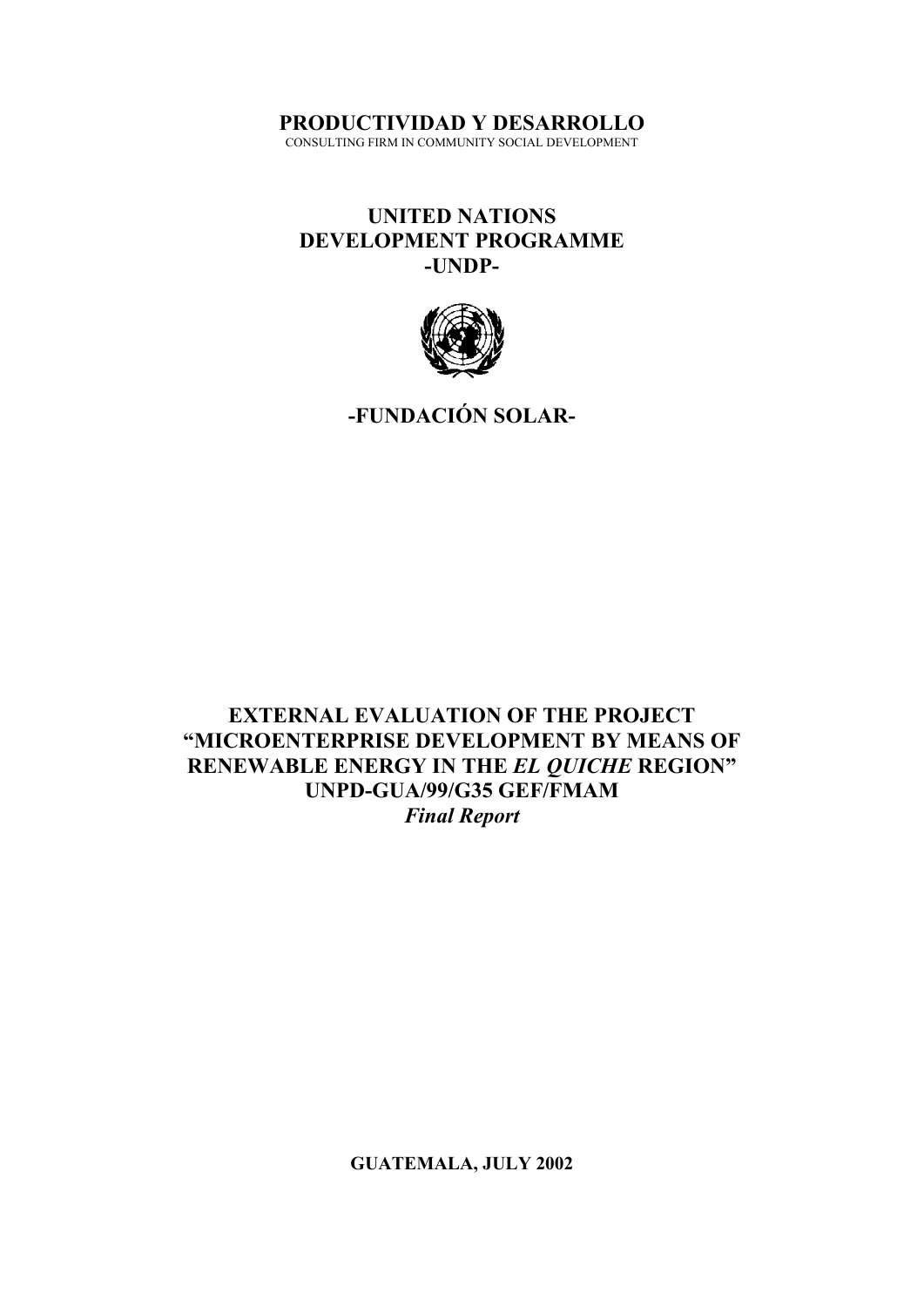# **TABLE OF CONTENTS**

| <b>CONTENT</b>                                                                                                                                                                                                                                                                                                                         | <b>PAGE</b>                                  |
|----------------------------------------------------------------------------------------------------------------------------------------------------------------------------------------------------------------------------------------------------------------------------------------------------------------------------------------|----------------------------------------------|
| <b>I. EXECUTIVE SUMMARY</b>                                                                                                                                                                                                                                                                                                            | 2                                            |
| <b>II. BACKGROUND</b>                                                                                                                                                                                                                                                                                                                  | 7                                            |
| <b>III. INTRODUCTION</b>                                                                                                                                                                                                                                                                                                               | 9                                            |
| <b>IV. OBJECTIVES</b><br>1. Project objectives<br>2. Objectives of the consulting process                                                                                                                                                                                                                                              | 11<br>11<br>11                               |
| V. EVALUATION METHODOLOGY<br>1. Phase I<br>2. Phase II<br>3. Phase III<br>4. Phase IV<br>5. Phase V<br>6. Phase VI                                                                                                                                                                                                                     | 12<br>12<br>12<br>14<br>15<br>16<br>16       |
| VI. EVALUATION RESULTS<br>1. Main findings (Process evaluation)<br>a. Opinion of the consulting firm<br>b. Mayors and municipal corporations<br>c. Institutional context<br>d. Monitors, leaders and observation committee<br>e. Officials of the health centers in the Reyna zone<br>2. Evaluation of effects achieved by the Project | 18<br>18<br>18<br>20<br>25<br>27<br>32<br>34 |
| VII. STRENGTHS AND WEAKNESSES ANALYSIS<br>1. Strengths<br>2. Opportunities<br>3. Weaknesses<br>4. Threats                                                                                                                                                                                                                              | 49<br>49<br>49<br>50<br>51                   |
| VIII. CONCLUSIONS<br>1. On the process<br>2. On the effect                                                                                                                                                                                                                                                                             | 52<br>52<br>53                               |
| IX. INPUTS FOR LEARNED LESSONS                                                                                                                                                                                                                                                                                                         | 55                                           |
| X. RECOMMENDATIONS                                                                                                                                                                                                                                                                                                                     | 57                                           |
| XI. APPENDIXES                                                                                                                                                                                                                                                                                                                         | 59                                           |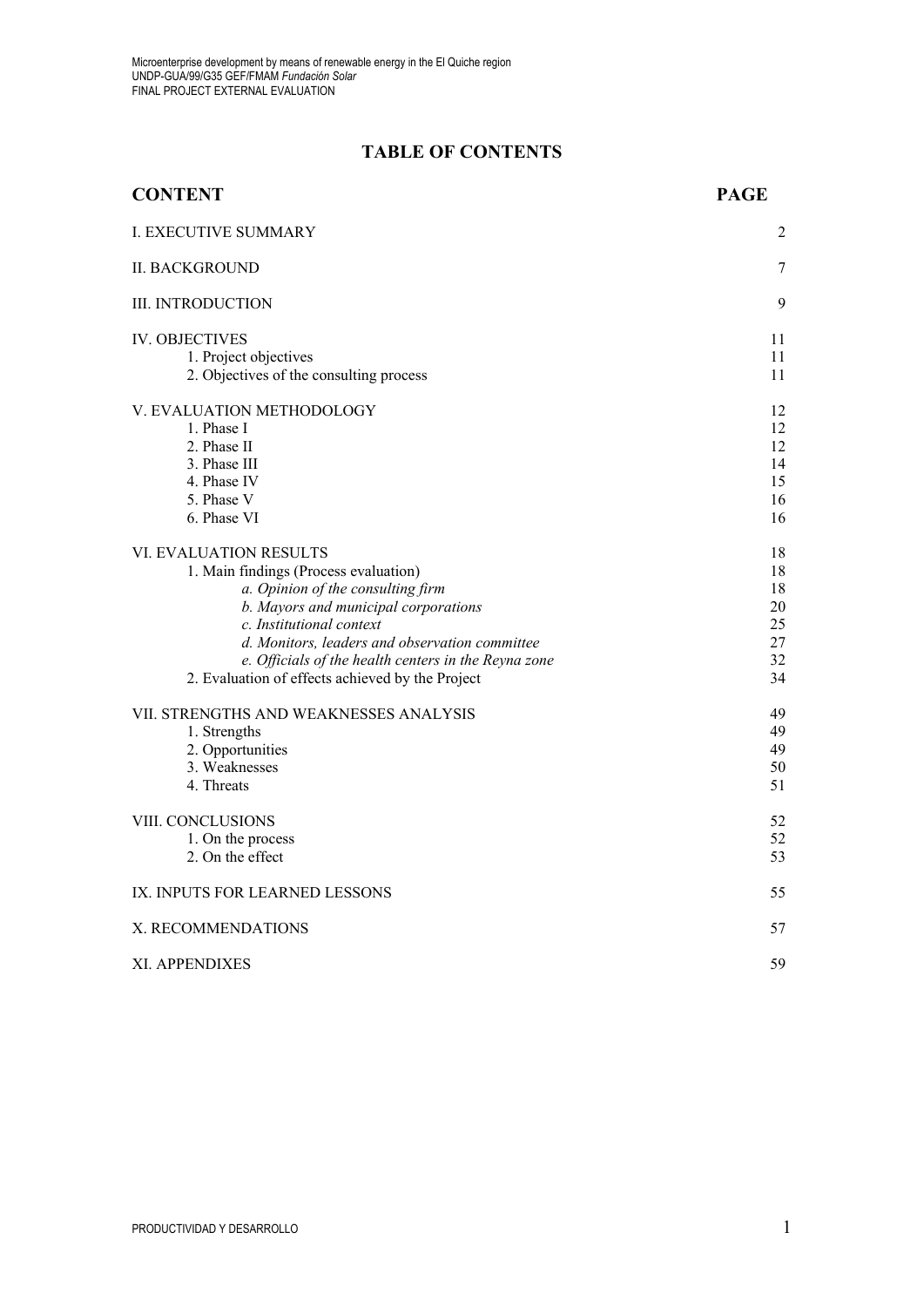# **I. EXECUTIVE SUMMARY**

The project "Microenterprise development by means of renewable energy in the *El Quiche* region", PNUD-GUA/99/G35; GEF/FMAM began in 1998 with the generation of PDF block A, which identified a project and strategies portfolio for developing renewable energy projects in the Zonapaz region that were congruent with operational program 6 of the GEF and was formally started on July  $1<sup>st</sup>$ , 2000, after carrying out a management phase in order to develop possibilities of constructing a local instance capable of providing rural energy services.

The goals in the environmental context are geared towards the mitigation of climate change through the displacement (total or partial) of traditional (candles, ocote, etc.) and fossil sources of energy (diesel, kerosene).

The project intends to remove financial, institutional and development barriers through the implementation of innovating financial and organizational schemes and strengthening local capacities in the influence area; it also intends to coordinate with institutions, increase community participation, and strengthen organization and democratic participation.

The process of formulating the Full Size Project has begun and its strategies will be based on the lessons learned, on the needs of the target, and on rural electrification and environmental government policies.

The evaluation was carried out in order to offer inputs that strengthen the elements considered for a second phase and the systematization of the activities implemented in this "pilot phase" seeking more success opportunities for the Full Size Project.

For the external evaluation, 6 communities were selected. Four of them were subject of the project and two acted as "witnesses", through comparisons carried out in 249 homes that were randomly selected. The rest of the information was obtained through interviews carried out in the institutional context, in municipalities of the three municipalities that constitute the Ixil region, in the observation committees and in the health centers of the Reyna zone.

Four (4) analysis groups were formed: Group A: homes in the Pa'l and Santa Clara communities that have Photovoltaic Lighting Systems (PLS); Group B: homes in the same communities, but without PLS's; Group C: homes in the Chel and Las Flores communities, where a hydroelectrical microplant is being constructed and Group D (witness): homes in the communities of Juá and Chemal.

For the analysis of effects, Chi Square and non-parametric variance analysis (Kruskal-Wallis Test) tests were performed in order to compare the indicators of the four groups. The process analysis was performed through Interview Guides for different levels: involved institutions, municipalities and their corporations, the UNDP, the *Fundación Solar* and the officials of health stations in Uspantán (Reyna Zone).

The conditions of the Ixil region: high level of poverty, dispersion, exclusion and an important level of disintegration in the organization of the community pose the main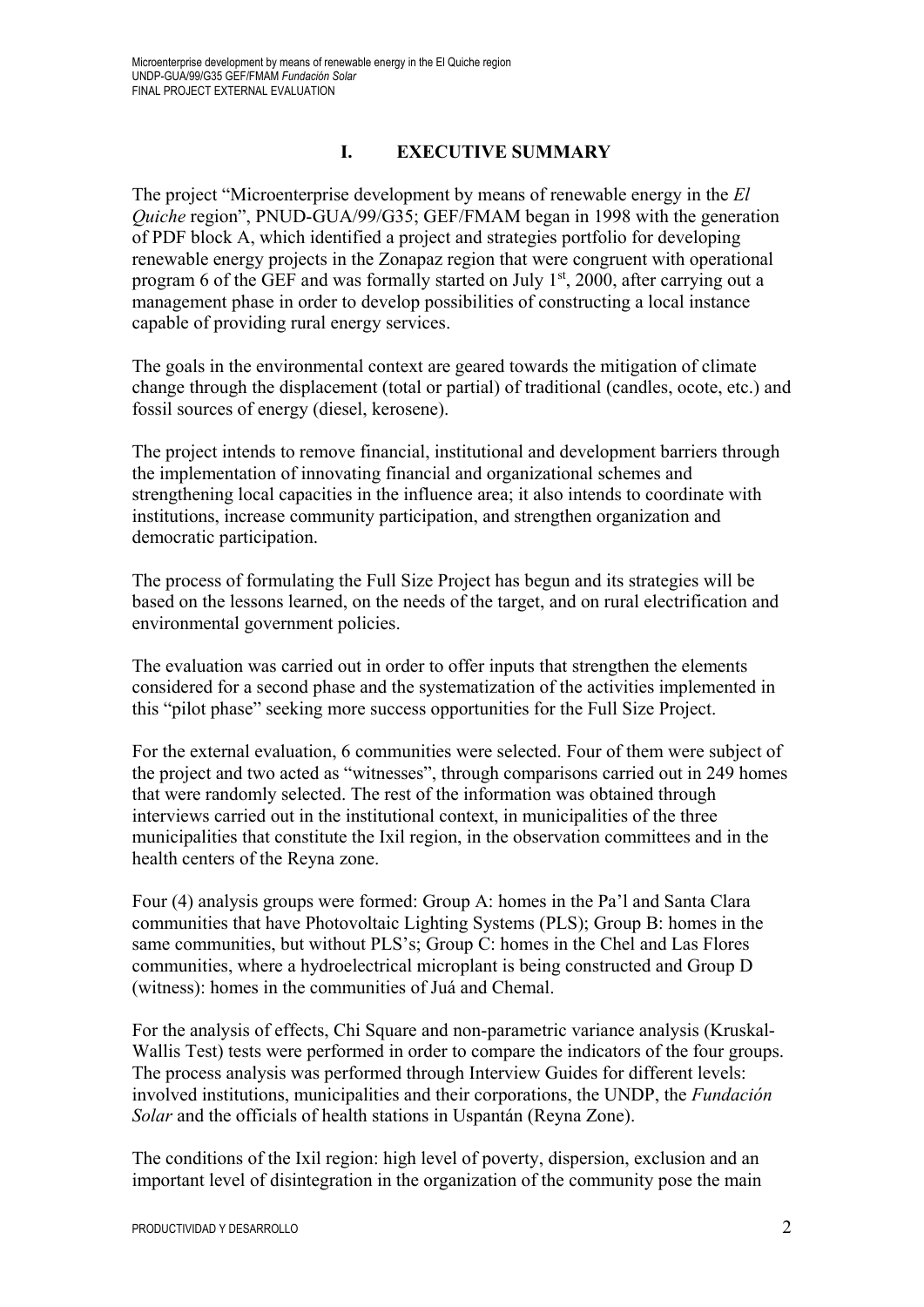barriers for financing of development projects, fact that limits the possibility of increasing the quality of life of its inhabitants. The services area is a necessity that demands alternatives for generating income through employment and opportunitygenerating activities for the inhabitants of this zone.

The concept and possibilities of renewable energy are still unknown by the inhabitants of the rural area, a fact that has generated incremental costs for empowering the beneficiaries through training programs aimed at reducing barriers for its implementation. Technical and economic feasibility studies were performed during the two years previous to the beginning of the project, including funding.

The UNDP through the Global Environmental Fund (GEF) assigned economic resources for financing the incremental costs of the project, fact that enables the introduction of renewable energy systems in 5 communities of the Chajul municipality and 5 communities of Uspantán, El Quiche. These communities were supported with community participation in order to achieve a comprehensive development that enables the attenuation of poverty and improvement of the quality of life of the beneficiaries through productive activities based on renewable energy.

During the implementation of the project there were important obstacles that hindered the normal execution process of the hydroelectrical microplant in Chel, which demands additional efforts and dialog and conflict-resolution strategies in order to overcome setbacks and reach its conclusion.

The findings indicate an adequate level of achievements in the implementation of the project. *Fundación Solar* has a good credibility in the institutional context. Reproducing this experience in other areas of the national territory is considered a strength. Local participation and leadership have been promoted, but existing organization has been preserved. Furthermore, personnel with significant experience in environmental and renewable energy issues, as well as a technical team whose objective has been to form local capacities for providing maintenance to the system have been involved in the project.

The participation of *Fundación Solar* has surpassed the field of renewable energy promoting local capacity in the EL Quiche region for the development of project preinvestment phases, which consist of a number of projects in negotiation stages and a project which has been carried out<sup>[1](#page-3-0)</sup>.

The Ixil region and the Reyna zone are eligible for this type of projects since a significant percentage of communities lie on river banks. Energy supply through the national grid is still impossible for many communities, fact that strengthens the viability of initiatives like the one *Fundación Solar* is supporting.

The use of clean energy directly impacts the decrease in the emission of greenhouses gases. The project demonstrated a decrease of up to 58% in the use of candles, kerosene and ocote in the communities that have PLS's, aspect which is interesting for organizations that support environmental protection driven initiatives.

<span id="page-3-0"></span><sup>&</sup>lt;u>.</u> <sup>1</sup> In the Chel community, municipality of Chajul, financing was obtained for a successful project of a rural telephone system.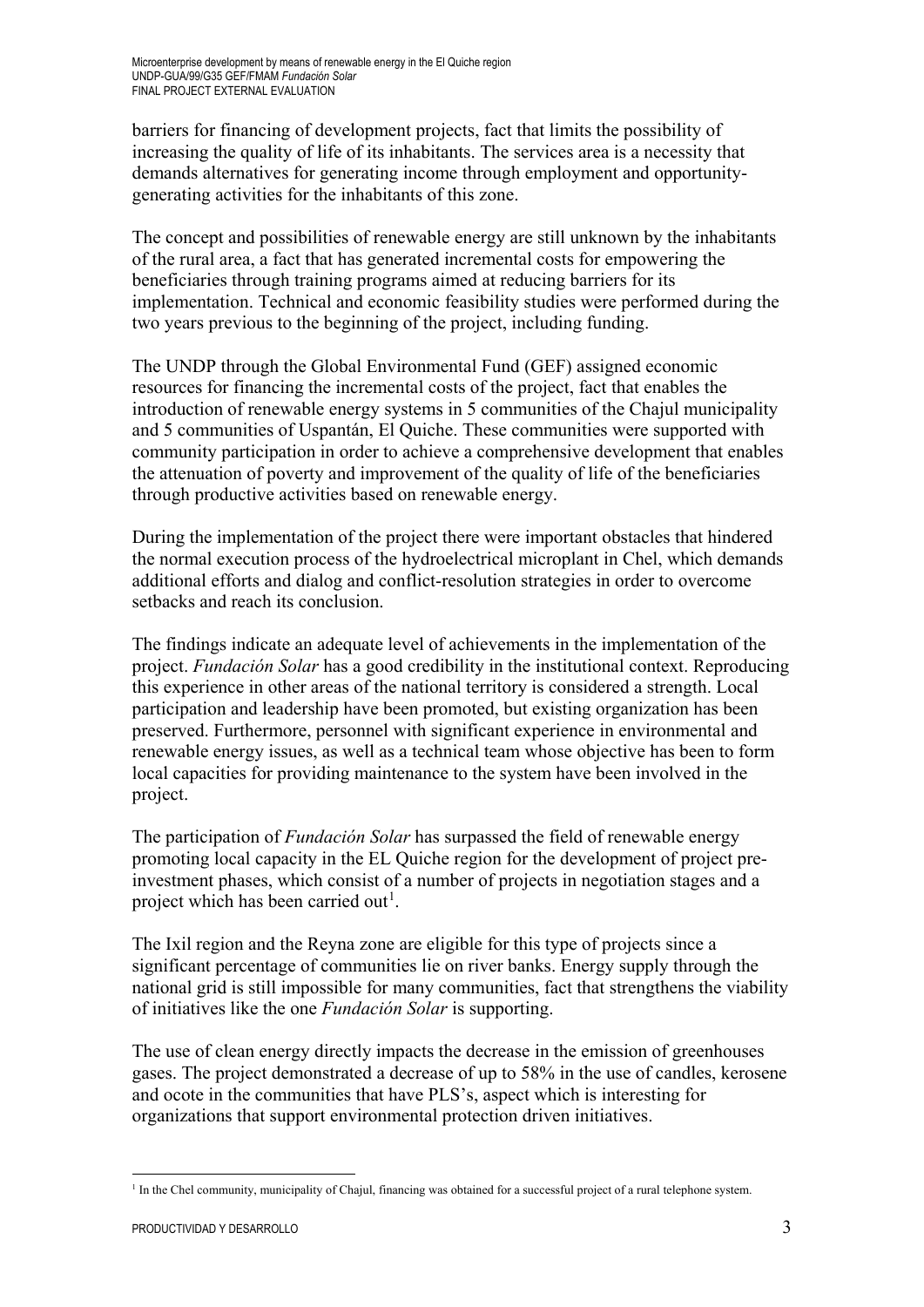The project had a positive effect on the reduction of  $CO<sub>2</sub>$  emissions, even when these were not measured. In the communities that have PLS's (Pa'l, Santa Clara and Chemal (witness community)) there was a 40% difference in the consumption of traditional fuels in comparison with the studied groups. This finding leads to the conclusion that the use of renewable energy is a viable alternative for the use of candles and kerosene lamps for lighting purposes, fact that has been of great interest for the cooperating institutions.

When the evaluation was being carried out, energy supply through the hydroelectrical microplant was not yet a reality, which was an obstacle for determining the extent to which the quality of life of the beneficiaries had been improved by generating an income.

The image that *Fundación Solar* transmits in the municipal context is reason enough to believe that the actions undertaken are perceived as an internal intervention that excludes the cooperating institutions. This implies the risk of setting too high expectations on *Fundación Solar* putting its credibility at risk.

The project has accomplished the elimination of financial barriers due to the level of participation of the different cooperating institutions that made the first phase of the project a reality. The main barriers were identified. Many of them are linked to the high exclusion levels of the communities in the area of influence, as well as to the negligible possibility of supplying electric energy to the area from the national grid. Currently the communities that have electrical energy supply suffer from a lack of efficiency of such supply.

The process implementation experience also increased the levels of community participation and enabled adequate mechanisms of interinstitutional coordination, the harmonization of strengths in the professional and technical fields and of community leadership, which was a success element for reducing the cost of implementing the project.

The *Fundación Solar* showed its experience in the field of renewable energy as well as in several aspects of local organization and participation. Nonetheless, the experience found in Chajul demonstrates that the coordination, organization and participation mechanisms have not been able yet to give the necessary consistency to local traditional leadership between the project, the local government and communities. At the regional and international levels, the *FUNDACIÓN SOLAR* proved to be a good resource provider.

The consulting firms thinks that the *Fundación Solar* can achieve a good impact the development of productive activities based on renewable energy in the areas of education and health, which would enable the extension of the current levels of coverage and attention.

The effect generated by the project regarding the strengthening of community organization statistically demonstrated that witness communities are different to the rest of the subject communities (average value of 1.76% against 34.59% in the subject communities), which leads to think that the project has strengthened the processes of community organization.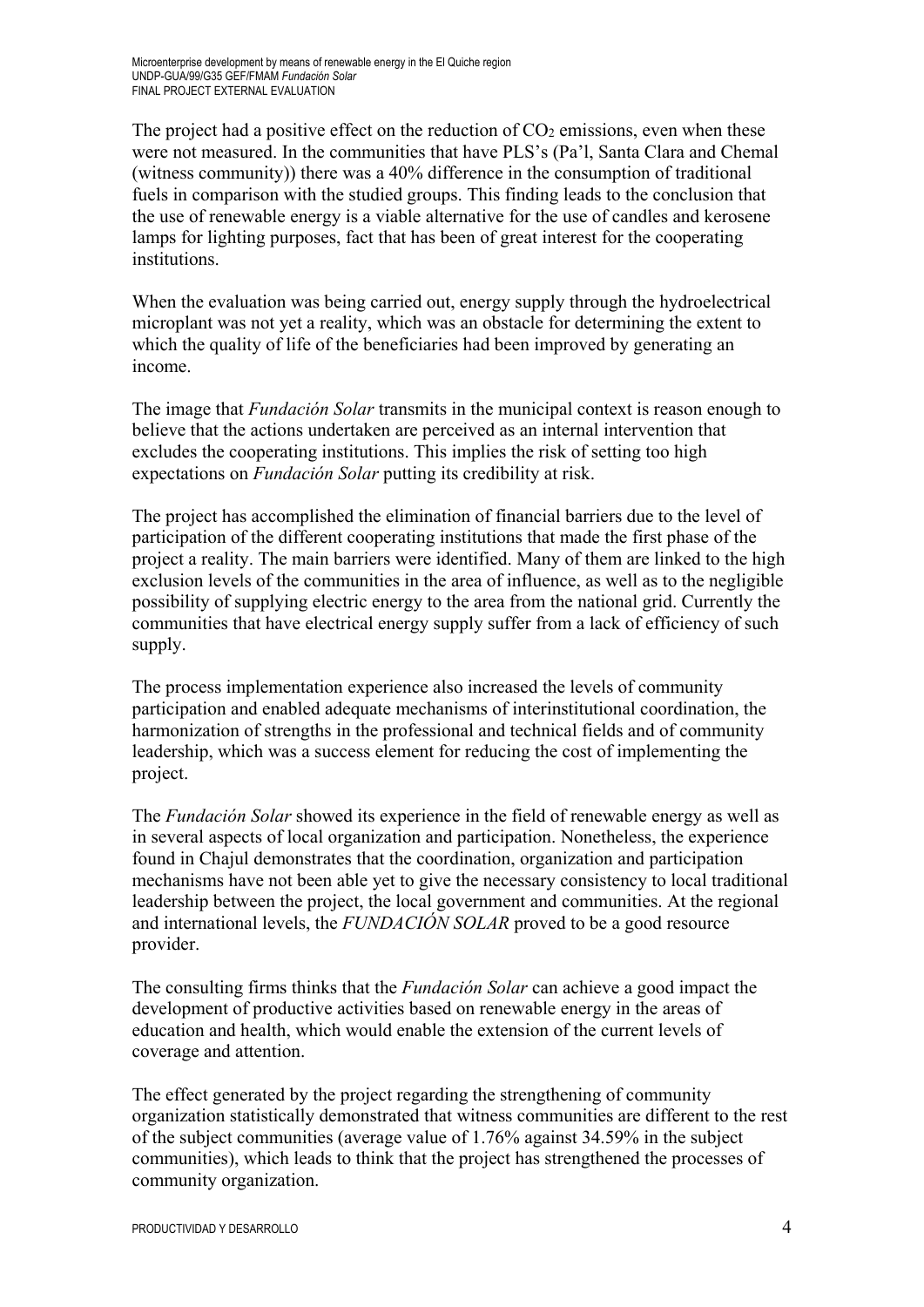The level of management (as an effect indicator) was compared to in the four groups. It was found that groups A and B (49.38% and 47.92%) are statistically similar to each other with an alpha of 0.05 and different from groups C (86.67%) and D (25%). The influence can be explained by the fact that the actions taken in the execution of the project are conducted by a legally established association. Witness group D obtained the lowest value, which means that this is the poorest group in regards to management.

When measuring the participation of women, the communities of Pa'l and Santa Clara showed the best result (61.73%), which means that having lighting has enabled a participation of women between 18% and 20%, compared with households without PLS's in the communities intervenidas and the witness communities, which are similar to each other (41.67% and 43.33%, respectively).

The mitigation of climate change by displacement or substitution of traditional fuels measured by the decrease in the use of candle, kerosene and ocote enabled to find significant differences between the communities that have PLS's (76.54%) and the rest of the groups (Alfa =  $0.05$ ). This finding leads to the conclusion that there is a positive effect in favor of the mitigation of climate change, since group A had more than 30% substitution of traditional fuels in comparison with the rest of the groups ( $B = 18.75\%$ ,  $C = 46.47\%$ , and  $D = 45.00\%$ ).

When statistically comparing the indicator analysis on "work of the committee" measured by the support level that it offers the beneficiaries and the opinion about them, differences of Alfa=0.05 were found among the communities of Chel and Las Flores (61.67%) of up to 22% less with respect to the other communities, which showed better results (an average of 84%). This could be due to the fact that in these communities work is done by the Asociación Chelense and the answers made reference to the work of the committee.

In regards to the environment an 28% decrease (average) in the use of candles, kerosene, ocote, and firewood was found in the communities of Pa'l and Santa Clara (group A) and the community of Juá (witness), which have PLS's. Statistically, these two groups (A and D) are similar to each other (76.54% and 75.00%, respectively Alfa=0.05) and different from groups B  $(52.08\%)$  and C  $(43.33\%)$ , since there is no light in these households.

Recommendations were made in order to support projects of renewable energy for the education and health areas in order to increase coverage of literacy at the national level as well as health services through the availability of lighting for attending emergencies, strengthening the Cold Chain for guaranteeing the viability of biological elements (vaccines).

It was considered necessary to implement ethnologic methods of analysis for a better understanding of social dynamics. The experience in Chajul is an example for understanding the organizational and participation dynamics facing the issue of renewable energy. Two types of analysis were recommended: i) statistical studies exclusively for evaluating the effects of renewable energy and ii) an ethnological and qualitative study for enriching the social aspect.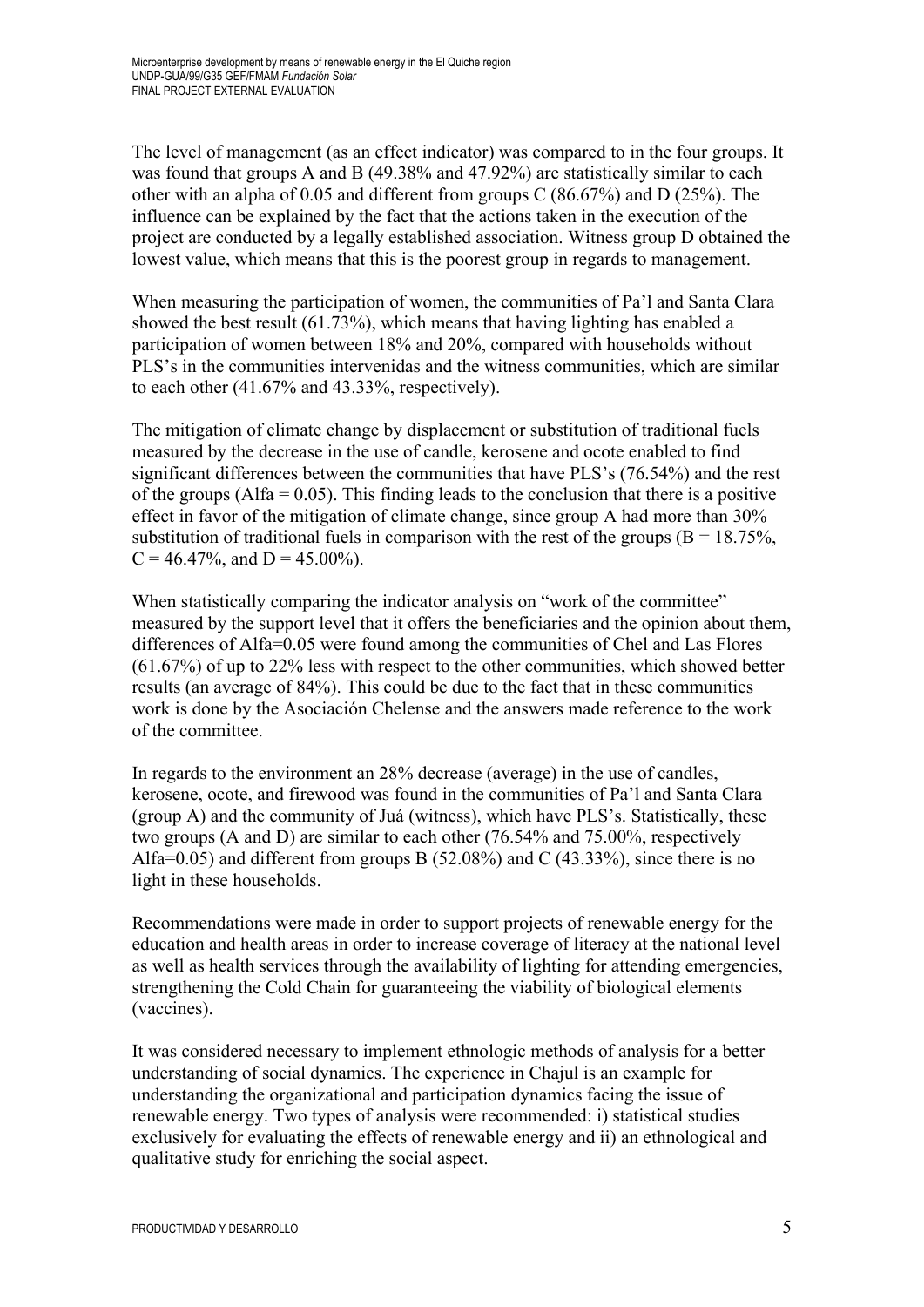Finally, agility in finalizing the project in the Chel community was recommended due to the risk of having the infrastructure in place without supplying the service. For this, *Fundación Solar* must try to establish a discussion forum with the Mayor of Chajul due to the existing differences between the foundation, the Mayor and the municipal corporation.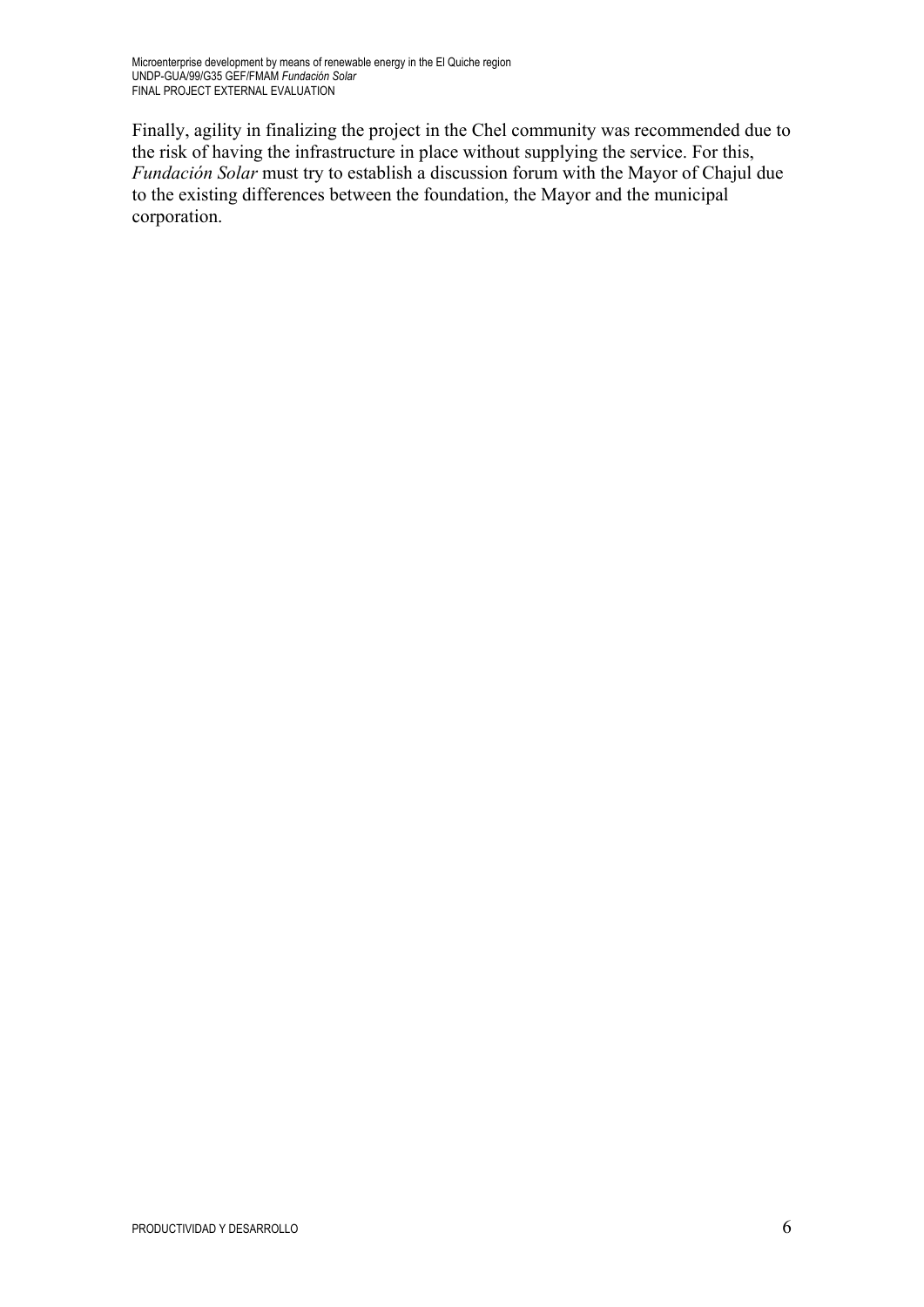# **II. BACKGROUND**

The "Microenterprise development by means of renewable energy in the *El Quiché* region", PNUD-GUA/99/G35; GEF/FMAM project began in 1998 with the formulation of PDF block A, which identified a portfolio of projects and strategies for the development of renewable energy in the Zonapaz, according to operational program 6 of the GEF, which refers to the "Promotion of the adoption of renewable energy by removing barriers and reducing implementation costs".

The project implementation formally began on July  $1<sup>st</sup>$ , 2000 after the completion of a management phase, which includes a series of technical, pre-viability, and environmental studies, as well as negotiation in the political and financial contexts, both in national and international institutions. The strategies defined for the project are linked to national priorities and seek to support the consolidation of the peace process prior to the United Nations Framework Convention on Climate Change. It also supports the search for strategies that will enable access to electrification in remote rural communities and whose possibilities of being connected to the national electrification grid are too slim or too long-term.

Nevertheless, given the opportunity of having the possibility of constructing a local body for providing rural energy services, the project implementation strategy enables the interconnection with the national distribution grid and, if there is any remainder, offer electricity for other areas of this region through the mentioned grid.

Furthermore, innovative uses of energy are being fostered through the promotion of microenterprises, competitive and attractive rates for the times of day in which there are power remainders. Favoring the use during the hours of natural lighting would permit to offer special rates for night consumption exclusively for home use (lighting).

The project jointly established aims in the environmental context, which are designed to mitigate climate change assuming that the implementation of systems that enable the supply of clean energy significantly reduces carbon emissions through the displacement (total or partial) of traditional fuels (such as candles, ocote, etc.) or fossil fuels (diesel, kerosene).

For the implementation of this project the *Fundación Solar* has searched for interinstitutional coordination levels both at the local and the central levels as well as in the international context with the objective of transforming exhausted paradigms, which is some cases have only served as obstacles for the adoption of renewable energy in rural areas of the country, such as financial, institutional, and development barriers particularly in zones that have suffered violence and armed conflicts.

The interests of the project include: providing assistance in the development of microenterprises that provide renewable energy end services, through the use of renewable energy as a resource seeking the generation of income a new employment sources. At the same time, the initiatives constitute a way of satisfying global interests related to the mitigation of climate change. This is congruent with operational program 6 of the GEF, which consists in "promoting the adoption of renewable energy through the elimination of barriers and the reduction of implementation costs".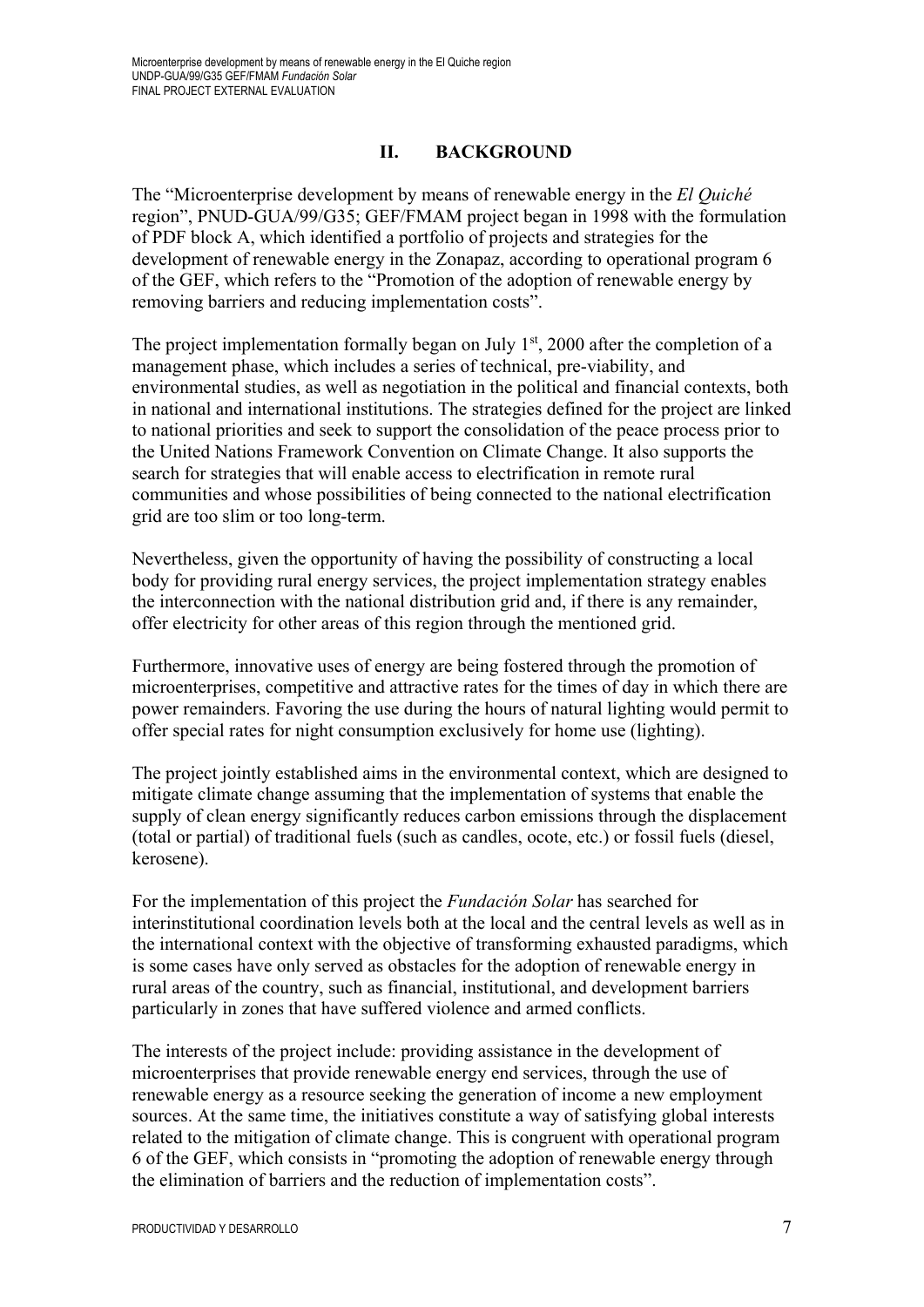The specific objectives of the project were designed to achieve the elimination of financial, institutional and development barriers through the implementation of innovative financial and organization schemes, through the strengthening of the knowledge on renewable energy themes due basically on the fact that there is a lack of awareness about the benefits of natural resources if there is an adequate and rational use of these resources.

Strengthening the local capacities in the area of influence of the project is a priority through the entire management process and based on a portfolio of projects to be implemented.

In this sense, the fact of bringing renewable energy to these excluded communities becomes a means of for strengthening the development processes, whose final objective is to increase the quality of life in poor and extremely poor towns in the area of influence through the implementation of productive activities supported by the use of electric energy.

Interinstitutional cooperation is achieved through this project with "strategic partners for development" who see the project as an alternative for aiding in the development of communities with few possibilities of having both mid and long term participation in the national distribution grid.

Community participation is one of the strategic lines of the project, basically because of the significant levels of geographic, politic and ethnic marginalization as well as the weaknesses in the organization and democratic participation systems.

The project has found spaces of interinstitutional cooperation between nongovernmental organizations, which are justified due to the low level of current coverage of rural electrification, which is barely 17%.

During its implementation, the project has achieved the local promotion of the benefits that energy supply has through the adequate use of natural resources, which generates a strong interest in several communities of the Ixil region and especially in the municipality of San Juan Cotzal.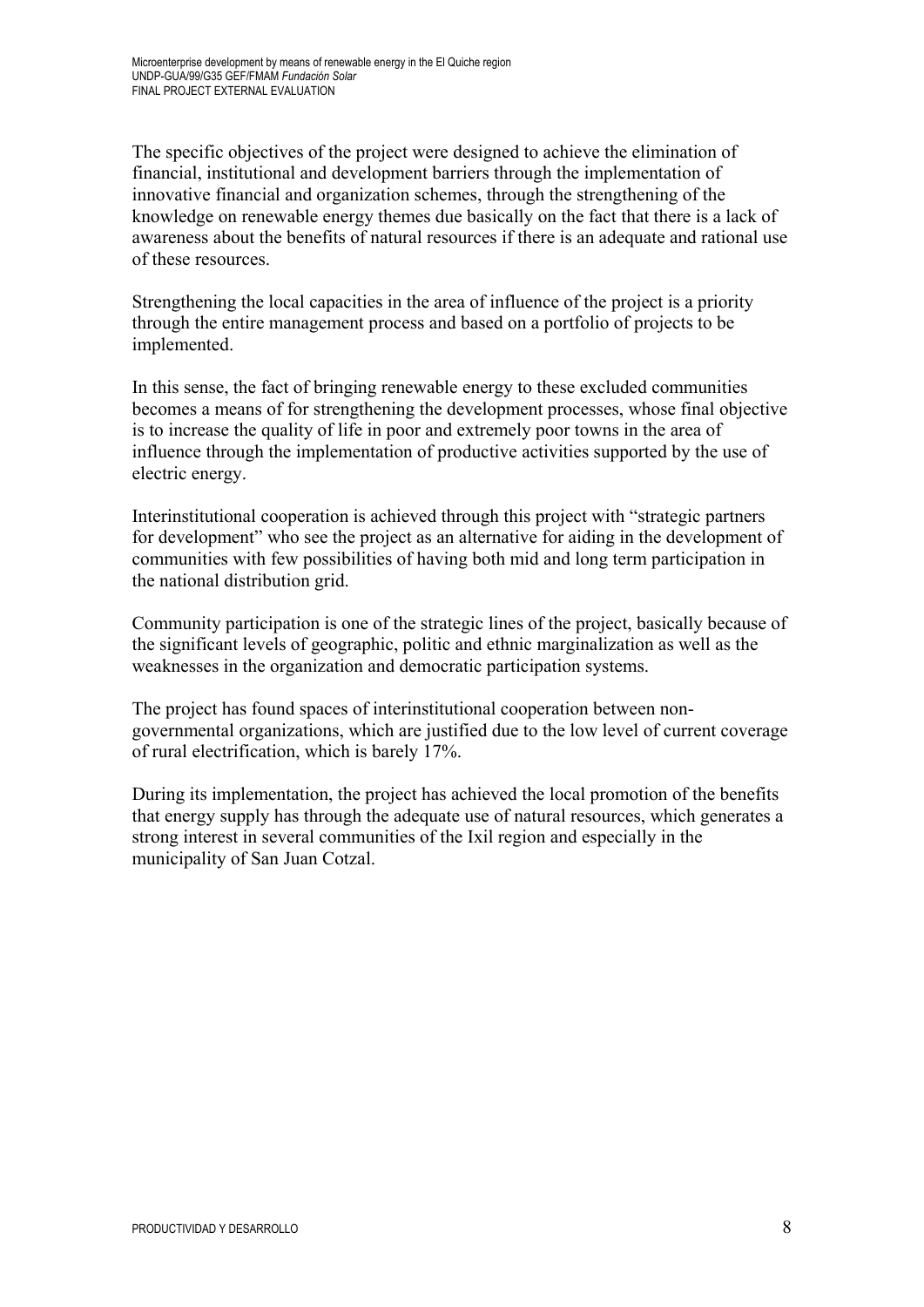# **III. INTRODUCTION**

The project "Microenterprise development by means of renewable energy in the *El Quiche* region" is in its final phase. In the first year of management the consolidation of the technical team was achieved<sup>[2](#page-9-0)</sup>, strategies and necessary actions for taking up again elements and activities that had been postponed were formulated in order to guarantee the fulfillment of objectives.

Included in the activities that are currently being carried out, the process of formulating the Full Size Project whose strategies are based on the learned lessons, on the needs of the communities subject of the project and on the rural electrification and environment official policies has already started.

In this sense the evaluation tries to provide tools for strengthening the elements considered for the second phase, elements that permit the evaluation of the effect and process indicators generated by the project as well as the strengths and weaknesses found and the contributions made by the institutions that participated in the Workshop for the implementation of lessons learned.

The evaluation of the project activities enabled the generation of insumos for identifying actions based on strategies that stem from the systematization of the activities implemented in this "pilot phase" so as to offer greater possibilities of success for the implementation of the Full Size Project.

In order to carry put the external evaluation 6 communities were identified. Four of them were inetervenidas with the project and two were "witnesses" in order to evaluate the quality of processes and their effect on the communities intervenidas through the comparisons made on 249 households, which constituted the scope of the household survey.

The internal evaluation reports prepared during the implementation of the project show results that were validated by the external evaluation, for which data capture instruments were prepared for the different types of stakeholders. These were then compared for the four groups of studies that were defined.

A statistical analysis was applied to the survey carried out in 249 households that were randomly selected. This analysis permitted the comparison of results obtained by the project in the communities intervenidas and the witness communities. The rest of the information was obtained through surveys at the institutional levels, municipal corporations (of the three municipalities of the Ixil region), observation committees and the officials of health stations in the Reyna zone. A descriptive analysis was applied to the results of these surveys.

The implementation of the project was based on aspects which were considered a priority for promoting the development of excluded communities in the region. Even when these communities have historically had their own organization systems, and support in organization and participation issues, in programs and projects for the consolidation of the peace process in the area of influence designed to mitigate the

<u>.</u>

<span id="page-9-0"></span><sup>2</sup> Mid-term project evaluation report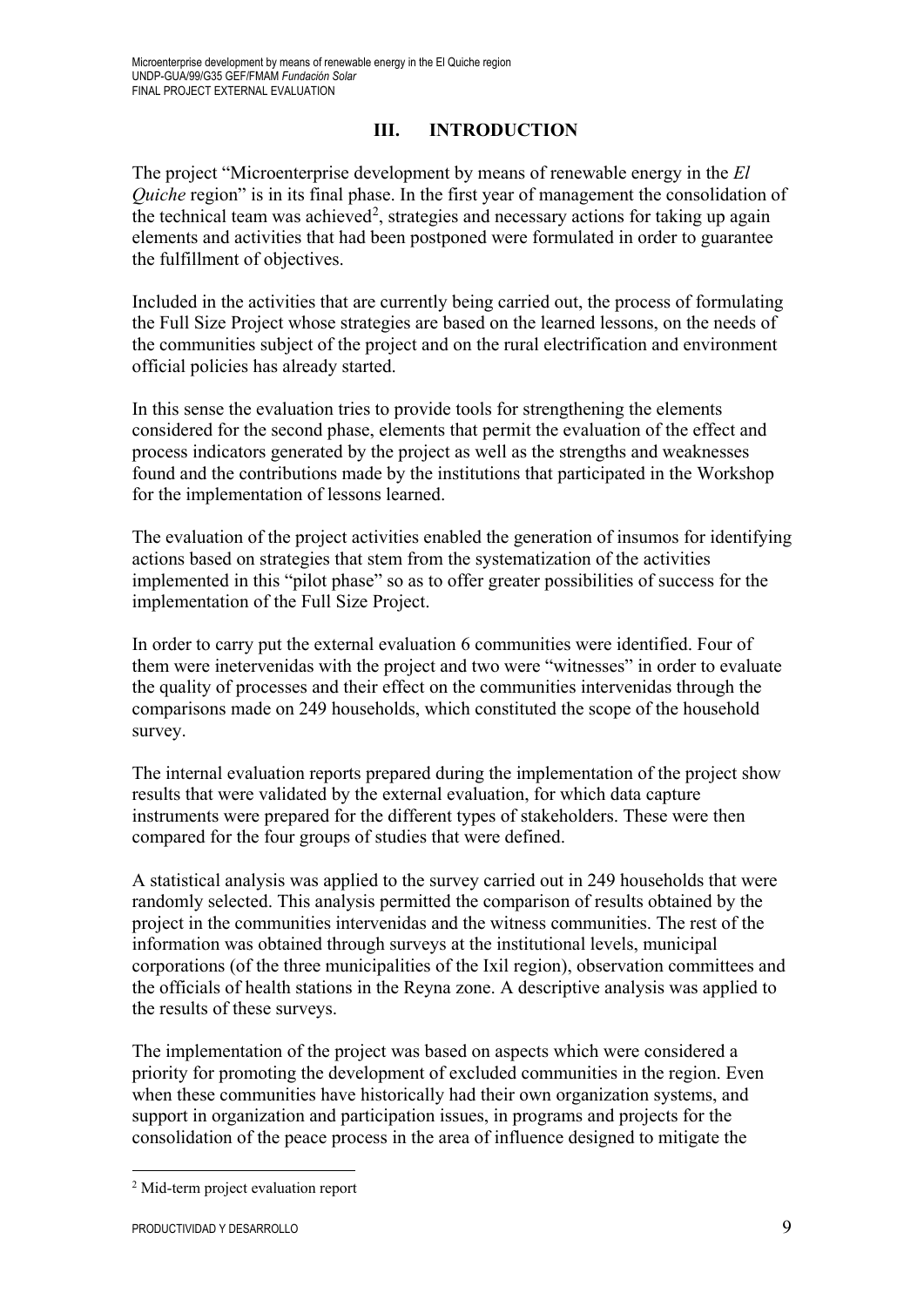existing conditions of poverty, they have received an important support for strengthening these initiatives, key for the implementation of the project.

The project "Microenterprise development by means of renewable energy in the *El Quiche* region" is inscribed in a rather difficult context, which from its inception outlines an intervention aimed at understanding the real situation of the life conditions of the population of the selected communities. This is carried out through a socioeconomical census. It is also aimed at preparing technical and economical feasibility studies which set the necessary conditions that ensure the success of the interventions.

With the objective of optimizing financial resources, *Fundación Solar* is able to integrate the support of institutions and organizations as "strategic allies for development" and with whom it exchanges the vision of the project generating in them the interest of contributing to mitigate compelling situations using renewable energy as a vehicle.

In this task, the valuable efforts of the beneficiary communities are added through the contribution of insumos and local materials, non-qualified manual labor and the active participation of leaders and authorities who bring credibility into the project before the rest of the inhabitants of the community.

Notwithstanding, the cultural characteristics of the subject population, the aftermath of the armed conflict the intention of the community leaders of being protagonists, local authorities at the municipal and departmental levels as well as political forces, set a singular scenario for the success of the project. These situations originate new challenges, new approach strategies and lessons that have to be taken into account for broadening the success expectations of *Fundación Solar* with the purpose of implementing similar experiences in the future in other areas of the country, within a full scale project.

These aspects were evaluated and considered by the evaluating firm, and are described in this report as general findings of the evaluation as well as the SWOT (Strengths, Weaknesses, Opportunities, and Threats) analysis. The results of the evaluation are divided in two research areas, which are considered a priority and which have been named Process evaluation and Effect indicator evaluation. These were specifically designed validated and approved for the project by the UNDP and *Fundación Solar*.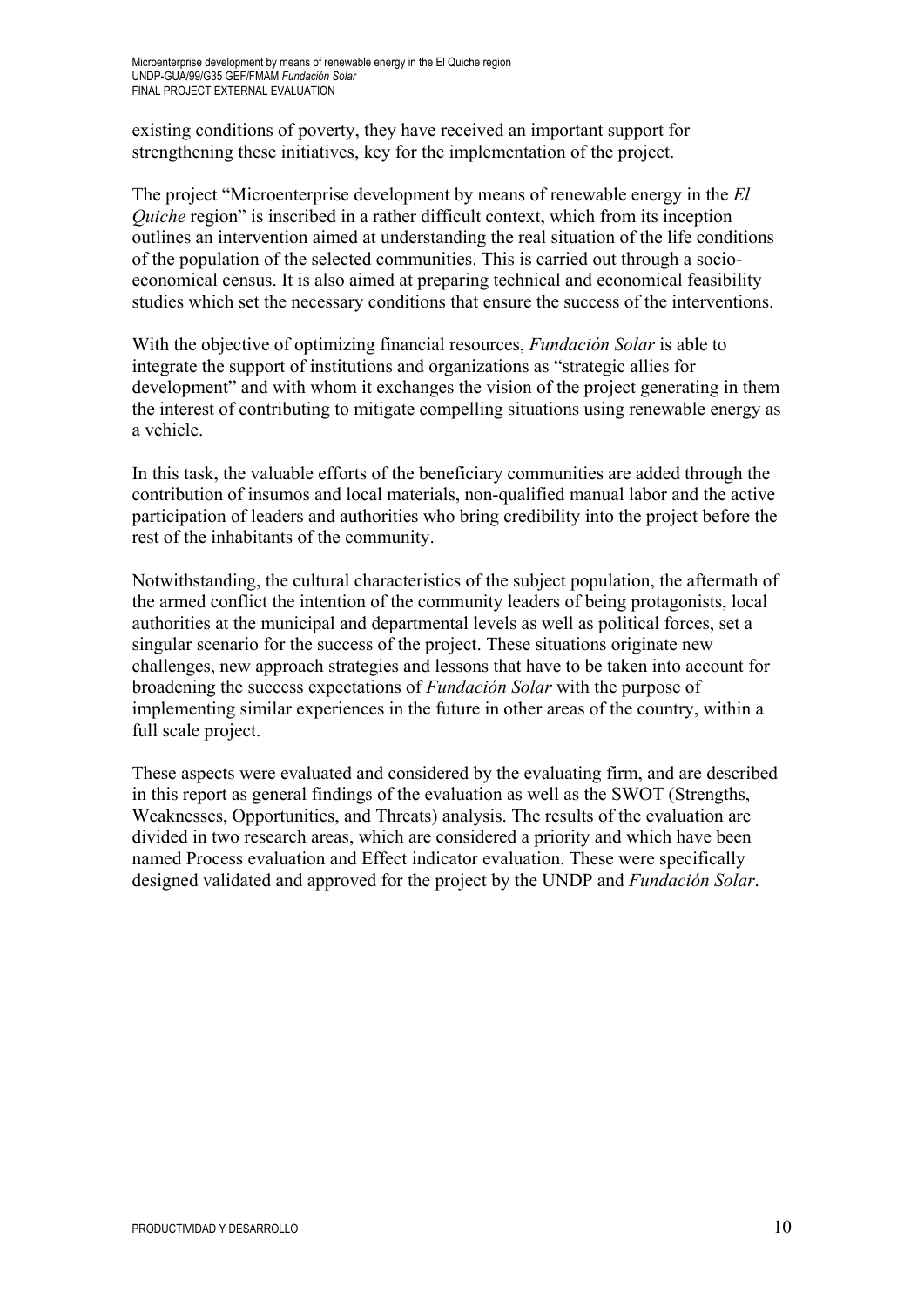# **IV. OBJECTIVES**

## **1. Project objectives**

The project intends to assist in the elimination of financial, institutional, and project development barriers which hinder the adoption of renewable energy in rural areas, particularly in former conflict zones and focuses in aiding the development of microenterprises that provide renewable energy based services.

The specific objectives are aimed at removing the indicated barriers through:

- a. Promoting innovative schemes for funding and organization for supporting the development of productive energy services based on renewable energy.
- b. Contributing to the strengthening of knowledge and training in the field of renewable energy.
- c. Promoting the local capacity in El Quiché for de development of the phases of pre-investment through the concrete support to a project portfolio to be implemented.
- d. Eliminate the emissions of CO2 generated by the use of traditional fuels as candles, kerosene and biomass fuels.

#### **2. Objectives of the consulting process**

- a. Evaluate the effects achieved by the project based on Appendixes A and B of the Terms of Reference of the evaluation with the objective of generating the design of the sample and prepare effect and process indicators, as well as the experimental design for the evaluation.
- b. Carry out an evaluation of the process done up to now through a descriptive analysis of the variables defined for the evaluation.
- c. Offer insumos for the identification of learned lessons.
- d. Identify, through a strengths and weaknesses analysis the elements that served as aids and the obstacles in the process of implementation of the project.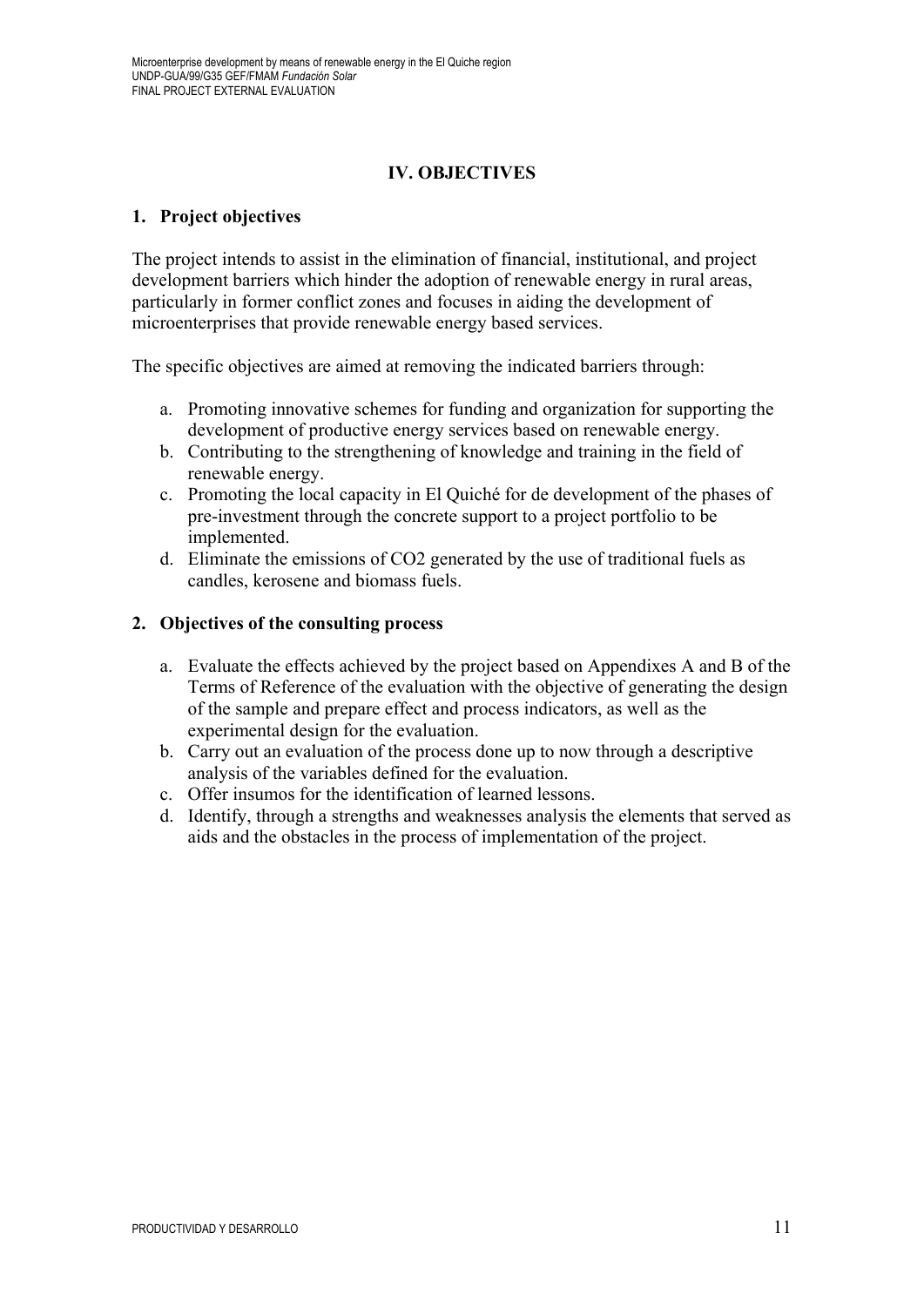# **V. EVALUATION METHODOLOGY**

The evaluation process was carried out after having implemented the five phases, through which the objectives for the evaluation and the expected outputs set forth in the Terms of Reference were reached. The implementation of each phase had a minimal variation with respect to the proposal established in the Technical Proposal presented by *Productividad y Desarrollo*. However, the results were satisfactory. The implementation of each phase is described as follows:

## 1. PHASE I (Appropriation phase)

This phase constituted the documental research in order to reach an appropriation context, both in the general scope of the project and in the process of implementation. For this, the following documents were available through the whole evaluation period:

- i. Project document
- ii. Technical cooperation agreement
- iii. Three reports of the auto evaluations
- iv. Relevant communications between UNDP and *Fundación Solar*
- v. 1999 and 2000 Work memoirs
- vi. CD with activities within ERIPAZ
- vii. PowerPoint report presentations (CD)

The process of documental review supported the definition of evaluation strategies with a closer examination of the elements of the project and putting the consultants in the real context of the project.

A part of this first phase was constituted by meetings between UNDP staff, the project management and *Fundación Solar*. Through these initial meetings, strategic lines of evaluation were set, reference materials were obtained and the methodology of evaluation of effects was discussed. This was supported by the UNDP.

## 2. PHASE II (Design phase)

After reviewing documents and the technical meetings between the UNDP, *Fundación Solar* and the evaluation consultants, a greater context is achieved in order to make the necessary adjustments to the Work Plan presented initially for the evaluation and elements for constructing the evaluation variables are obtained.

With the tools of the previous phase, the instruments for data capture are planned, prepared and designed. This activity includes the participation and contributions of the UNDP connection officials for determining indicators for defining evaluation variables and indicators to measure the effect. The instruments were revised and validated both by the UNDP and the project coordination of *Fundación Solar*.

This task was aided by a statistical analysis specialist, who was responsible for validating the survey instrument, preparing the electronic format for capturing the information obtained in the field.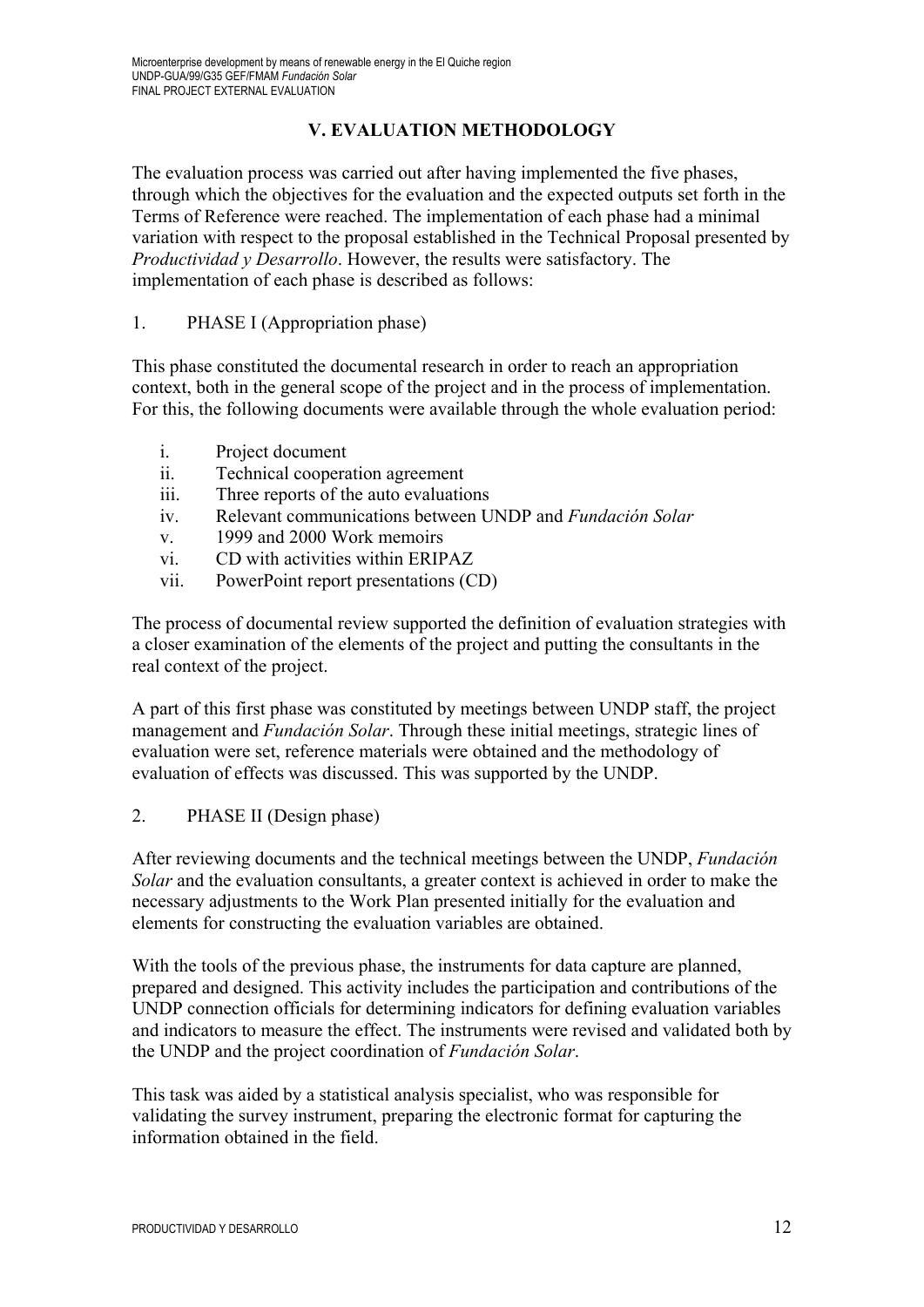The instruments were designed to permit an easy capture and tabulation before the statistical analysis. They were validated in the municipality of Nebaj. After this, pollsters were trained in polling techniques, ballot validation and data refining.

The experimental design for comparing indicators defined for subject communities and witness communities was based on comparisons through the Chi Square test, which was applied to the four study groups and to the group of subject communities and witness communities.

SAMPLE DESIGN. The sample design was based on evaluation design (observational study), in which communities intervenidas are compared with a witness. The information was collected in different target groups classified as follows:

a. Community group: with which both the effect and the implementation process were evaluated. Within this group, we can find:

Community leaders and observation committees Households

According to the design of the evaluation, four subject communities intervenidas and two witness communities selected for their geographic similarities and population density were evaluated. The leaders were auxiliary mayor, committee presidents and members of the observation committees.

A random sample of 249 households was taken observing the following parameters:

- i.  $Alfa = 0.05$
- ii. Beta =  $0.20$
- iii. Unknown variance
- iv. Minimal significant difference of 25%

b. Health stations in the Reyna Zone: The officials in charge of the health stations were invited to attend a workshop in the municipality of Sacapulas, El Quiché, where the Interview guide was answered for the evaluation of the process of implementation (see Appendix 1).

c. Project and participating institutions: With this target group the process of implementation was evaluated. Included in the institutions that were visited are: the Ministry of Environment and Natural Resources, Ministry of Energy and Mines, INDE, UNDP, *Fundación Solar*, and Proyecto Quiché, among other.

| Analysis group        | <b>Communities included</b> | <b>Number of households</b> | Sample size |
|-----------------------|-----------------------------|-----------------------------|-------------|
|                       |                             | in group                    |             |
| A: With PLS           | Pa'l, Santa Clara           | 81                          | 81          |
| <b>B:</b> Without PLS | Pa'l, Santa Clara           | 80                          | 50          |
| $C: With Micro-$      | Chel, Las Flores            | 382                         | 60          |
| Hidro                 |                             |                             |             |
| Witness               | Juá Chemal                  | 200                         | 60          |

The sample was defined according to the following parameters: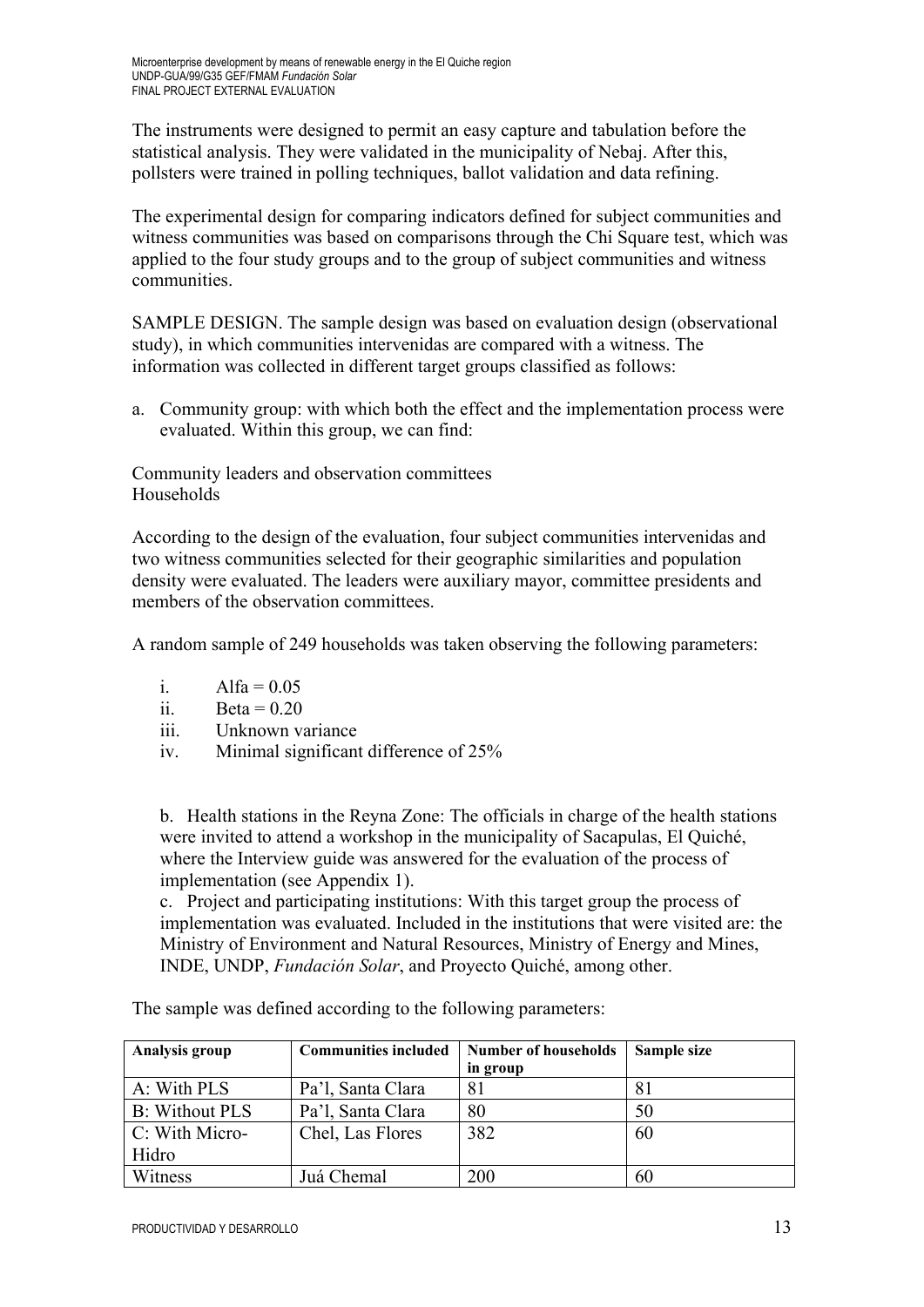Each group was selected according to the type of project that was implemented or to the particular situation of the community. Each group is described below:

| Group                       | <b>Description</b>                                                        |
|-----------------------------|---------------------------------------------------------------------------|
| A                           | Refers to total of homes where there is a PLS for the communities of Pa'l |
|                             | (40 to 80 households have a PLS) and Santa Clara (41 to 82 of             |
|                             | households have a PLS)                                                    |
| B                           | Households in the communities of Pa'l and Santa Clara. In these           |
|                             | communities, the solar panel project was implemented, although houses     |
|                             | in this group are not benefited from the system (they are negotiating)    |
| $\mathcal{C}_{\mathcal{C}}$ | Conformed by households in the communities of Chel and Las Flores,        |
|                             | where energy is being introduced through a microhydroelectrical plant     |
|                             | (because of this, the project is not operating)                           |
|                             | Households in the communities of Juá and Chemal, selected as witnesses    |
|                             | for the analysis. In Juá, there are several homes that have solar panels, |
|                             | although they were not implemented by Fundación Solar.                    |

# 3. PHASE III (Data collection phase)

In this phase the field work was done. This consisted in collecting data at different levels through interviews with members of the previously defined groups, as well as through consultants of the institutions in charge of the execution of the project, counterpart entities and beneficiaries.

Before carrying out the filed work, survey ballots were validated in the municipality of Nebaj and necessary changes were made. Data collection was done by:

- a. Five Maya-speaking pollsters. Members of the Ixil ethnic group, who collected data in the 250 selected households.
- b. The Field Director, who collected data from the townships, the Ute's and with the officials of health centers in the Reyna Zone, and
- c. The evaluation coordinator, at the institutional level, Mayors and with the officials of health centers in the Reyna Zone, in the municipality of Uspantán, El Quiche.

The training process for the team of pollsters was crucial for understanding and managing the information collection instrument and the definition of the object population sample through the use of the random number table. After that, the information collection instrument was validated and the final instrument was refined. Finally, the field work was done according to plan.

Data collection covered different levels of work at the field level: the interview done at 249 households, the interview to observation committees, to the Chel Association and to the local committees in Jua and Chemal. Mayors of the three municipalities of the Ixil area, members of their municipalities, representatives of the cooperating institutions, the officials of health centers in the Reyna Zone and the authorities of the National Hospital of Uspantán , Quiche were also interviewed (in an activity carried out in Sacapulas). The interview guides were designed, revised and authorized by the UNDP and by the Project Coordination by *Fundación Solar*. After that, all institutional contacts were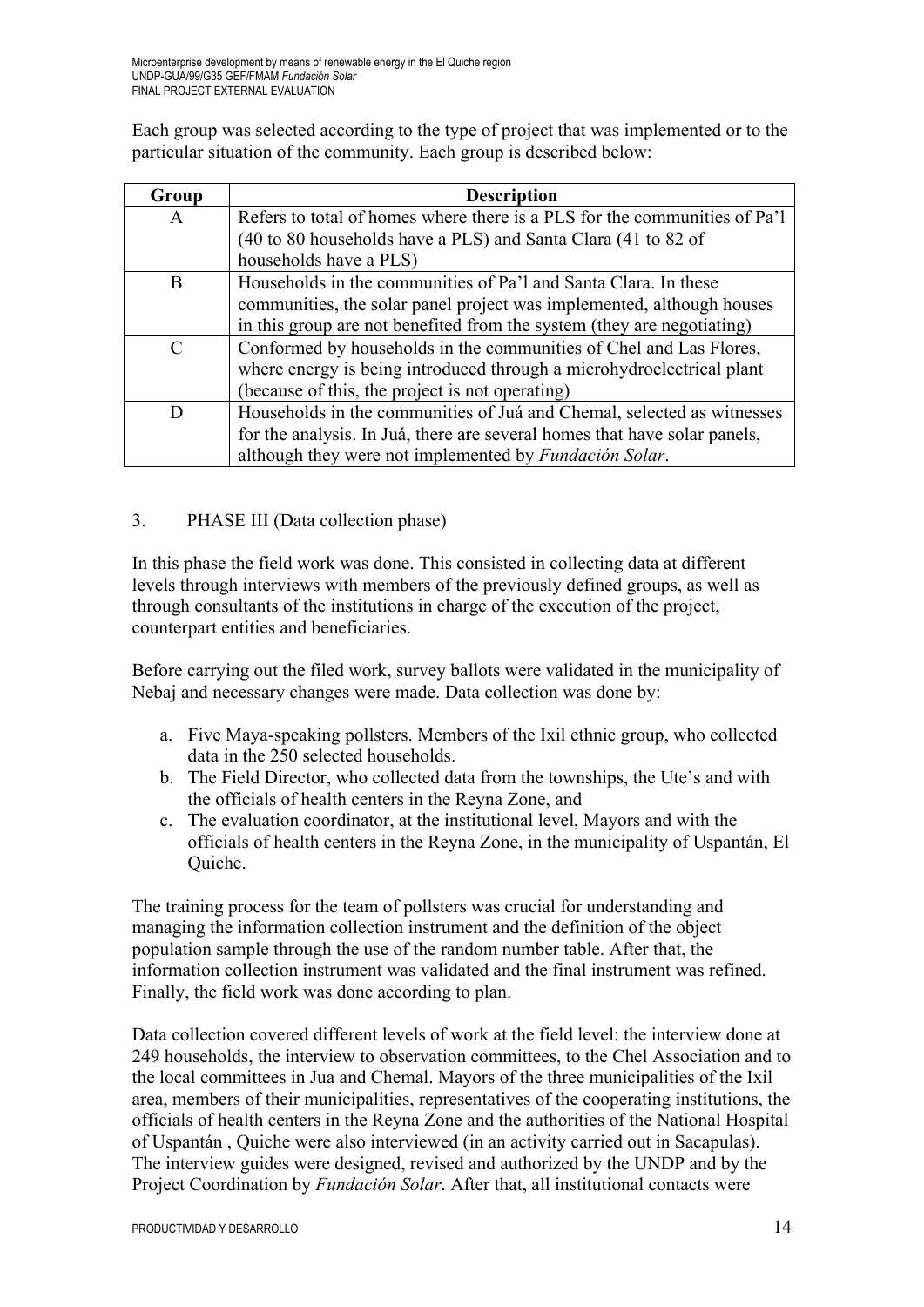made with the support of the Project Coordinator<sup>[3](#page-15-0)</sup> for the interviews with the counterparts (project stakeholders).

In the institutional context, this activity was carried out through guided interviews using a systematic guide (see Appendix 1). In the case of Mayors and Municipal Corporations, two modalities were used: a) the first one consisted in meeting with the Mayor and with members of the Municipal Corporation and b) meetings held with the Mayor for discussing specific issues that would clarify some aspects or study in depth other matters that were related with the performance of the project, interest in it and the will to support the initiatives of *Fundación Solar*.

For the interviews with the observation committees and Project Monitors, the Interview Ballot for Observation Committees was used (see Appendix 1). For this activity the focal group methodology was used, which is understood as the procedure of working with a group that has knowledge over a specific subject for two-hour time periods. These focal groups were used in each one of the visited communities. In the case of the communities intervenidas, the observation committee or the electric energy committee was interviewed. In the case of the witness communities, the community development committee was interviewed.

The activity with the officials of the health centers of the Reyna zone were carried out in two moments: a first moment for answering the Interview Guide (see Appendix 1), responded by officials of the communities of La Parroquia, Lancetillo, La Taña, Amajchel, and Unión 31 de Mayo. A second moment consisted of a Workshop-Forum organized with the authorities of the National Hospital of Uspantán, activity which was carried out in the municipality of Sacapulas, El Quiché (see Appendix 4, Participants)

4. Phase IV (Analysis Phase)

The field information obtained through the survey and interviews was revised and refined before measuring the variables. A structure was created for saving the information obtained at the 249 households. The rest was analyzed only in a descriptive manner, since this is what the number of ballots and interview guides permitted.

With the variables defined in the instrument for the survey applied at the households, the Effect Indicators were constructed, through grouping two or more variables, to which a numerical value was assigned. In order to simplify the analysis process, the adequate conditions were selected, that is, the response that enables a desirable situation. A value of "1" was assigned to this response, which could be a "yes", a "no" or a desirable condition.

The data obtained in the field were processed as follows:

a. Household Survey: The Ballot for Household Survey was used. The ballot was revised and corrected both by the UNDP and the Project Coordination of *Fundación Solar*. Then, it was validated in the field. A structure for saving the data was created for this ballot using the SAS software. The data was analyzed through a frequency

<span id="page-15-0"></span><sup>&</sup>lt;u>.</u> <sup>3</sup> Mario Hernández, *Fundación Solar*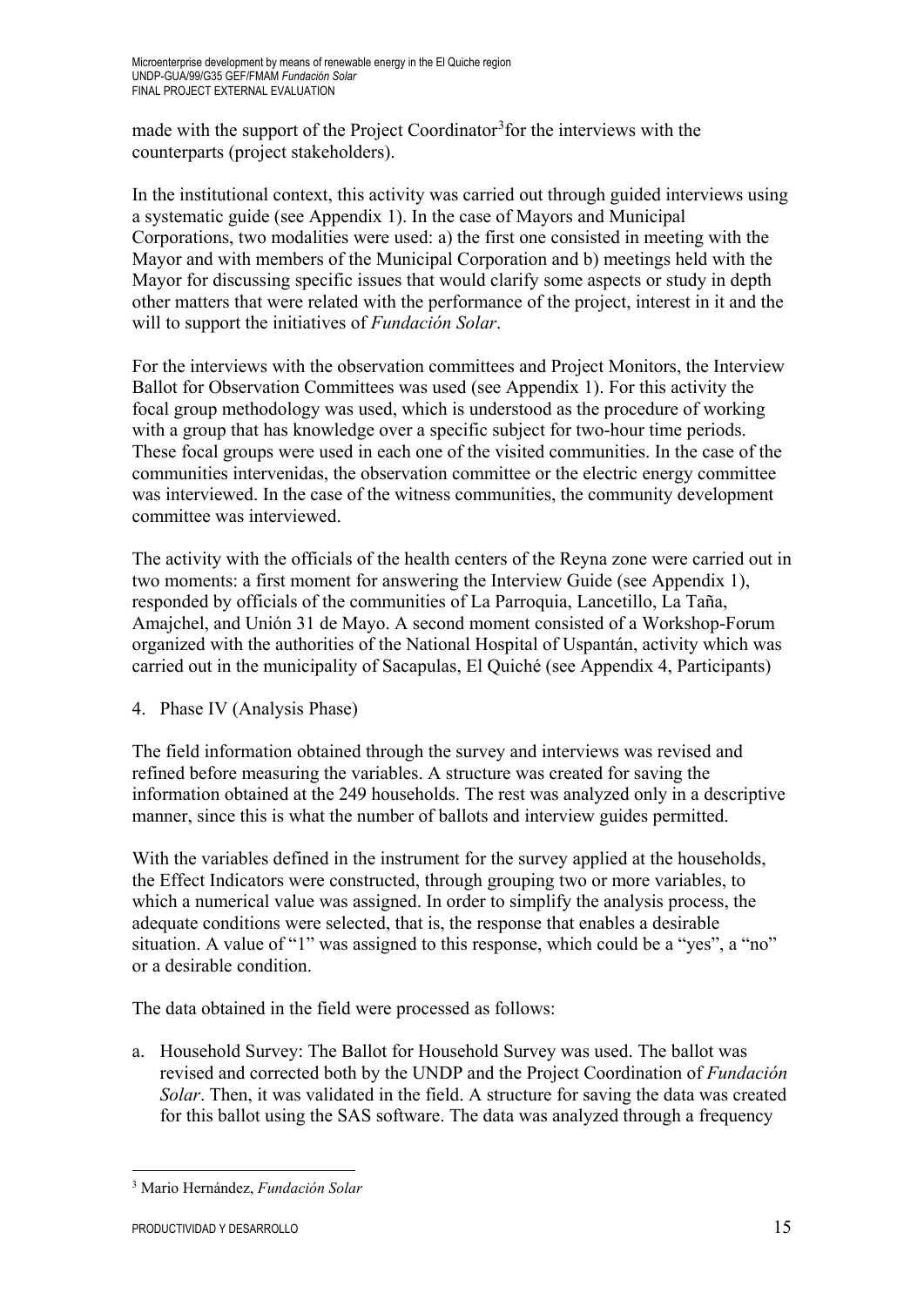distribution, a comparison of means using the Chi Square test and a Kruskal-Wallis test, using SAS.

In order to do the comparison, process indicators were constructed (see Appendix 2) and adjusted assigning a value to each variable (see Appendix 3). These values were analyzed for establishing differences both for each group (A, B, C, and D) and for the groups of subject communities (Groups A, B, C, and D) and witness communities (Group D).

b. For all the other sectors evaluated interview Guides were used and analyzed in a descriptive manner.

The response that reflected the least desirable condition was assigned a value of "0" in the same way as in the previous section. With these values an "indicator value interval" was established, that is, the lowest and the highest value, for example: 0-4, which means that a value of 0 is the most critical condition and a value of 4 is the most desirable condition.

5. Phase V (Result definition phase)

This final phase of the consulting process consisted of the preparation of the Preliminary Result Report (Final Report Draft) for revision and comments by the UNDP and *Fundación Solar* before the presentation of the final version based on the observations and comments.

In order to reach some results, the general findings of the evaluation are posed. These findings reflect the levels of perception of the project, a s well as the aspects that the evaluation of the project includes.

Additionally, an evaluation of the effects that have been reached to this date was made through the measurement of indicators proposed for the evaluation of effects. From the indicators, general conclusions on the real situation of the project and the impact that it has achieved in the area of influence are reached.

6. Phase VI (SWOT (Strengths, Weaknesses, Opportunities and Threats) Analysis)

Based on the field findings, as well as on contributions made by institutions, the results were gradually systematized in order to determine which have facilitated the process of implementation and which have hindered it.

This systematization enabled the gradual grouping of aspects that have served as catalysts in strengths and opportunities as well as those aspects which nave hindered the implementation, defined as weaknesses and threats.

The SWOT analysis's basically referred to the evaluation of the process, in which relevant points obtained from the information contributed by institutions, community leaders, observation committees and other key stakeholders of the process are highlighted.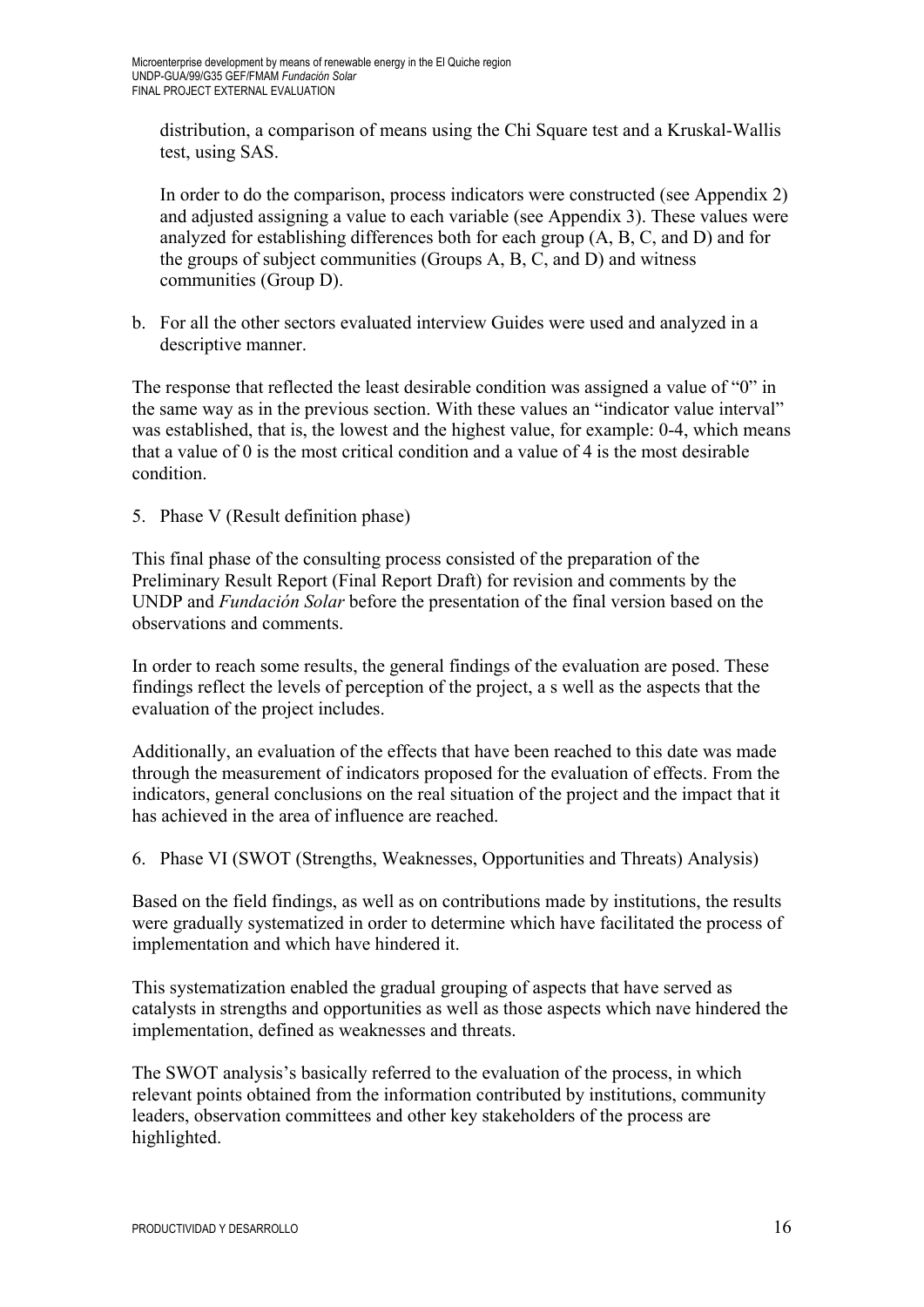## Support of *Fundación Solar*

In order to obtain the necessary information, the *Fundación Solar* supported the logistics for establishing contacts and interviews, as well as defining the participation of the officials of the health centers of the Reyna zone in Uspantán,

For this, the *Fundación Solar* sent written notices to each participating institution and informed the community leaders through the organization of a conflict resolution workshop in San Juan Cotzal where representatives of the subject communities were present.

All the necessary information such as digital photographs, reports, appendixes, previous studies, video presentations, etc. were made available for the consulting firm with the objective of having all the necessary tools for carrying out the evaluation.

Contribution to the Learned Lessons Workshop

The report groups conclusive elements both for the effect evaluation and for the project implementation evaluation. In addition, conclusions and recommendations were formulated as a basis for defining key aspects that supported the generation of learned lessons during a workshop prepared by the UNDP before the implementation of a follow-up phase named Full Size Project.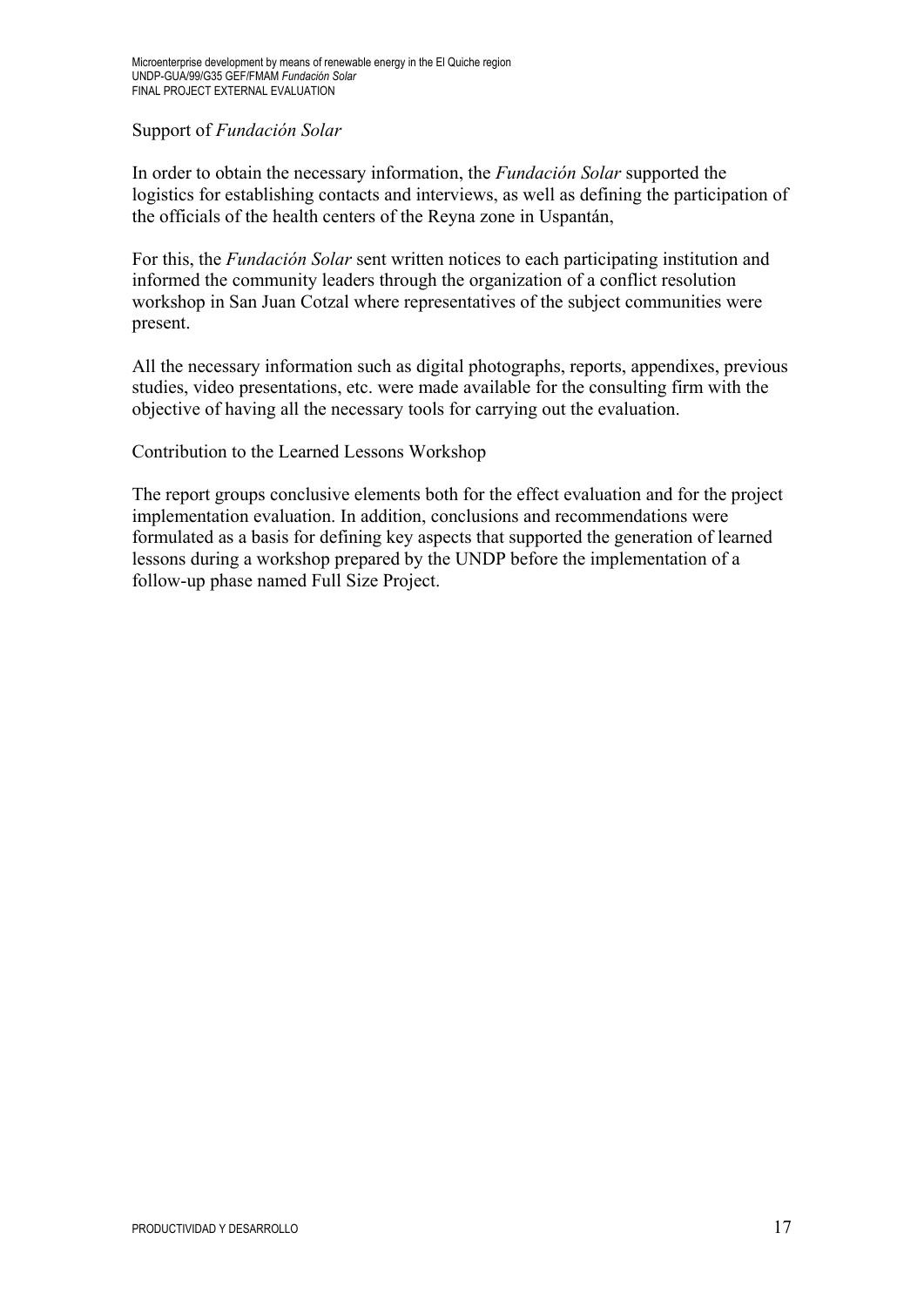### **VI. EVALUATION RESULTS**

This evaluation has its origin in the analysis if the objectives set by the project, as well as in the achievements reached, the positioning of *Fundación Solar* in the area of influence and with the direct stakeholders of the project.

For the evaluation, specific instruments for the interview were designed and applied to cooperating institutions and organizations, leaders, observation committees, municipal authorities and officials from the health centers in the Reyna zone.

About the findings, it can be said that the project has had a variety of analysis viewpoints, which reflect successes and errors (these last are due to factors that go beyond control of the *Fundación Solar*).

In the following paragraphs some aspects about the evaluation findings are mentioned. These aspects are considered relevant by the evaluating firm and they are grouped by source as follows:

1. Main findings

In order to define the evaluation findings, a reference is made principally to the elements that define the evaluation of the implementation process. Within this working context instruments were defined for collecting data, which was done through direct interviews (in the case of institutions), focus groups (in the case of observation committees), and brainstorming (in the case of the officials of health centers of the Reyna zone and municipal corporations.

Additionally, the documentation that the *Fundación Solar* made available for the consulting firm enabled the definition of the main aspects of the process. The documental information obtained through interviews and field work lead to the principal findings, which express the opinion of the team of external evaluators with the purpose of contributing to define the strategies that permit a better operation of the Full Size Project (second phase of implementation).

a. External opinion of the consulting firm about the process

The project is embedded in a context of opportunities based on the conditions in the Ixil region, characterized by high levels of poverty, dispersion, exclusion and a significant degree of community organization disintegration, even when it has been an aspect deeply rooted in the Ixil culture, derived from the armed conflict and the need to survive.

These conditions establish the main financial barriers for development projects, which significantly limits the possibility of raising the current quality of life, measured as the satisfaction of basic needs.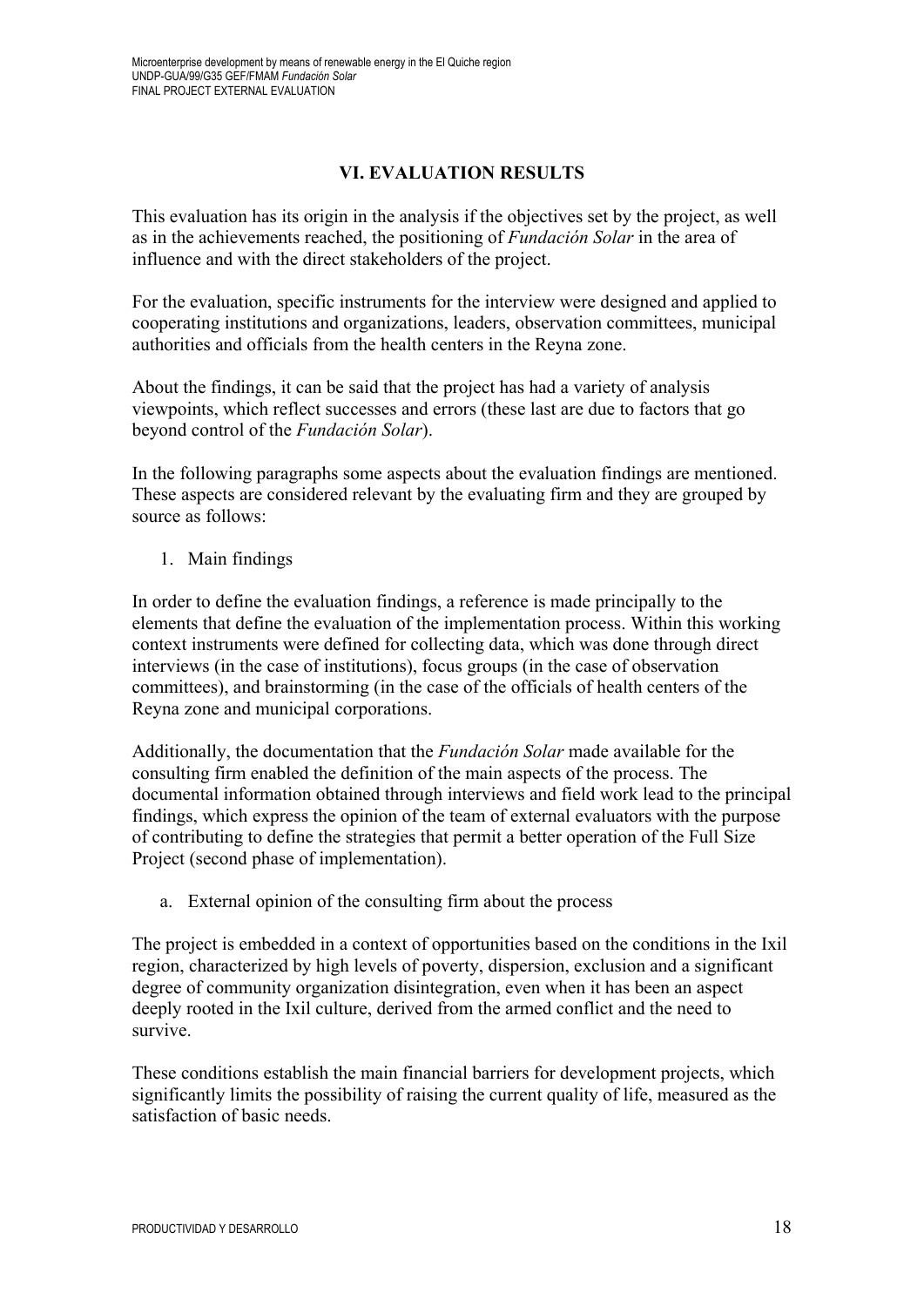The area of services is the one of such needs, which include having alternatives for generating income through productive activities that generate employment and opportunities for the inhabitants.

Renewable energy, generally unknown by the inhabitants of the area of influence of the project, offers these opportunities with the added value of mitigating climate change through the introduction of clean energies capable of removing greenhouse gases emissions, product of using fossil and biomass fuels.

This task, in the technical and economic feasibility studies implemented by the *Fundación Solar* (which took about two years and include the process of fund management) determines the need of investing on the main foundations of the development:

- Forming Cuadros Gerenciales as an local resource owned by the beneficiary communities.
- The empowerment of the basic principles of renewable energy
- Strengthening community organization, based on a participative democracy principle
- Community participation as a counterpart contribution which reaches significant levels of the total percent value of the participation of cooperating entities (more than 16% of the total amount invested).

*Fundación Solar*, with the support of the Global Environmental Fund, GEF was able to obtain resources for financing the incremental costs of the project. This makes the implementation of renewable energy systems a success in five communities of the municipality of Chajul, Quiché and six communities of the Reyna zone, Uspantán.

Through this investment the increase in community participation is a reality. This is a product of the consolidation of organization at various levels of implementation that go from the Observation Committee to the creation of an association<sup>[4](#page-19-0)</sup> legally registered in the Superintendencia de Administración Tributaria.

It is the opinion of the evaluating mission that *Fundación Solar* achieves important execution levels, which means that the process of implementation is well-planned and organized, as well as backed by professional and technical human resources with high capacity and who work as a multidisciplinary team.

In the development of the work some aspects inherent to the popular culture of the communities which are victim of the armed conflict are beyond the control of *Fundación Solar*. This originates a culture of confrontation, high levels of sensibility, certain degree of distrust for the intervention of foreign agents. However, the conviction of the fact that only through integral development will permit them to surmount the existing poverty levels through opportunities for elevating the quality of life is also present.

<span id="page-19-0"></span><sup>&</sup>lt;u>.</u> <sup>4</sup> Asociación Micro Eléctrica Chelense, Aldea Chel, San Gaspar Chajul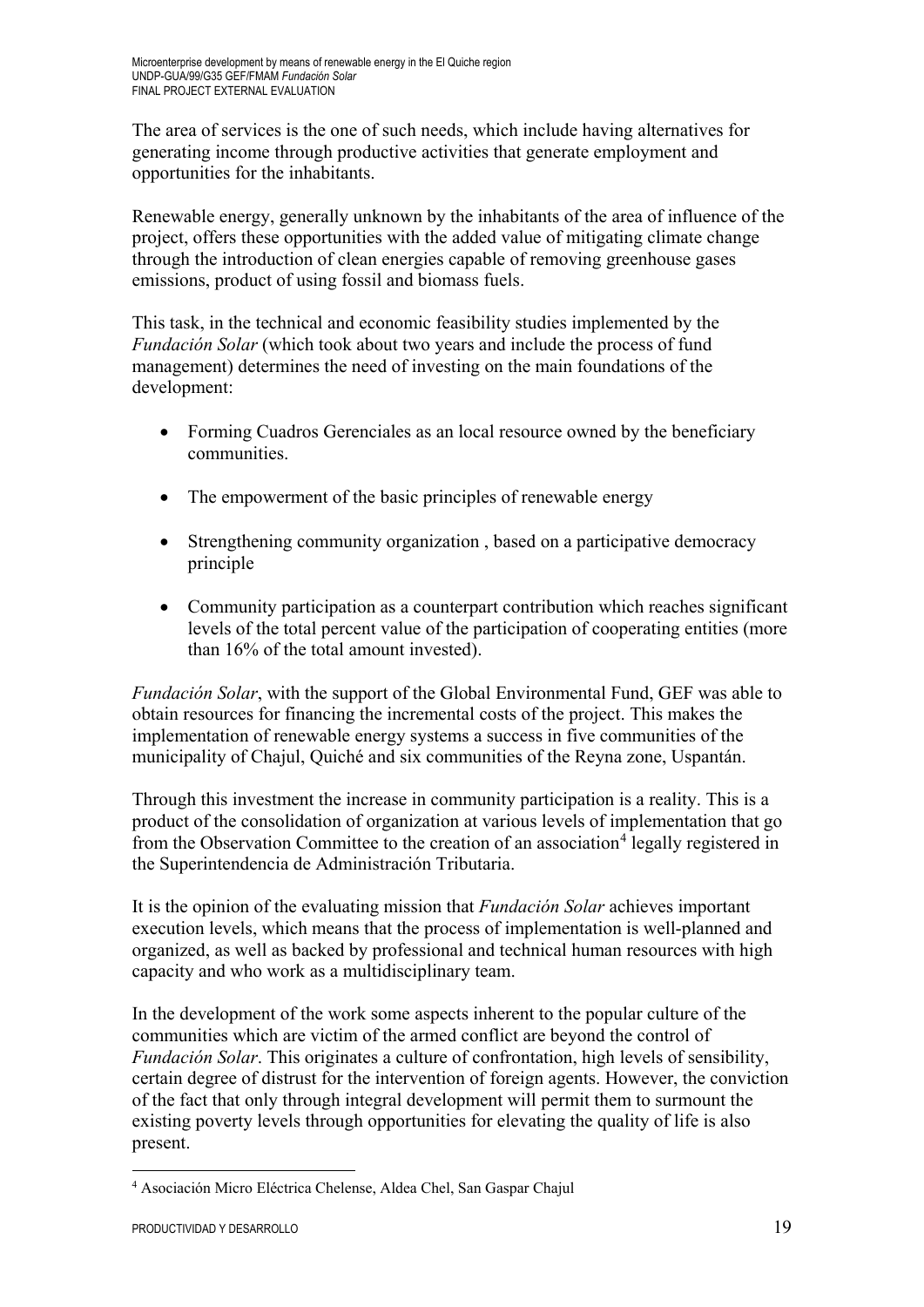This "frailty" found in the area generates significant obstacles that hinder the process of implementation of the project in Chel, situation which is almost solved, but that demands additional efforts and communication and conflict resolution strategies, trying with this not to affect the principles of autonomy of the municipality, as well as not causing divisions in the community organization.

As a conclusion, the findings suggest a good level of achievements in the process of implementation, with the usual clarification that the opinions expressed by the different instances which were interviewed must be taken into account as valuable elements in the search for positive lessons in order to improve processes in a second phase.

b. Opinion of Mayors and municipal corporations

The general vision of mayors of the Ixil area is that *Fundación Solar* carries out a good technical work related with renewable energy projects. However, in the political context, it has had to face some difficulty that go beyond the merely technical aspects. Such is the case of what is currently happening between *Fundación Solar* and the Mayor of Chajul, which has am impact on interinstitutional relations and the coordination of the processes of implementation. The existence of these limitations hiders the physical progress of the work. The Mayor of Cotzal has that solidarity in mind, but he is also proactive in his interest for promoting the search for prompt solutions for continuing to work in the Ixil area.

The municipality of Chajul has always had the interest and the will of coordinating and supporting the efforts of the different institutions and organizations that work in Chajul. Specifically, in the case of the project that *Fundación Solar* is carrying out, the Mayor mentions the existence of coordination problems, specially with the local technical team, responsible for the managing the actions at a local level. Part of the communication problems were caused by misunderstandings in a study for the construction of a road between the communities of Jua and Chel done by the municipality of Chajul.

*Fundación Solar* offered support for interpreting some technical elements of the study, since this road is necessary for transporting materials and equipment to the village in order to finish the project. According to the mayor's perception, the form of interpretation and the communication in this matter created confusion among the population giving room for thinking that the study was completely useless.

The construction of the road is essential since, according to the mayor's perception, some people have complained of having back problems caused by the effort made for carrying the poles and cable bobbins for the project. Additionally, there is some uneasiness because the transportation of materials had no economic retribution, which originated the proposal of having some kind of privilege in the fees (temporal waivers) for the people that participated in the transportation of these materials once the project is operating. However, *Fundación Solar* indicated the contribution in the form of unqualified manual labor financed the purchase of supplies for the house connections (electrical plugs, switches, cable, etc.).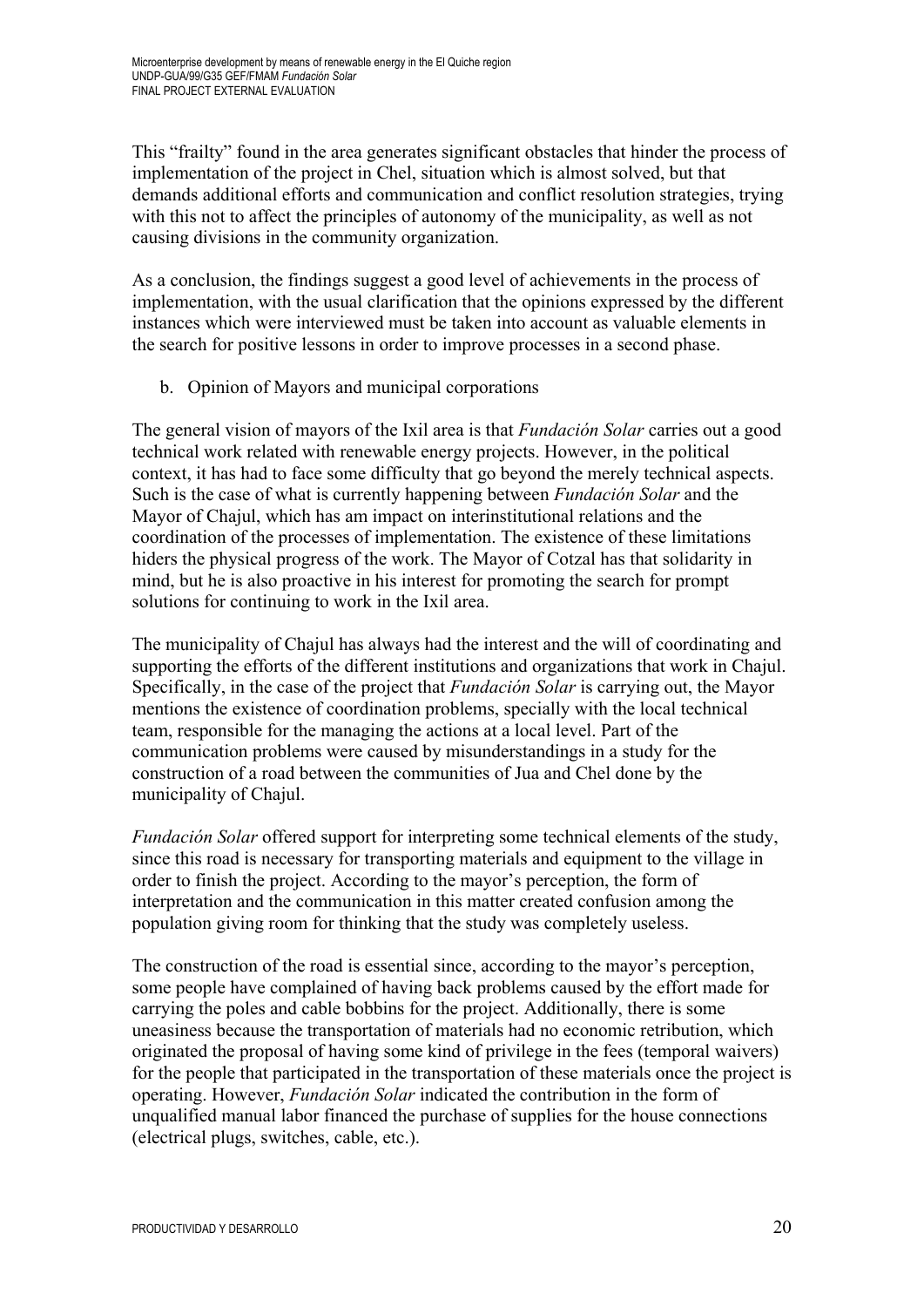The intervention of the Department authorities (the Department Governor, the representative of the official party and the former mayor of Chajul) caused a political misunderstanding since this subject is quite delicate in the area, especially in the municipalities of Nebaj an d Chajul because the mayors are from opposing parties.

The mayor of Nebaj has showed solidarity with the statements of the mayor of Chajul, trying with this not to go against the principles of ERIPAZ. They both think that there are mechanisms to carry out the project, which would be subject to establishing a dialog in which key themes must be addressed and taken care of both by *Fundación Solar* and the municipality of Chajul.

Some of the conditions for resuming the dialog (that will even aid the participation in ERIPAZ in the implementation of the Full Size Project) proposed by the mayor of Chajul are:

- i. Change the technical and professional staff assigned to the Ixil area by *Fundación Solar* there is the perception of being an arbitrary imposition, which does not mean that they abandon the Fundación.
- ii. Establish an adequate coordination system, starting with the coordination between the mayor and the Executive Director of *Fundación Solar*. Up to now, the mayor has only had contact with the local technical team and has not met the Director, thus demanding that there be communication at this level.
- iii. Limit the work of *Fundación Solar* strictly to the renewable energy field, which implies mechanisms of interinstitutional coordination. *Fundación Solar* must limit its participation in activities of a political nature, such as the participation of the Governor, the Representative and the former Mayor. Any comment that involves local authorities must first reach a consensus with the municipality of Chajul.
- iv. *Fundación Solar* should avoid being influenced by any person with a political party agenda in the Department and the municipality, since it is known that there are persons who are interested in trying to get hold of these support spaces in order to proselytize.
- v. Some form of retribution for those that participated in the transportation of materials should be considered when the project of the micro hydroelectrical plant is operating. This could be in the form of fee waivers for a period of time.

*Fundación Solar* started holding conversations with the municipal corporation of Nebaj and Cotzal approximately four years ago in order to start some renewable energy projects in these municipalities. Up to now, no progress has been made, even when the communities that have the potential for replicating the experience carried out in Chajul have been identified. These are: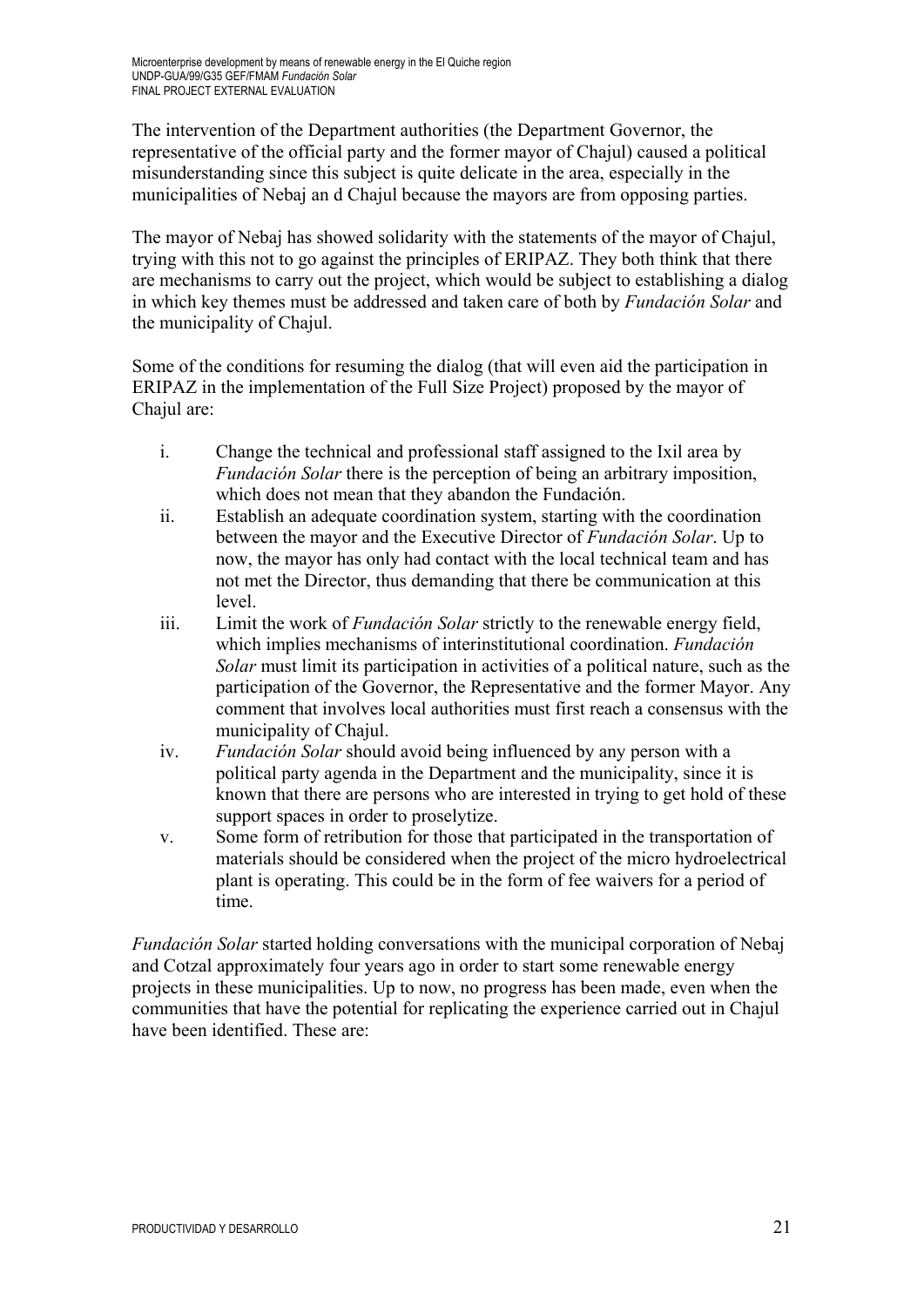| <b>Municipality</b> | <b>Community</b>       | <b>Families</b> |
|---------------------|------------------------|-----------------|
|                     | Sumalito               | 100             |
|                     | Trapichitos            | 150             |
| <b>SANTA MARIA</b>  | Vatz Chocolá           | 80              |
| <b>NEBAJ</b>        | Ixtupil                | 95              |
|                     | Santa Marta            | 200             |
|                     | Las Pilas              | 50              |
|                     | Villa Hortensia II     | 200             |
| <b>SAN JUAN</b>     | Pamaxán                | 300             |
| <b>COTZAL</b>       | Xetupul I $(150)$ y II | 300             |
|                     | (150)                  |                 |
|                     | San Marcos, Cumlá      | 150             |
|                     | <b>Ilom</b>            | 1,200           |
| <b>SAN GASPAR</b>   | Xaxmoxan               | 40              |
| <b>CHAJUL</b>       | Estrella Polar         | 100             |
|                     | Amajchel               | 1,000           |

# **Communities with potential for developing Micro-hydroelectric plant projects**

From ERIPAZ's viewpoint there have also been a couple of meetings with *Fundación Solar*, which were held a long time ago. Up to this date, no formal meeting has been resumed, except for an occasional informal visit by the staff of *Fundación Solar*.

The mayor of Nebaj considers that the mission of *Fundación Solar* is not completely clear and therefore there is no understanding yet of the goal it has in the Ixil area. The president of ERIPAZ perceives that sometimes the figure of this organization is used to secure funds and not to support the coordination processes in the area, which strengthens the institutions more than it does the municipalities.

In the meetings held previously, an interest for strengthening the training processes has been manifested, even though no training process has been carried out up to this date within the institutional context of ERIPAZ. Nevertheless, the municipalities have manifested that there is great interest in training, especially in subjects related with the Rural Electrification Law, aspects related to the protection of the environment, and renewable energy.

There is a great interest in implementing an integral project that offers possibilities to the communities of the Ixil area and which considers within the development initiatives the use of electric energy in the three municipalities, since many communities of the Ixil area have enough hydrological natural resources.

## Evidence analysis

The opinion of the consulting firm is that the following issues can be considered for establishing a technical discussion space based on the evidence obtained with the mayors and municipal corporations: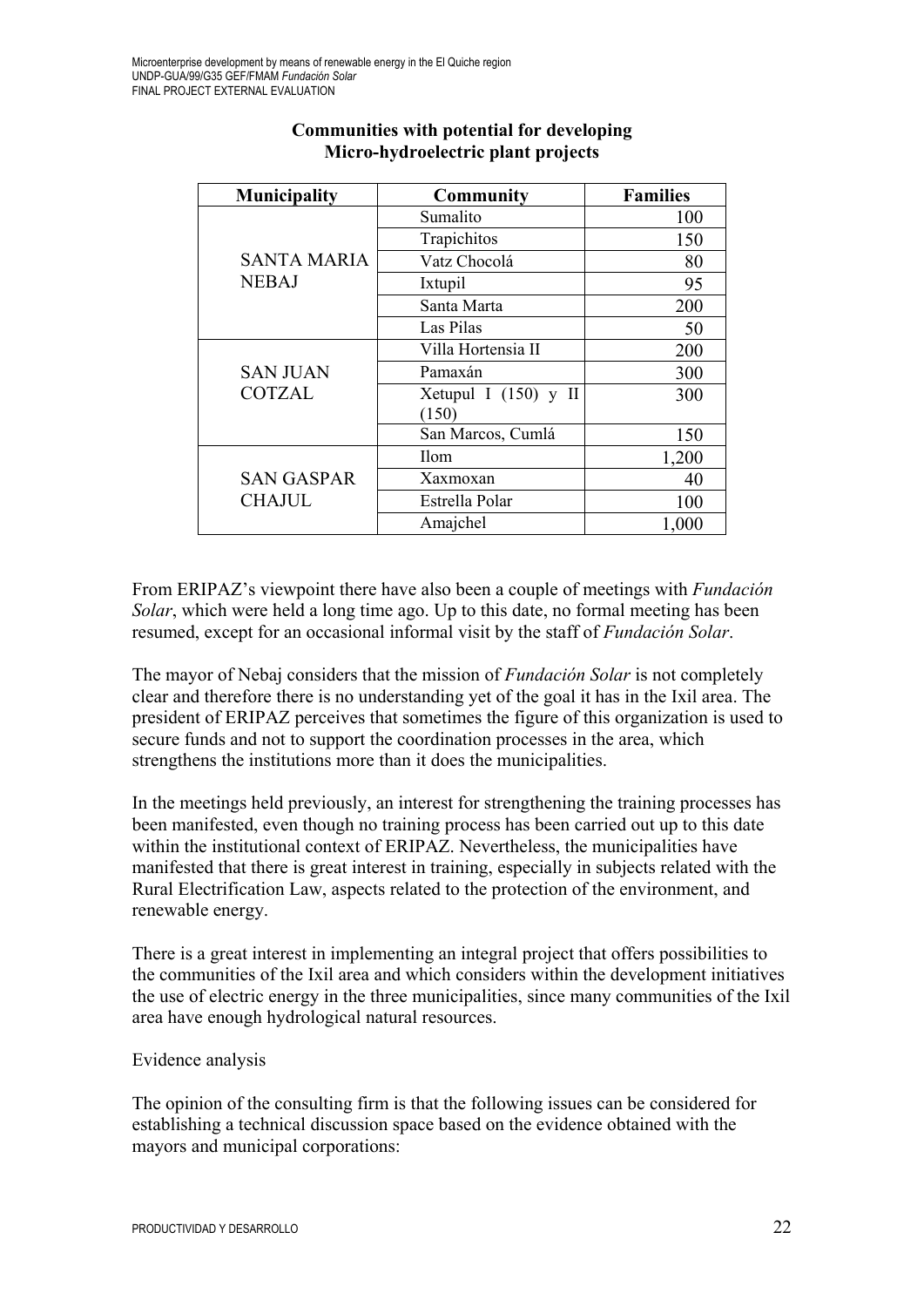### First issue: The technical aspects of *Fundación Solar*

The three mayors and the municipal corporation recognize that the technical capacity of *Fundación Solar* for the technical aspects of the implementation of renewable energy projects is unquestionable. In fact, in the projects that are currently under way in the communities of the municipality of Chajul with Photovoltaic Lighting Systems, the mayors state that families are being in fact benefited in the sense of having electric lighting for some house chores by night, decreasing the cost by not purchasing candles or gas for their lamps, as well as the investment for health prevention. In this sense, it seems that there is no objection for the technical field work that *Fundación Solar* does.

 $\rightarrow$  Second issue: Relationship and substance

"Relationship" is understood as the processes for reaching a satisfactory agreement for all parties and "substance" is understood as the production of options for satisfying the interests of each party.

The opinion of the consulting firm is that this issue raises certain concerns at least for the mayor of Chajul and Nebaj in the sense the "relationship" between *Fundación Solar* and the municipal governments of these municipalities has not been able to be sufficiently strong for having a large scale renewable energy project which benefits the three municipalities. When the president of ERIPAZ (Ixil Regional Meeting for Peace), who is currently the mayor of Nebaj, poses the need for dialog in this regard, it is highly probable that certain uncertainty is being reflected on the continuation of the dialog efforts for strengthening the "relationship" followed by the "substance", which will imply the identification and the setting of priorities of future projects with the Fundación.

The municipal corporation of Cotzal poses the need for promptly reinstalling the cooperation process with *Fundación Solar* since a visit that it did to two potential hydrological resource is mentioned. However, after some time there has been no followup.

It is important to recognize that the "relationship" step is essential and determining for the improvement of the relationship between ERIPAZ, the mayors of municipal governments in the Ixil area and *Fundación Solar*. At least for the president of ERIPAZ, solidarity with the members of this organization is crucial and considered the necessary for the solution of problems that could be affecting any of the members of ERIPAZ.

Probably, *Fundación Solar* has the intention of going along with the implementation of projects at a community level, but it also has to take into account that financial institutions not always clearly understand the needs of this type of projects. This would make the management work of the Fundación go uphill and on the other hand, this aspect is not always understood or interpreted in the same way locally. Thus the need for maintaining and strengthening the "relationship" between the parties involved.

 $\rightarrow$  Third issue: Coordination

The opinion of the consulting firm is that this aspect is probably one of the weakest among the parties involved in the project. According to the evidence found, there are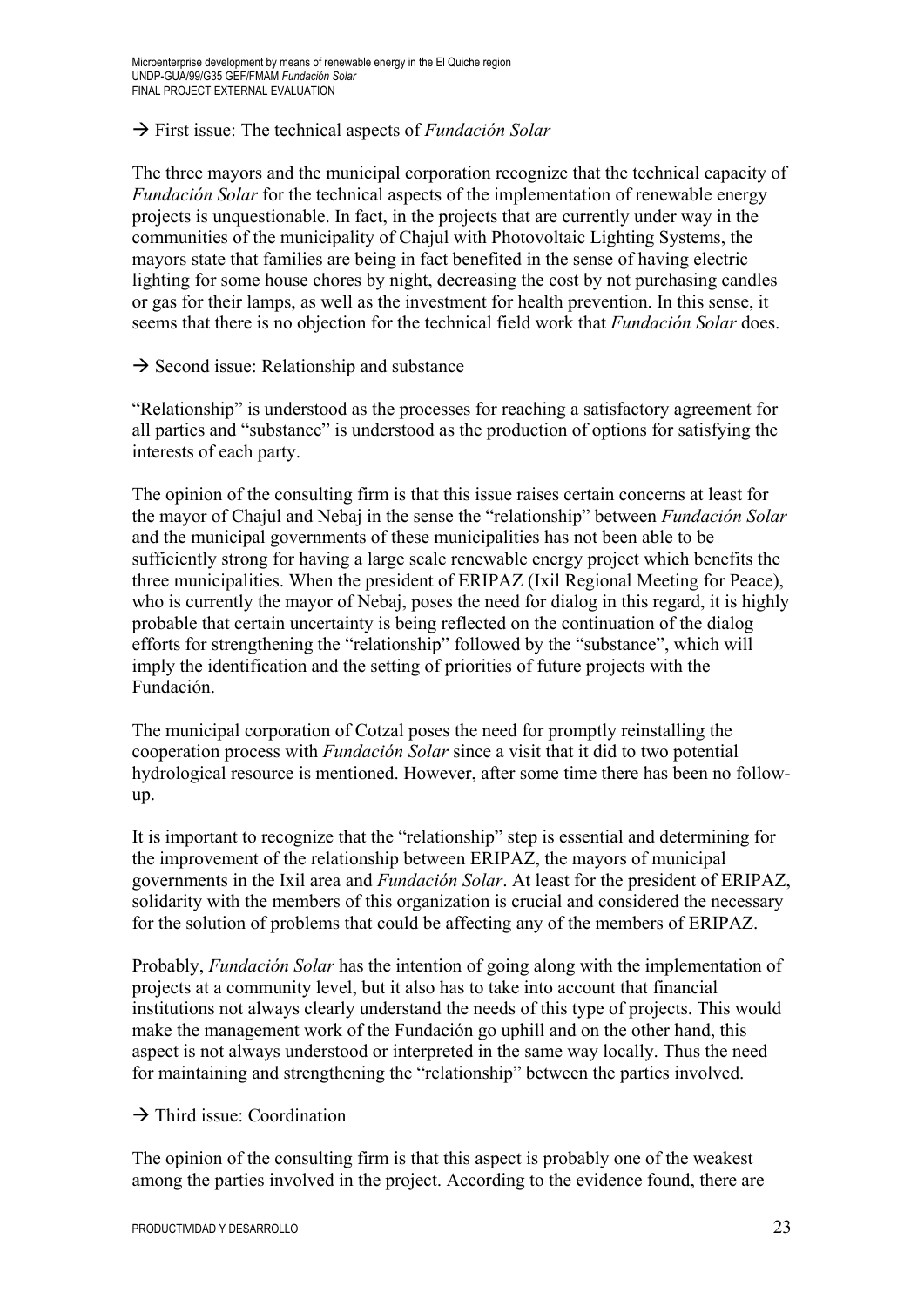two versions of the almost inexistent coordination in the case of the mayor of Chajul and *Fundación Solar*. On the one hand, there is the opinion that the mayor has not expressed sufficient interest for reaching an adequate level of coordination since *Fundación Solar* has sent invitations for different events and the mayor has not responded and has not participated in them. The situation of the mayors of Nebaj and Cotzal regarding the invitations made by *Fundación Solar* has been different, since when they have not been able to attend, they have at least sent representatives.

For the mayor of Chajul the relationship between the Fundación and the municipality was acceptable, but the coming to a standstill of the coordination process started when the staff of *FUNDACIÓN SOLAR* made a comment in the community of Chel in regards to a technical study for opening the road from Juá to Chel, when it was not the place of *FUNDACIÓN SOLAR* to give its opinion.

Currently in Guatemala the efforts made for improving the conditions of the population that lives in rural areas are going through an interesting period in which the aspects of decentralization and coordinated work with the municipal governments become relevant. The consulting firm thinks that new schemes for approaching development are a well-known subject for *FUNDACIÓN SOLAR* and which it solidly manages. In practice, a logical and updated coordination process in support of decentralization should be seen under the following scheme:



Where:

- 1 represents the level of support institutions and NGO's
- 2 represents the level of municipal governments, and
- 3 represents the community context

Therefore, in order to go along with local processes the relationship between institutions/NGO's and the municipal government are fundamental for constructing local capacities in an environment of democracy strengthening (the relationship between continuous lines).

The dotted lines represent the process of communication flow, which would be given at every level of action. The previous scheme could then not only strengthen more capacities for the sustainability of the ongoing projects, but also the democratic coexistence and the improvement of quality of life of the population.

Based on the evidence found, the situation that the *FUNDACIÓN SOLAR* and the municipality of Chajul are currently going through in terms of coordination, it would seem that the relationship has been centered more on the coordination framework between the *FUNDACIÓN SOLAR* and the communities on the one side and between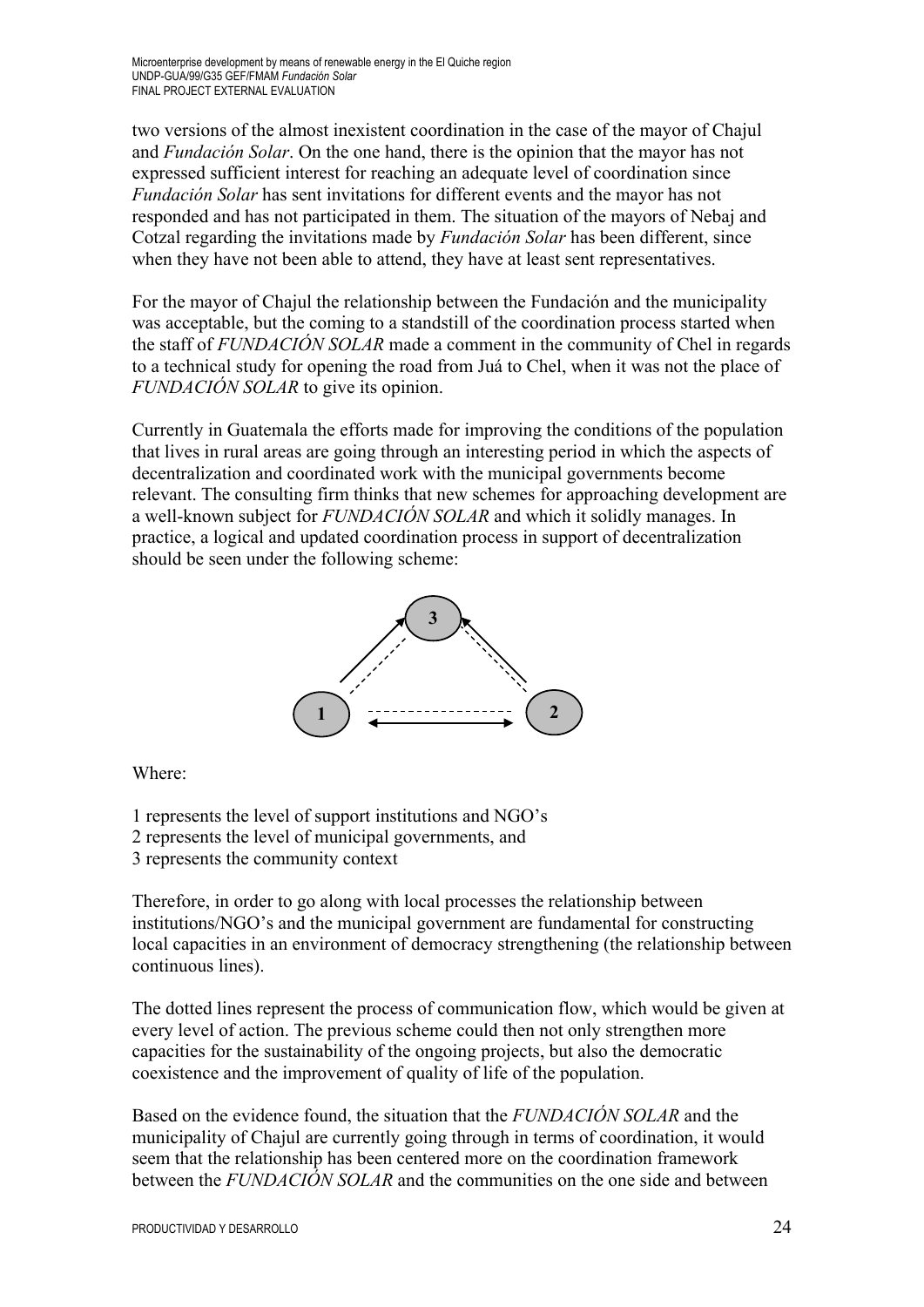the municipalities and the communities on the other, leaving to one side the action and commitment with the municipal government of the *FUNDACIÓN SOLAR*, whatever may be the case. In this sense, the probability of strengthening local capacities and sustainability of the renewable energy projects is meager.

 $\rightarrow$  Fourth issue: the political and the politics

The consulting firm can say that, based on previous experiences, this type of situations (like the coordination between the municipality of Chajul and *FUNDACIÓN SOLAR*) generally give enough margin for people with other objectives to use them as political tools. In order to avoid this situation (which is normal, up to a certain point), the parties need to discuss and reach consensus that enables them to maintain the main objective, which is to serve in a better way the population that demands this type of projects. Facing the next elections in Guatemala, the consulting firm considers that it is not healthy that this type of situations are still occurring since at the end of the day, the population of the communities in the area of influence of the project are the ones who result affected.

## **c. Institutional Context**

Since its inception, the project intended to promote innovative schemes for financing and organizing the development of energy services, which was tried to be determined through the interviews held with the different institutions involved with the project.

On the basis of this statement, it can be said that the project manages to successfully articulate the interinstitutional participation and cooperation, which includes from government institutions to external cooperation organizations, municipalities and communities. This element constitutes a success factor since it helps achieve a good level of support in terms of investment.

The key element, which in turn becomes common factor within the institutional context, is the credibility that *FUNDACIÓN SOLAR* has. Moreover there has been a good level of coordination and management by the authorities of *FUNDACIÓN SOLAR* and the instances involved.

The institutional work order, the objectives and goals in the field of renewable energies make it interesting for the institutions to put their stakes in the initiatives of *FUNDACIÓN SOLAR* since it fits in with the development policies of the country and of the external cooperation.

In this way a good level of implementation which goes beyond the expectations set in the project document is achieved. The project document intended to execute a small scale project but it reached the medium scale category because of the number of investments and scope that is achieve in this first phase.

Most of the institutions visited believe in the viability of implementation of a full size project. The experience in the Ixil area convinces several institutions of the technical feasibility for carrying it out. At the same time, there is the potential of natural resources for replicating the experience in other areas.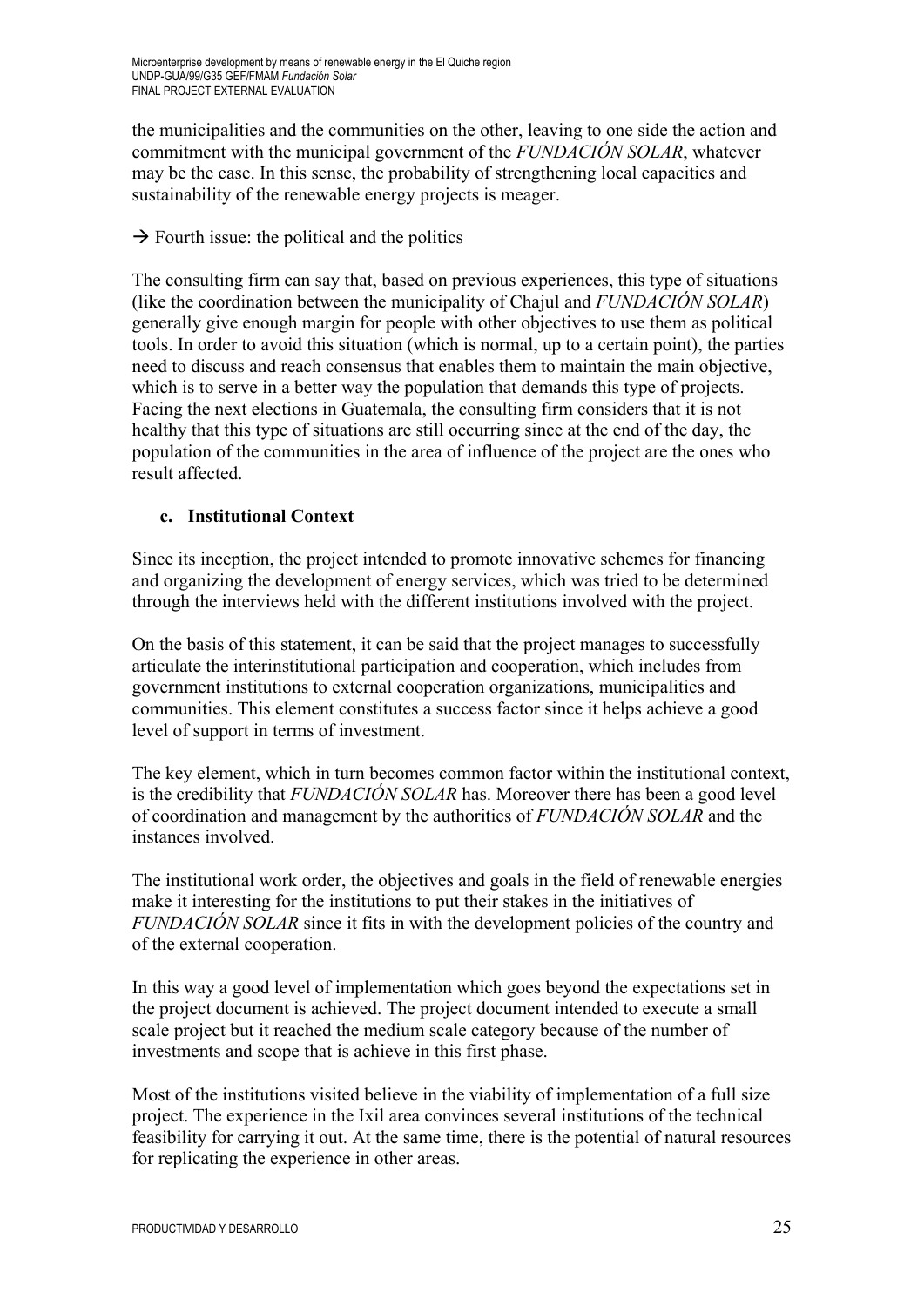*Fundación Solar* manages to get near to other institutions with the objective of making the support initiatives for the project known. This strategic activity achieves a good level of articulation and all financial barriers for the investment are overcome, specifically for the project "Microenterprise development by means of renewable energy in the *El Quiche* region".

The INDE, for example, in its institutional work order considers a support line for rural electrification, which opened a space for financing the installation of the whole grid of electrical lines, including home connection and the installation of switches and electrical plugs.

In this achievement the community plays a very important role since it makes a significant contribution to the project, which consists of the manual labor, materials present in the community and a smaller amount of money contributions for purchasing de necessary accessories for the home connections.

The level of relationship between the visited institutions and the *FUNDACIÓN SOLAR* is given in the context of the coordination for the implementation of the project, achieving in most cases support for financing the executions.

Most of the institutions are acquainted with the *FUNDACIÓN SOLAR* since its inception, which id basically so because of the experience and work trajectory of its technical and operative staff. This opens important paths of interinstitutional cooperation based on elements of: interest, consistency with the institutional policies and the profile of work of the Fundación, the innovative aspects of the project, etc. The Quiché program stated that it does not fully know the *FUNDACIÓN SOLAR*, since the existing link is limited to the support offered.

The proximity of *FUNDACIÓN SOLAR* with the visited institutions has had the intention of strengthening the project through the management of technical and financial cooperation, which marked the success in the consolidation of this phase as well as generating an interest of maintaining the cooperation for a longer second phase.

The visited institutions have within their line of work the support to activates that tend to aid in the protection and preservation of the environment and in rural development projects. Such is the case of FIS, FONAPAZ, the European Union, AID, etc. Some of these support electrification processes, which is the case of the Ministry of Energy and Mines through the Rural Electrification Program and the National Institute for Electrification (INDE).

The initiatives of the *FUNDACIÓN SOLAR* regarding renewable energy are known by the interviewed institutions. All of these initiatives were qualified as valuable, innovative and of interest for the development policies. In this sense, the role of the Fundación was considered positive since it has tried to reach remote communities with little access to development due to the high levels of exclusion that they suffer.

The Quiché Project considers that there are aspects that could strengthen the institutional work of the *FUNDACIÓN SOLAR*. These aspects include maintaining the solid levels of interinstitutional relationship, as well as putting more interest in the support activities. Concretely, the *FUNDACIÓN SOLAR* requested support in the form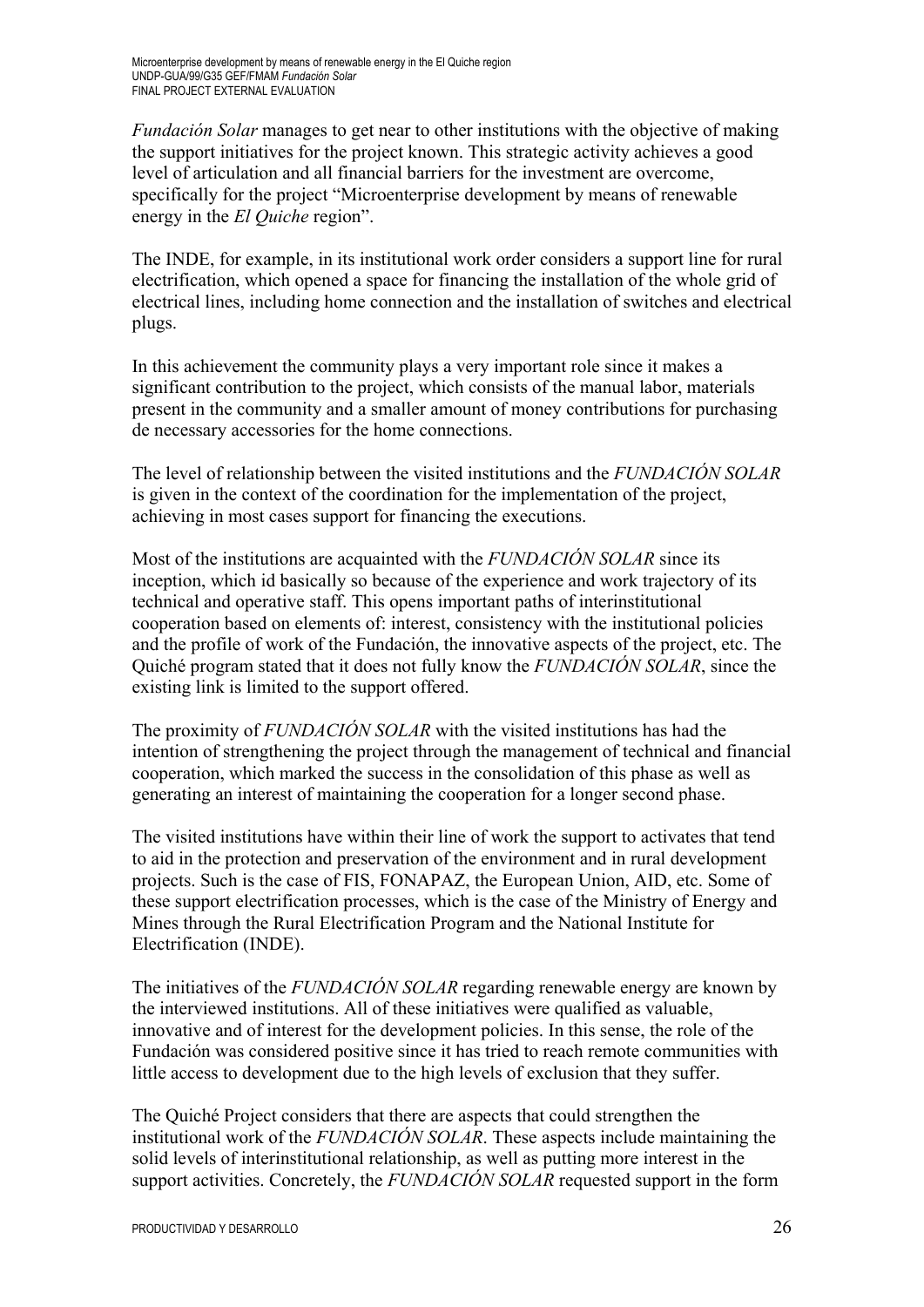of construction materials, whose invoices are ready for purchase and shipping to their destination, but no such request has been made causing that this operation be at risk of not being completed.

The actions of the *FUNDACIÓN SOLAR* were considered consistent with national policies which are oriented as strategic lines for promoting development using energy as a means, Moreover, it is important to observe that the actions take into account an interest in mitigating the environmental problem.

The Ministry of the Environment and Natural Resources, the INDE and the Ministry of Energy and Mines consider that these activities are compatible with the energy and environment protection policies, fact that opens spaces for the technical and financial cooperation for the implementation of the Full Size Project. This intends to increase the energy supply in the rural context in order to achieve a higher level of social, economic, health and community participation, which allows to infer that the initiatives of the *FUNDACIÓN SOLAR* in development projects based on the use of renewable energies have generated an interest of the institutions and other external cooperation organizations for supporting the capacity of replication of this type of projects in similar areas.

At the local level, the Co-director of the Ixil Project mentioned that FONAPAZ contributed by financing the *FUNDACIÓN SOLAR* for the purchase of solar panels in Santa Clara, Pa´l and Amajchel. On the other hand, the purchase of the turbine and the ducts that will be used in the micro-hydroelectric plant in Chel, Las Flores and Xesai was supported with funds of the aid program.

During the interview, the Co-director stated that there is concern because the time has gone by and the micro-hydroelectrical plant project is not a reality yet. In the local context, there is information related with the problems that have arisen between the *FUNDACIÓN SOLAR* and the municipality of Chajul.

The opinion expressed at the local level within the institutional context, reinforces the importance that establishing mechanisms or interinstitutional coordination with the higher management of the *FUNDACIÓN SOLAR* has in order to review the agreements made for supporting the area. In this way, credibility will be an important stronghold for strengthening relationships.

# **d. MONITORS, LEADERS AND OBSERVATION COMMITTEE**

This consultation was carried out through a interview ballot, which was answered collectively by the Committee. Each interview was applied to the respective Committee of each community for the following elements:

- Socio-economic and cultural
- Organizational
- Environmental
- Photovoltaic lighting (technical)
- Photovoltaic lighting (financial)
- Micro-hydroelectric plant (technical)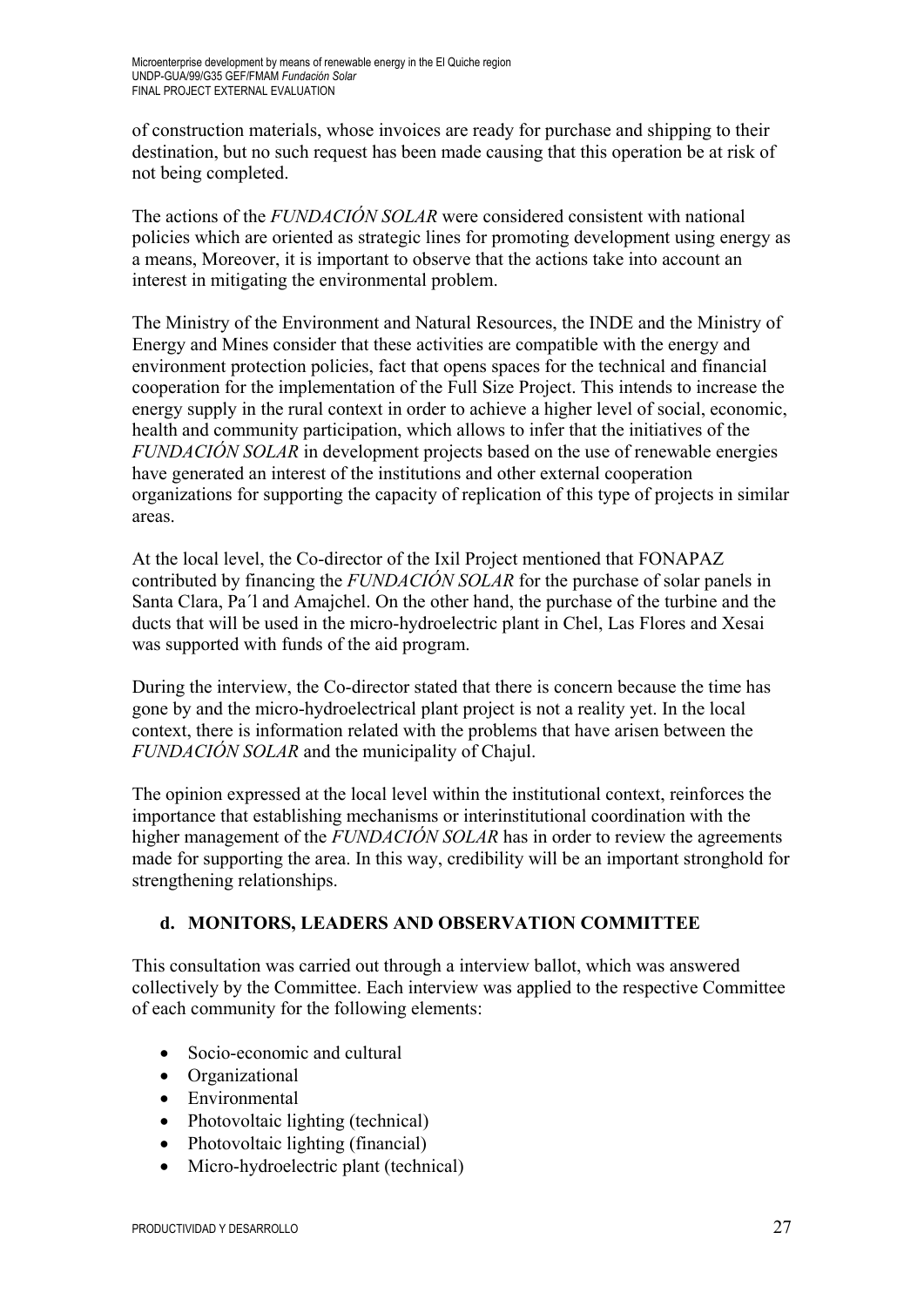• Micro-hydroelectric plant (financial)

The evaluated communities are the following: Pa´l and Santa Clara, "including Groups A and B". In these communities a Photovoltaic Lighting Project was implemented. Las Flores and Chel: pertain to Group C, communities benefited from the construction of a micro-hydroelectrical plant, and Juá and Chemal: Group D, "witness communities".

For an easy comprehension, the following table is included. In this table, the results obtained in the interview are presented, The interview was carried out under the methodology of focus groups, with the representatives of the Observation committees, as well as the Asociación Chelense and the Development Committees of the witness communities.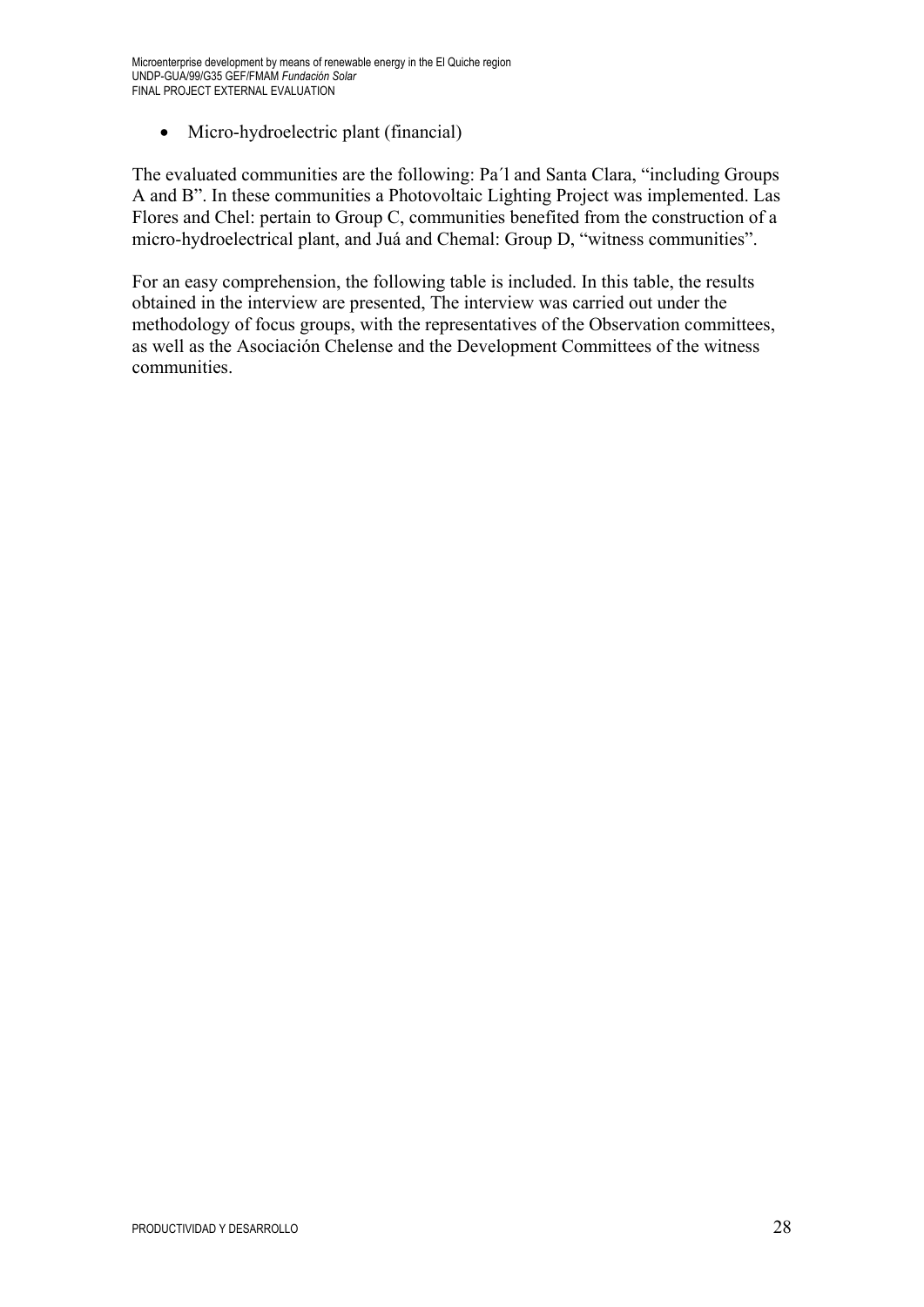## <span id="page-29-0"></span>**COMAPRATIVE TABLE OF THE FOCUS GROUPS RESULTS WITH THE OBSERVATION COMMITTEESAND MONITORS IN THE EVALUATED COMMUNITIES[5](#page-29-0)**

| <b>VARIABLE DEFINIDED</b>                   | <b>SUBJECT COMMUNITIES WITH PLS</b>                                               | SUBJECT COMMUNITIES WITH MICRO-                                       | WITNESS COMMUNITIES**                         |  |  |
|---------------------------------------------|-----------------------------------------------------------------------------------|-----------------------------------------------------------------------|-----------------------------------------------|--|--|
| <b>BY COMPONENT</b>                         | $(A \vee B)$                                                                      | HYDROELECTRICAL (C)                                                   | (D)                                           |  |  |
| SOCIAL AND CULTURAL COMPONENT               |                                                                                   |                                                                       |                                               |  |  |
| New activities in the community, after the  | Cultural and recreational activities,                                             | No lighting yet.                                                      | In Jua there is PLS in some houses, cultural  |  |  |
| project                                     | organization has been strengthened,                                               |                                                                       | and recreational activates has been           |  |  |
|                                             | communication among neighbors has                                                 |                                                                       | strengthened. In Chemal there is no project   |  |  |
|                                             | increased and night school has been                                               |                                                                       | and no anew activities.                       |  |  |
|                                             | extended.                                                                         |                                                                       |                                               |  |  |
| Changes in customs and traditions of the    | The organization has had previous                                                 | The project has not concluded                                         | Only in Juá, even though they are few         |  |  |
| community (after the project)               | strengthening, there have been changes in                                         |                                                                       | changes.                                      |  |  |
|                                             | customs due to the project                                                        |                                                                       |                                               |  |  |
| <b>ORGANIZATIONAL COMPONENTS</b>            |                                                                                   |                                                                       |                                               |  |  |
| Decision-making within the Committee        | Made by all the Committee members,                                                | Made jointly by the Committee members,                                | Joint decisions are made by all committee     |  |  |
|                                             | consensus is reached and agreements are                                           | decisions are made jointly after reaching                             | members. Consensus is strived for.            |  |  |
|                                             | registered                                                                        | consensus.                                                            |                                               |  |  |
| Activities for conducting the project       | There are specific work commissions                                               | There are specific work commissions                                   | The creation of commissions is strived for    |  |  |
| Obstacle for carrying out the work          | People do not meet, they ask for things, but                                      | People do not meet, they ask for things, but                          | There are almost no meetings between the      |  |  |
|                                             | they do not contribute. There have been little                                    | they do not contribute. There has been                                | committee members and the community           |  |  |
|                                             | follow-up and guidance by FUNDACIÓN                                               | discomfort in some members                                            | members                                       |  |  |
|                                             | <b>SOLAR</b>                                                                      |                                                                       |                                               |  |  |
| Motivation for maintaining the project      | They have tried to keep in contact with<br>FUNDACIÓN SOLAR. Commissions have also | In many instances there has been no need                              | The committee is being kept active in         |  |  |
|                                             |                                                                                   | for asking. In other instances, FUNDACIÓN<br>SOLARhas been questioned | informing the community.                      |  |  |
| Organization of the work                    | been sent to the capital city.<br>There are permanent work commissions            | There are permanent work commissions                                  | There are permanent work commissions          |  |  |
|                                             | which meet monthly                                                                | which meet monthly as needed                                          | which meet monthly                            |  |  |
| New projects accomplished by the Committee, | Only one school project was approved in                                           | In Las Flores only one road project is                                | In Chemal two are approved (school and        |  |  |
| type, granting and results achieved         | Pa'l, none in Santa Clara                                                         | approved, in Chel there are two more                                  | health center) and one in negotiation (road), |  |  |
|                                             |                                                                                   | projects approved                                                     | in Juá, part of the financing for a road      |  |  |
|                                             |                                                                                   |                                                                       | project has been granted                      |  |  |
| Needs detected by the Committee for         | Training and supply of materials, travel                                          | Financial training and support of the                                 | Obtain training for the committee and the     |  |  |
| improving its work                          | expenses are also needed                                                          | municipality and of the community                                     | leaders                                       |  |  |
| Necessary activities for strengthening the  | Training and follow-up                                                            | Training in community organization and                                | Strengthen communication with other           |  |  |
| organization and its operation              |                                                                                   | management                                                            | existing committees                           |  |  |

<sup>&</sup>lt;sup>5</sup> In the communities of Pa'l, Santa Clara, and Las Flores, Committee members were interviewed; en the village of Chel, members of the Asociación Chelense were interviewed and in the witness communities the Development Committee members were interviewed.

 $\overline{a}$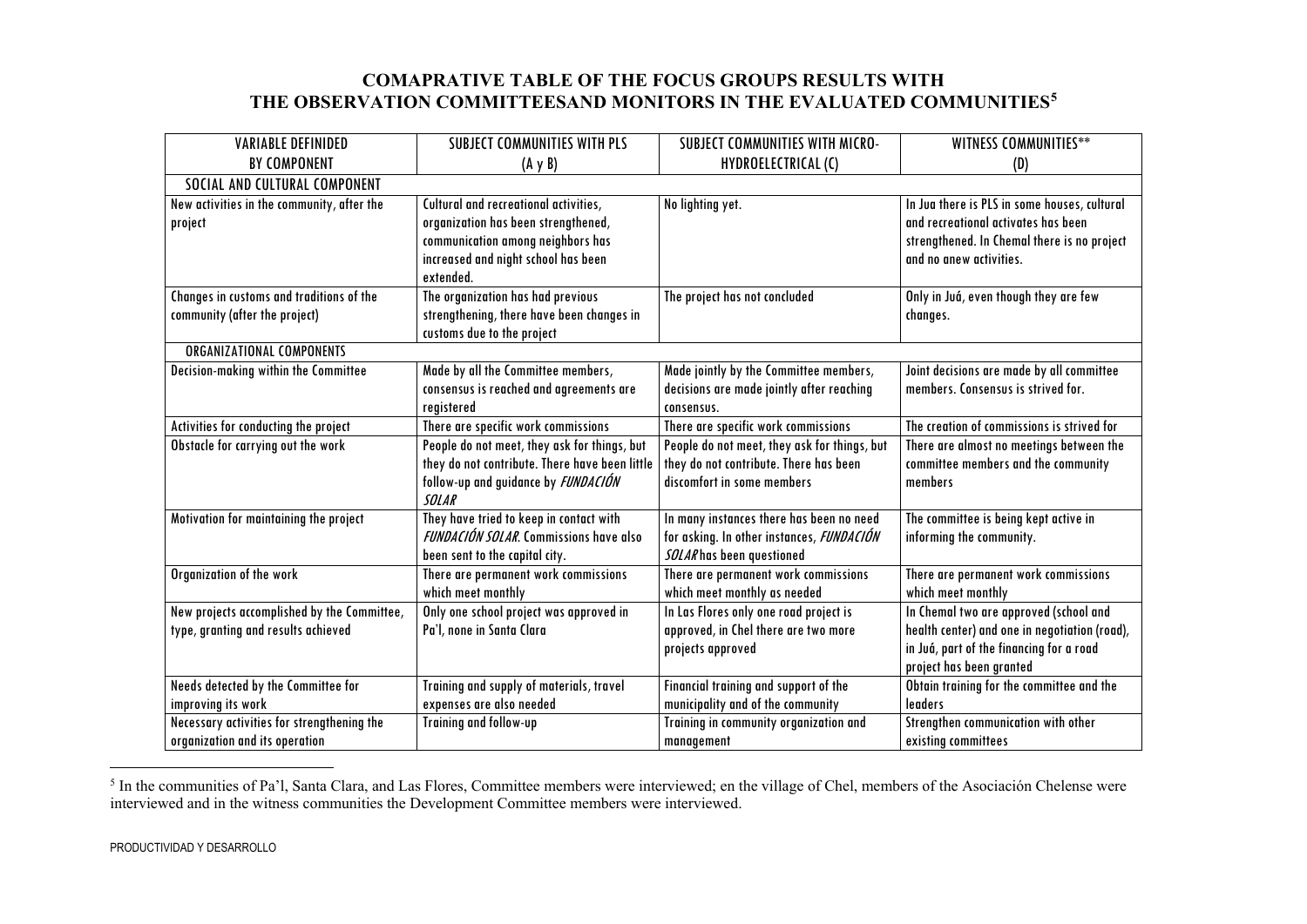| <b>VARIABLE DEFINIDED</b>                          | <b>SUBJECT COMMUNITIES WITH PLS</b>               | SUBJECT COMMUNITIES WITH MICRO-              | WITNESS COMMUNITIES**                          |
|----------------------------------------------------|---------------------------------------------------|----------------------------------------------|------------------------------------------------|
| <b>BY COMPONENT</b>                                | $(A \vee B)$                                      | HYDROELECTRICAL (C)                          | (D)                                            |
| <b>ENVIRONMENTAL COMPONENT</b>                     |                                                   |                                              |                                                |
| Drinking water, source and maintenance             | Only in Pa'l, it is spring water and              | In both communities there is drinking water. | In both communities there is drinking water.   |
|                                                    | maintenance is given to the source. In Santa      | The source is a well. They try to give       | In Juá there is also a well. Maintenance is    |
|                                                    | Clara it is well water.                           | maintenance to the source.                   | given to the source.                           |
| TECHNICAL COMPONENT OF PHOTOVOLTAIC LIGHTING       |                                                   |                                              |                                                |
| There is a committee responsible for the PLS       | It exists in both communities                     | <b>DOES NOT APPLY</b>                        | Only in Juá there is a committee for the       |
|                                                    |                                                   |                                              | maintenance of the PLS                         |
| There are technical monitors responsible for       | Some of the committee members have been           | <b>DOES NOT APPLY</b>                        | In the community of Juá there are              |
| the PLS in the community                           | selected and received training                    |                                              | technicians, but they are not monitors         |
| Do monitors detect and correct system              | Yes, it is part of their responsibility           | <b>DOES NOT APPLY</b>                        | If failures are detected they are repaired (if |
| failures?                                          |                                                   |                                              | there is enough money or if it is easy)        |
| <b>Average monthly failures</b>                    | Generally between 2 and 4                         | <b>DOES NOT APPLY</b>                        | More than 15 per month                         |
| Average monthly claims, guarantees or              | Not more than 3                                   | <b>DOES NOT APPLY</b>                        | Between 4 and 5 (average)                      |
| corrections                                        |                                                   |                                              |                                                |
| Facility for finding answers in the local store of | Not found easily                                  | <b>DOES NOT APPLY</b>                        | There is no such store                         |
| the community                                      |                                                   |                                              |                                                |
| Quality of attention received at the store         | In Pa'l it is not very good, in Santa Clara it is | <b>DOES NOT APPLY</b>                        | There is no such store                         |
|                                                    | good                                              |                                              |                                                |
| Activities for taking care of the PLS              | Generally, regular cleaning, eventually           | <b>DOES NOT APPLY</b>                        | Only check-ups are made                        |
|                                                    | pieces are changed,                               |                                              |                                                |
| FINANCIAL COMPONENT OF PHOTOVOLTAIC LIGHTING       |                                                   |                                              |                                                |
| Problems for collecting fees                       | Payments are not made on time. There is           | DOES NOT APPLY                               | Fees have not been established                 |
|                                                    | economical hardship                               |                                              |                                                |
| Solutions implemented for payment of fees          | Later date is given for payment                   | <b>DOES NOT APPLY</b>                        | DOES NOT APPLY                                 |
| Opening of a bank account                          | There is an account in both communities           | DOES NOT APPLY                               | DOES NOT APPLY                                 |
| Frequency of deposits                              | Monthly in Pa'l, In Santa Clara is made every     | <b>DOES NOT APPLY</b>                        | DOES NOT APPLY                                 |
|                                                    | three months (average)                            |                                              |                                                |
| Problems for the user for payment of fees          | Payments are not made on time or only             | <b>DOES NOT APPLY</b>                        | <b>DOES NOT APPLY</b>                          |
|                                                    | partial payments are made                         |                                              |                                                |
| Causes of the problem                              | Family income is not enough and there are         | <b>DOES NOT APPLY</b>                        | DOES NOT APPLY                                 |
|                                                    | no accountants                                    |                                              |                                                |
| Money saving system                                | Money is deposited in bank                        | <b>DOES NOT APPLY</b>                        | DOES NOT APPLY                                 |
| Indicated advantages of having a bank account      | Income is controlled and confidence is            | <b>DOES NOT APPLY</b>                        | <b>DOES NOT APPLY</b>                          |
|                                                    | generated among the community                     |                                              |                                                |

| D.<br>וח<br>∕ A R<br>Ш<br>1D I | <b>MITI</b><br>. DI<br><b>MMUN</b><br>. .<br>. . | <br>;IIR<br>70 I V<br>IUIVI<br>U F<br>∴nu | <b>MIT</b><br>11 L<br>MMUNI<br>. |
|--------------------------------|--------------------------------------------------|-------------------------------------------|----------------------------------|
|                                |                                                  |                                           |                                  |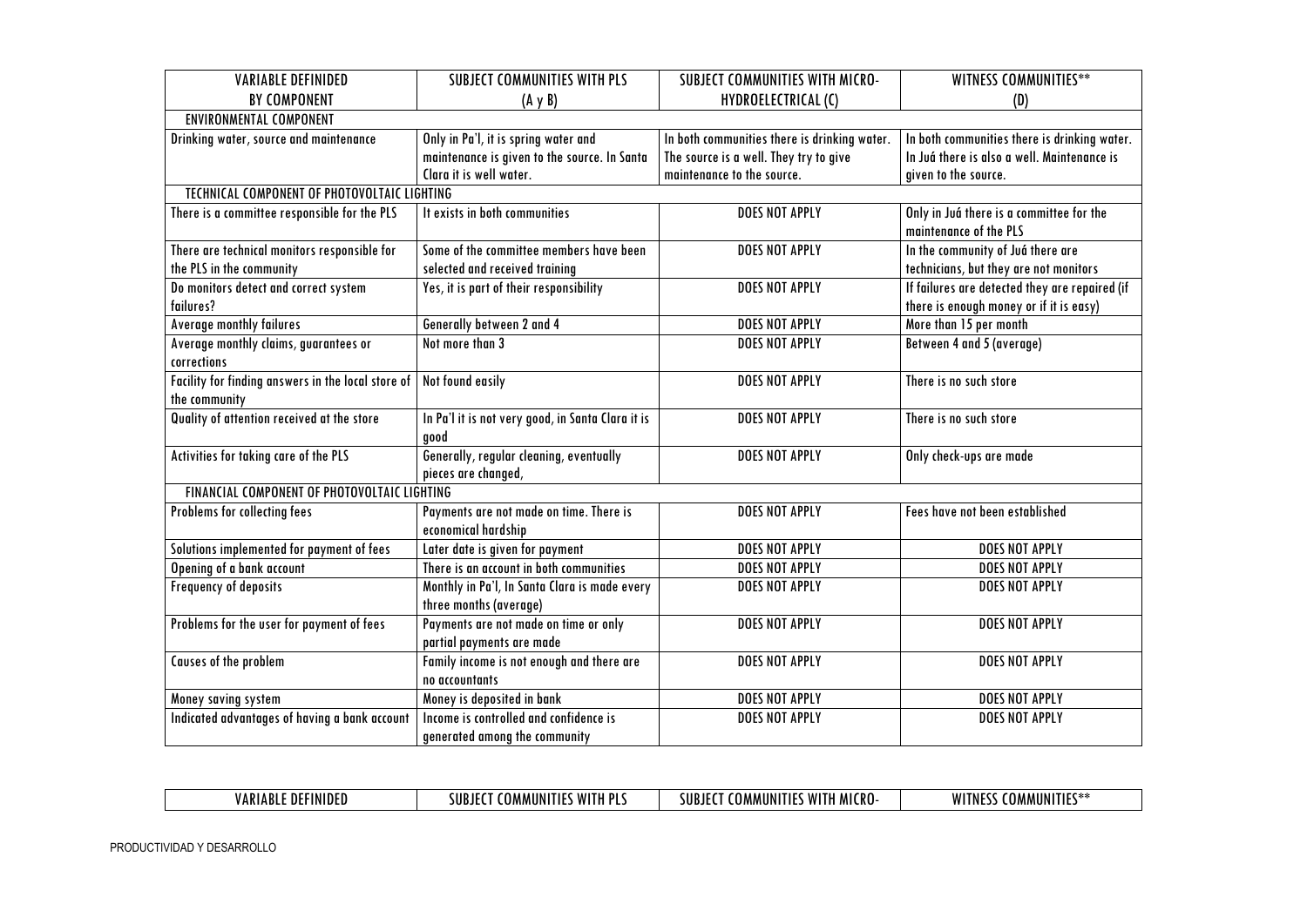| BY COMPONENT                                   | $(A \vee B)$                               | HYDROELECTRICAL (C)                              | (D)                   |
|------------------------------------------------|--------------------------------------------|--------------------------------------------------|-----------------------|
| Control of income                              | Payment receipts are given out and records | DOES NOT APPLY                                   | <b>DOES NOT APPLY</b> |
|                                                | are kept                                   |                                                  |                       |
| Understanding of importance of payment of      | Users have understood that it is important | <b>DOES NOT APPLY</b>                            | <b>DOES NOT APPLY</b> |
| fees by the users                              | for the project                            |                                                  |                       |
| Bank credits granted up to now                 | None to this date                          | <b>DOES NOT APPLY</b>                            | <b>DOES NOT APPLY</b> |
| Destiny of the funds (fees)                    | For purchasing supplies                    | <b>DOES NOT APPLY</b>                            | <b>DOES NOT APPLY</b> |
| Response of users for paying credits           | There have been late payments but users    | <b>DOES NOT APPLY</b>                            | <b>DOES NOT APPLY</b> |
|                                                | are interested in paying fees              |                                                  |                       |
| TECHNICAL COMPONENT MICROHYDROELECTRICAL PLANT |                                            |                                                  |                       |
| Activities of the Committee for generating     | <b>DOES NOT APPLY</b>                      | Training for groups of women and men. It is      | <b>DOES NOT APPLY</b> |
| awareness and confidence in users              |                                            | done in community meetings                       |                       |
| FINANCIAL COMPONENT MICROHYDROELECTRICAL PLANT |                                            |                                                  |                       |
| Participation of Committee for managing        | DOES NOT APPLY                             | Committee has actively participated              | <b>DOES NOT APPLY</b> |
| financial resources                            |                                            |                                                  |                       |
| Problems found for securing funds              | <b>DOES NOT APPLY</b>                      | <b>Budget problems for the financial sources</b> | <b>DOES NOT APPLY</b> |
| Procurement of additional funding              | <b>DOES NOT APPLY</b>                      | Only in Las Flores, not in Chel                  | <b>DOES NOT APPLY</b> |
| <b>Financial source contacted</b>              | <b>DOES NOT APPLY</b>                      | Municipality and some NGO's                      | <b>DOES NOT APPLY</b> |
| Deficiencies for managing these funds          | <b>DOES NOT APPLY</b>                      | None found                                       | <b>DOES NOT APPLY</b> |
| Mechanisms for eliminating deficiencies        | <b>DOES NOT APPLY</b>                      | It has not been necessary. In some cases,        | <b>DOES NOT APPLY</b> |
|                                                |                                            | counseling is being sought                       |                       |
| Destiny for the funds                          | DOES NOT APPLY                             | For purchasing materials, extending the          | <b>DOES NOT APPLY</b> |
|                                                |                                            | coverage is being considered                     |                       |
| Form of granting the funds                     | <b>DOES NOT APPLY</b>                      | When contributions have been obtained, they      | <b>DOES NOT APPLY</b> |
|                                                |                                            | have been in the form of donations               |                       |
| A loan for concluding the renewable energy     | <b>DOES NOT APPLY</b>                      | No, because it is considered that the            | <b>DOES NOT APPLY</b> |
| project is being negotiated                    |                                            | resources are already in place                   |                       |
|                                                |                                            |                                                  | DOES NOT APPLY        |

\*\* In the village of Juá household that have a photovoltaic lighting system were found, but it was not implemented by Fundación Solar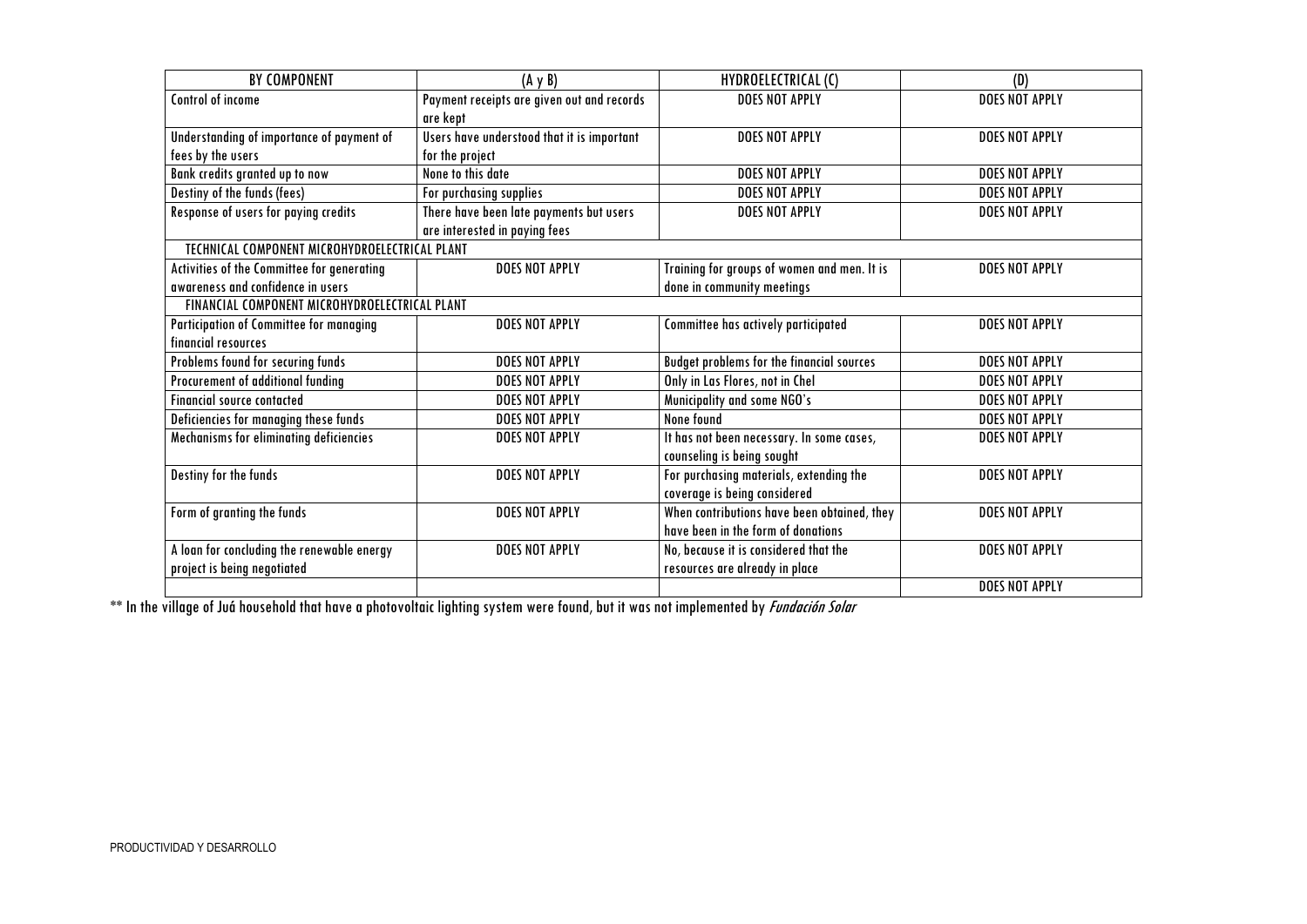## **e. OFFICIALS OF THE HEALTH CENTERS, REYNA ZONE**

In the meeting held with the health officials in Uspantán, Quiché opinions regarding the evaluation process were given. These are valuable for the purposes of *FUNDACIÓN SOLAR*, which are to generate elements for learned lessons.

It was demonstrated that there is an interest in using renewable energy for purposes other than lighting. Currently, refrigeration and lighting are being used independently from each other. There is sympathy from the health authorities since the setting up of a cold chain for preserving biological products in the area has been supported. There is a person that has a good level of knowledge of the photovoltaic system, which has ensured the maintenance and operation of the solar panels.

The proximity and interinstitutional coordination between the *FUNDACIÓN SOLAR* and the Ministry of Public Health and Social Assistance is given through the link and participation of the following instances: municipality of Uspantán, the involved communities, the National Hospital, the Area authorities, and the JHPIEGO service firm.

There have been some meetings between the health authorities in the area with the objective of improving some aspects of the Cadena de Frío, since in some places there are no deep cycle batteries, and the ones that are currently being used do not have an adequate energy output for keeping a low temperature and protect the biological products (they are truck batteries).

The interviewed health authorities consider that there have been important accomplishments in the implementation of the project, since an improvement of attention has been achieved, especially in the case of emergencies during night hours, as well as an increase in the protection and maintenance of biological products (vaccines).

Even when the photovoltaic lighting project was implemented, the need for increasing lighting has been mentioned both for the new health center that has just been constructed and in the existing ones since the energy generates is used mainly for the Cadena de frío. The project is considered positive and very helpful. Having implemented it in these zones has enabled having a broader view on the use of natural resources for the production of renewable energy.

The project has been positively evaluated by users since activities that enable its adequate operation and maintenance have been implemented. In this implementation, the Health Committee, the Hospital, the Area Authorities, staff from the health centers and the community take part.

Besides being used for the cadena de frío, energy is also used for lighting, which has enabled the extension of attention services, both for emergencies and for members of neighboring communities. An additional benefit to lighting, it was mentioned that being able to use a radio encourages work by providing something as essential as the news and musical entertainment.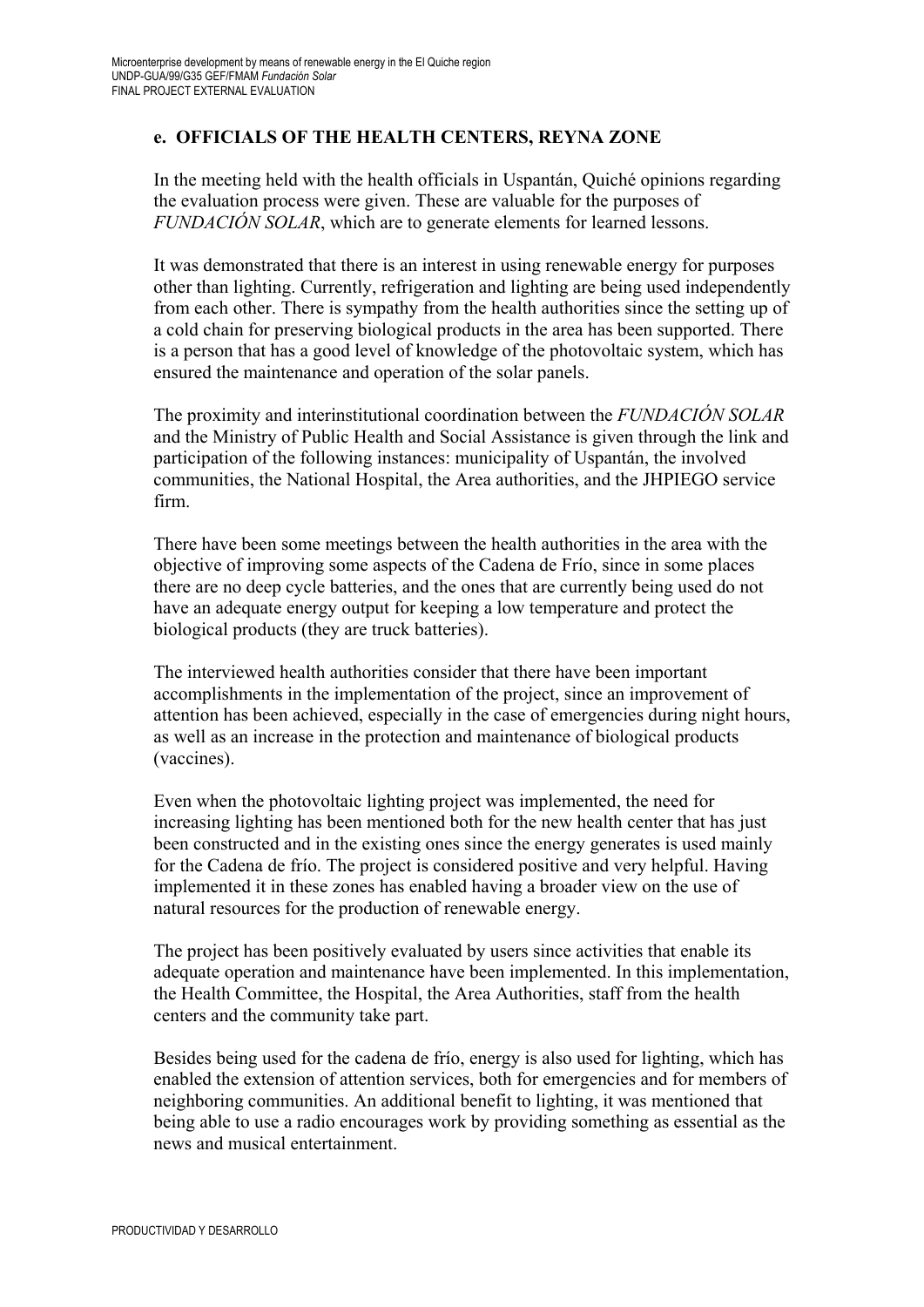The technical assistance and training offered by the *FUNDACIÓN SOLAR* has been less in this area than in the communities of Chajul, where longer-lasting processes have been implemented. Even though there is a signed agreement several points have not been met, among them: the implementation of a radio communication station and its mobile units, which would facilitate to answer emergencies in case the system fails, even in medical emergency cases in some communities of the influence area and other areas close to it.

The quality of service that the system provides is considered good, even when the need for considering its extension was mentioned with the purpose of guaranteeing a better service. The maintenance and repair are the responsibility of the Uspantán Hospital, as well as of the API (health care provider -PSS-). When it is needed to invest in a replacement piece the cooperation of the Health Sector Authorities is requested.

Independently from the positive manifestations with respect to the project, it was considered that it does not replace the real need for energy, panels are missing and batteries are not adequate. In La Parroquia and La Taña there are community maternity hospitals where the operating room is being implemented, which definitely demands a stronger capacity in energy supply.

This project has come to motivate local participation the local Pro-health Committees, who participate in the care of the system. In the task of supporting the care of the system the Uspantán National Hospital, the Health care provider and the Area authorities have an important part. The *FUNDACIÓN SOLAR* has provided support through the training of a local energy promoter and a nursing assistant for the health centers.

In the search for support for extending the use of energy beyond the cold chain and lighting, several negotiations have been undertaken in the institutional context, both in the district and in the authorities of the area, municipality and JH PIEGO, by initiative of the health authorities in the area. In several communities it was mentioned that there are good possibilities of obtaining the energy supply from the national grid (mainly INDE, DEOCSA, DEORSA, and Unión Fenosa).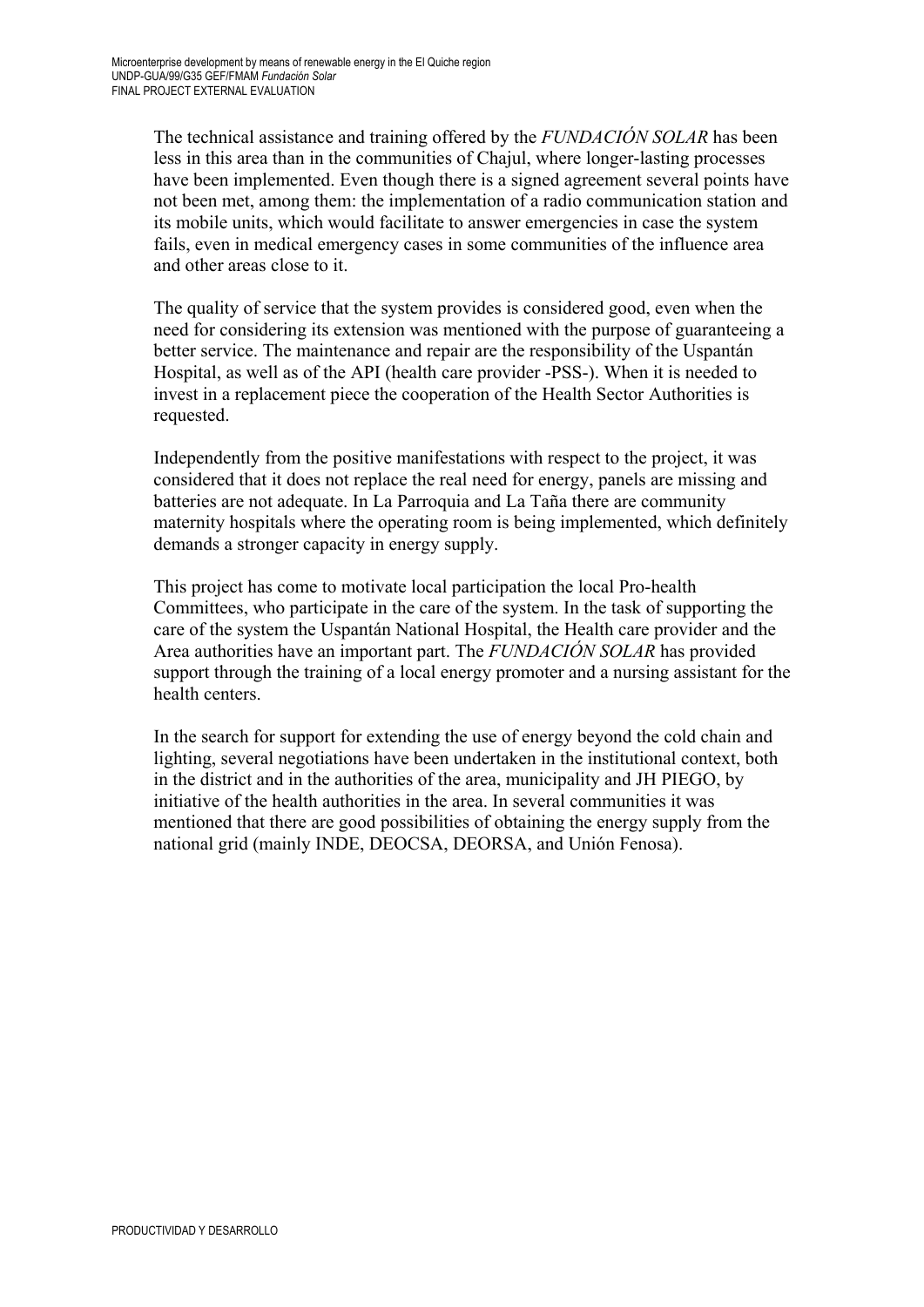## **2. EVALUATION OF THE EFFECTS ACHIEVED BY THE PROJECT**

### **2.1 DEGREE OF THE EFFECT INDICATORS**

In order to determine the degree of compliance with the indicators a frequency distribution analysis was carried out for each of the variables contained in the home survey ballot. A total of 249 households were randomly selected. These pertain to the four study groups.

In order to build the indicators, the defined variables for each indicator were grouped. These were weighed so that a comparison using the Chi Square test could be done (See Appendix 2: Variable organization according to Analysis Indicator).

|             |                   | Households participating in the survey |           |
|-------------|-------------------|----------------------------------------|-----------|
| <b>GROU</b> | <b>COMMUNITY</b>  | <b>FREQUENCY</b>                       | PERCENTAG |
|             |                   |                                        | Е         |
| A, B        | Pa <sup>'</sup> l | 63                                     | 25.30     |
| A, B        | Santa Clara       | 66                                     | 26.51     |
|             | Chel              | 30                                     | 12.05     |
| ⌒           | Las Flores        | 30                                     | 12.05     |
|             | Juá *             | 30                                     | 12.05     |
|             | Chemal *          | 30                                     | 12.05     |
|             | <b>TOTAL</b>      | 249                                    | 100.00    |

**TABLE No. 1 Households participating in the survey**

Source: Data obtained from the final summary from the PD database May, 2002. \* Witness communities

Initially 225 surveys were planned, but it was possible to do 249 in order to have a bigger number of ballots, which permitted a more reliable analysis. The household leader and spouse were the ones who responded most of the surveys (91.75%). In The case of the communities of Group A, a higher number of participants is evident since in Pa'l and Santa Clara 30 interviews with PLS owners and 33 and 36 with families who have not been benefited with a PLS were carried out.

In relation with education, 100% of the interviewees in the 6 communities claimed to agree with sending their daughters to school, 96.72% agreed with sending their daughters who were younger than 7 to school. On the other hand, 98.8% of the interviewees claimed that they agreed with sending their sons to school and 97.98% claimed that they agreed with sending their sons who were younger than 7 to school.

In general terms, it can be assumed that there is a great interest by family parents in sending their children to school and the difference in percentages is not significant when comparing groups  $(p>0.05)$ .

On the basis of the findings, it can be inferred that the end of the internal armed conflict, the Peace agreements promoted and encouraged by different governmental and non-governmental organizations and the external cooperation is generating more accessible conditions for having the right to education, at least in children younger than 7.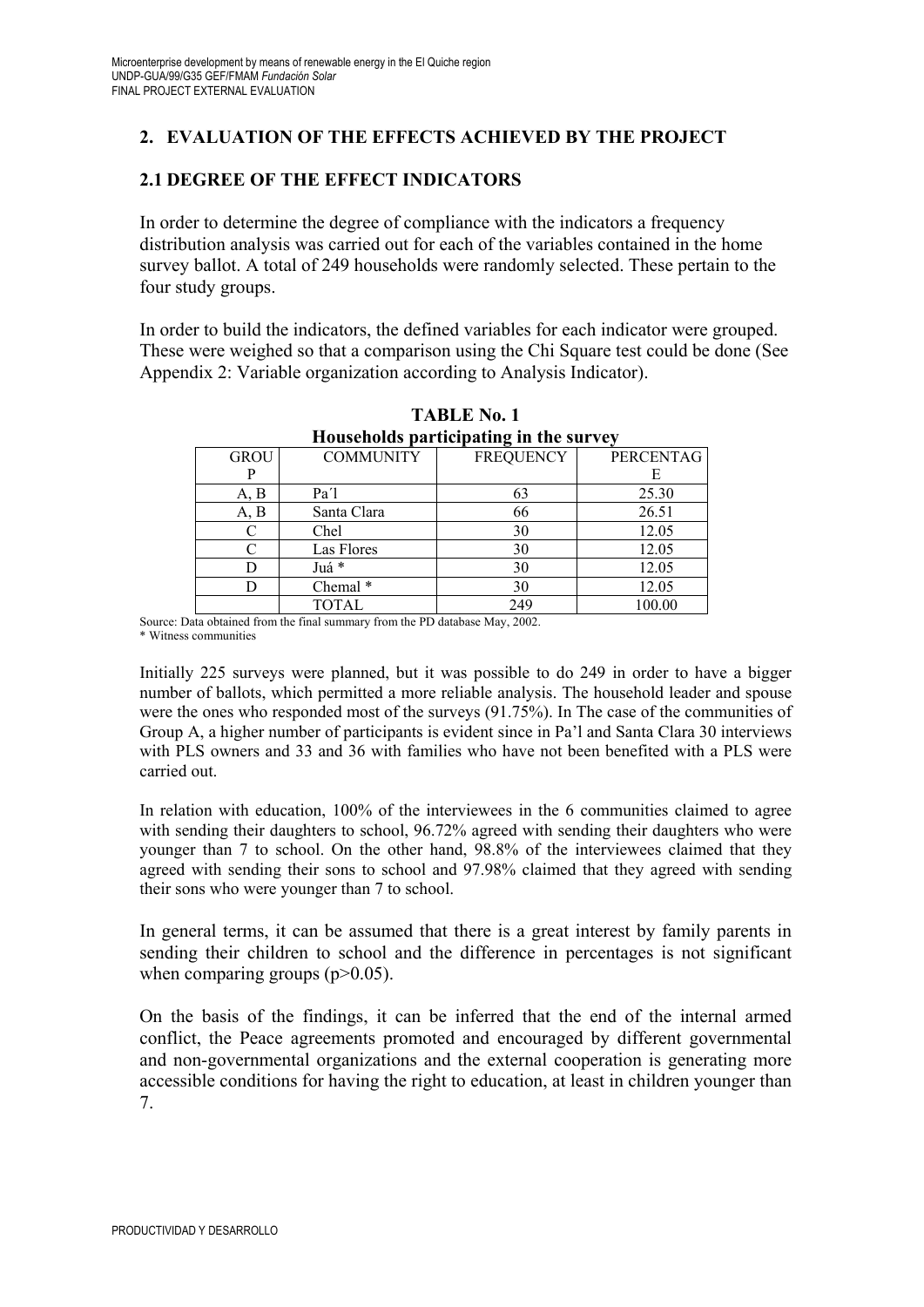| $-1$                              |                  |               |
|-----------------------------------|------------------|---------------|
| THE HOUSE                         | <b>FREQUENCY</b> | $\frac{0}{0}$ |
| Is owned by the family            | 244              | 97.99         |
| Has zinc plates on the roof       | 240              | 96.39         |
| Has wooden and lepa (rustic wood) | 244              | 97.99         |
| walls                             |                  |               |
| Has dirt floor                    | 245              | 98.39         |
| Has 1 or 2 rooms                  | $85 + 141$       | 92.24         |
|                                   |                  |               |

**Table No. 2 Housing situation** 

Source: Data obtained in the PD surveys May, 2002

Based on the evidence found in the surveys it is observed that the general conditions of the houses regarding ownership is that houses are mainly owned by the family (97.99%). It was also found that there is a prevalence regarding the materials of the roof (zinc plate) and walls (wood-lepa), which together with the predominance of dirt floor, constitutes a low quality housing.

It could be considered that these data could be generalized in the rest of the families and neighboring communities in the area of influence of the *FUNDACIÓN SOLAR* project, which immediately poses difficult conditions for the families of this geographic zone.

Nevertheless, the sanitation conditions regarding the use of latrines would seem to be dramatically changing in the communities, since 96.39% mentioned in the interview that they had latrines. As shown in Table 3, the tendency of using latrines is general in the interviewed communities, and thus it could be assumed that the same situation could be happening with the whole population of these communities. This reflects a positive aspect of the work done by other organizations in the area.

|                            | Chajul, Quiche, 2002 |        |
|----------------------------|----------------------|--------|
| <b>COMMUNITY</b>           | FREQUENCY*           | $\%$   |
| Las Flores (Group C)       | 29                   | 96.67  |
| Chemal (Witness)           | 26                   | 86.67  |
| Chel (Group C)             | 30                   | 96.67  |
| Santa Clara (Groups A y B) | 65                   | 98.48  |
| Pa'l (Groups A y B)        | 60                   | 95.24  |
| Juá (Witness)              | 30                   | 100.00 |
| TOTAL                      | 240                  | 96.39  |

| Table No. 3                                            |
|--------------------------------------------------------|
| Interviewed families that claimed not to have latrines |
| Chajul, Quiché, 2002                                   |

Source: Data obtained in the PD survey. May, 2002

\* The frequency reported in this table of 240 is a total of 249 interviews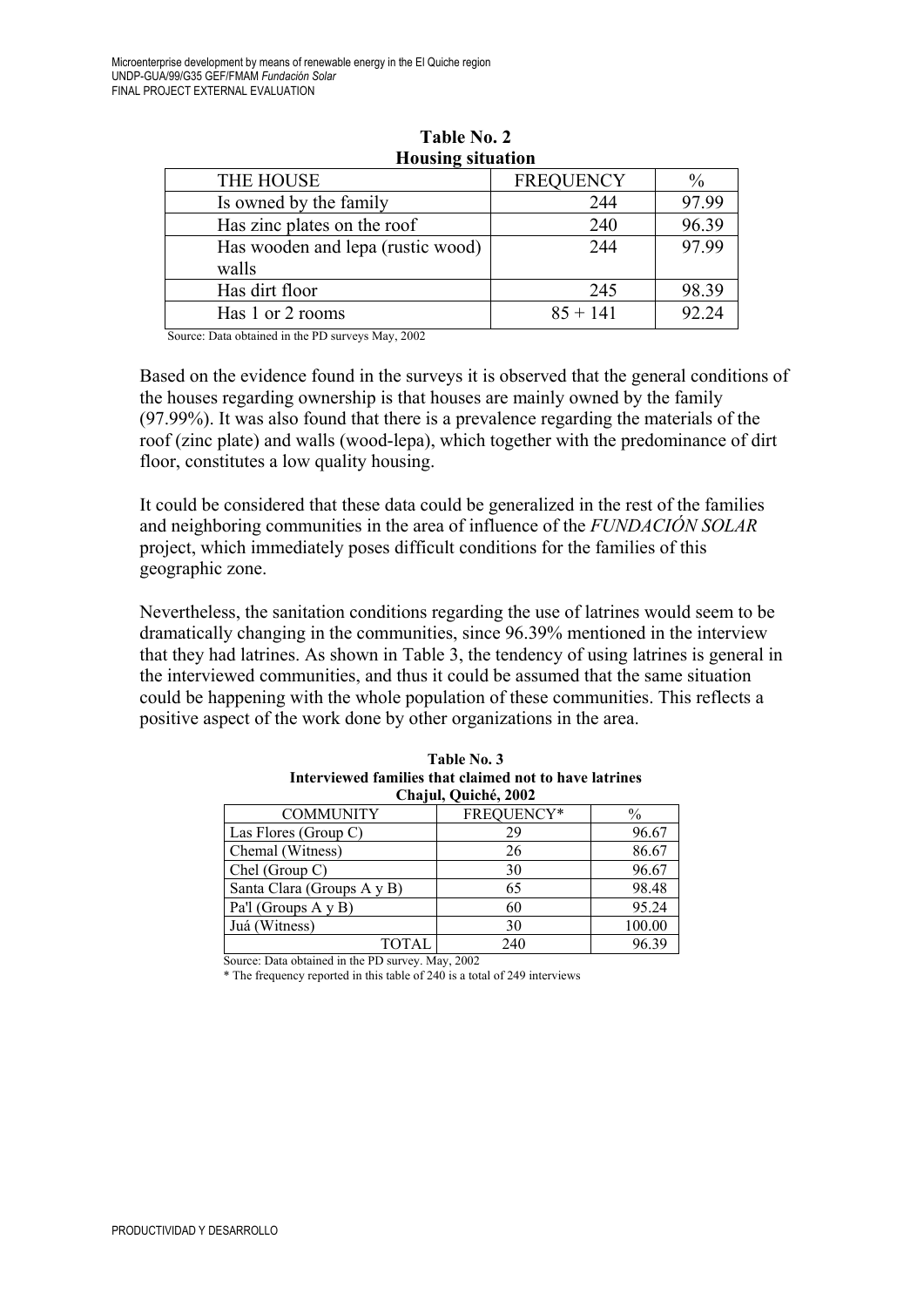The sanitation of the area en relation with the situation of the water can be seen in the following tables

|                                              | where is water obtained. |               |  |  |  |  |
|----------------------------------------------|--------------------------|---------------|--|--|--|--|
| Interview to 249 households in 6 communities |                          |               |  |  |  |  |
|                                              | Chajul, Quiché, 2002     |               |  |  |  |  |
| <b>PLACE</b>                                 | <b>FREQUENCY</b>         | $\frac{0}{0}$ |  |  |  |  |
| River                                        | 72                       | 28.92         |  |  |  |  |
| Own well                                     |                          | 2.81          |  |  |  |  |
| Public well                                  |                          | 1.61          |  |  |  |  |
| Own spring                                   | 136                      | 54.62         |  |  |  |  |
| Public spring                                | 15                       | 6.02          |  |  |  |  |
| Neighbor's spring                            | 11                       | 4.42          |  |  |  |  |
| Other                                        |                          | 1.61          |  |  |  |  |
| <b>TOTAL</b>                                 | 249                      | 100           |  |  |  |  |

# **Table No. 4 Where is water obtained?**

Source: Data obtained in the PD surveys, May, 2002

#### **Table No. 5 Where is water obtained? Interview to 249 households in 6 communities Chajul, Quiché, 2002**

| Place / Community | Pa'l  |      | Sta. Clara |               |       | Chel | Las Flores |               | Chemal       |               | Jua   |               |
|-------------------|-------|------|------------|---------------|-------|------|------------|---------------|--------------|---------------|-------|---------------|
|                   | Freq. | $\%$ | Frea.      | $\frac{0}{0}$ | Freq. | $\%$ | Freq.      | $\frac{0}{0}$ | Fea.         | $\frac{0}{0}$ | Freq. | $\frac{0}{0}$ |
| River             |       |      | 58         | 87.8          |       | 3.3  |            | 10.0          |              | 6.7           |       | 26.7          |
| Own well          |       |      |            | 4.5           |       |      |            | 3.3           |              |               |       | 10.0          |
| Public well       |       |      |            | 1.5           |       |      |            | 3.3           |              | 3.3           |       | 3.3           |
| Own spring        | 62    | 98.4 |            |               | 25    | 83.3 | 21         | 70.0          | 19           | 63.3          | Q     | 30.0          |
| Public spring     |       | 1.6  |            |               |       | 6.7  |            | 13.4          | <sub>(</sub> | 20.0          | 6     | 20.0          |
| Neighbor's spring |       |      |            |               |       | 6.7  |            |               |              | 6.7           |       | 10.0          |
| Other             |       |      | 4          | 6.2           |       |      |            |               |              |               |       |               |
| <b>TOTAL</b>      | 63    | 100  | 66         | 100           | 30    | 100  | 30         | 100           | 30           | 100           | 30    | 100           |

Source: Data obtained in the PD survey ballot. May, 2002

 $\Gamma$ 

In Table 5 it can be seen that 4 of the interviewed families in the 6 communities mentioned having their own spring for obtaining the water that they use. In the case of the community if Santa Clara, there is no such service and in Juá only 30% of the interviewed families mentioned having their own spring for this service.

| Table No. 6                                   |                       |               |  |  |  |
|-----------------------------------------------|-----------------------|---------------|--|--|--|
| Where is drinking water obtained?             |                       |               |  |  |  |
| Interview to 249 households in 6 communities, |                       |               |  |  |  |
|                                               | Chajul, Quiché. 2002. |               |  |  |  |
| <b>PLACE</b>                                  | <b>FREOUENCY</b>      | $\frac{0}{0}$ |  |  |  |
|                                               |                       | 20.12         |  |  |  |

| PLAUE        | <b>FREQUENCY</b> | $\frac{9}{2}$ |
|--------------|------------------|---------------|
| Well         | 75               | 30.12         |
| Spring       | 163              | 65.46         |
| Spring       |                  | 4.42          |
| <b>TOTAL</b> | 249              | 100           |
|              |                  |               |

Source: Data obtained from the PD surveys. May, 2002**.** 

The previous table indicates and confirms at the same time that families also obtain drinking water from their own spring, except for Santa Clara, where 100% of drinking water is obtained from the well. Regarding other sanitation services such as drainage and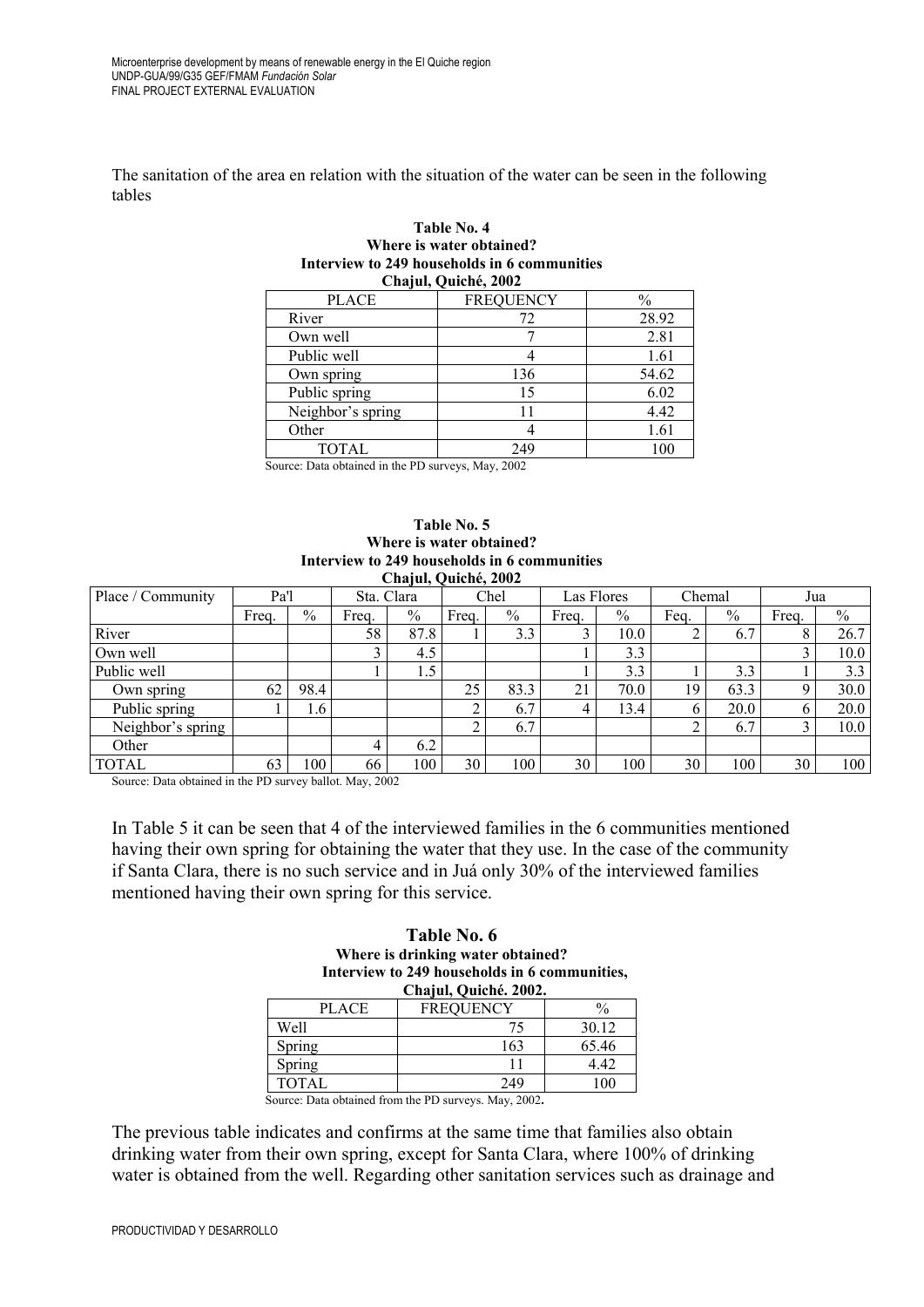waste collection, none of the 249 interviewees in the 6 communities mentioned having them.

In relation with the existence of a house telephone or cellular telephone only the Chel community mentioned having three community telephones that service them and other neighboring communities. The existence of telephones in Chel has been an initiative supported by the *FUNDACIÓN SOLAR* and implemented by the *Asociación Chelense de Eletrificación* by means of a credit granted by BANRURAL.

Of the 6 subject communities, only two (Pa´l and Santa Clara) have a PLS (Photovoltaic Lighting System). From the 100% of the households that have a PLS, 89% mentioned that the system rarely failed, 11% said that the system has failed between one week, 15 days or one month. Based on this, it can be assumed that the operation of the PLS has been acceptable, indicating thus good quality materials or and adequate use and maintenance.

Regarding the existence of home appliances (radios, recorders, 12 v televisions) and who uses them, the most frequent responses were that wives and all other family member use them in 45.19% and 37.50% of the cases, respectively. The remaining 17.31% is represented by the husband or children.

In relation with the purchase of repair parts, 98% of the interviewees that have a PLS said that they buy them within the community and in the municipality against a 2% that buys them in the Department. Probably, the purchase done within the community is directly at the local sale of parts that *Fundación Solar* has implemented.

Regarding the type of parts that interviewed families that have a PLS most often buy, light bulbs represent 58.1% and other parts represent 20%. The remaining 21.9% is represented by switches, cables, fuses, and plugs. It can be inferred by the type of part that is most frequently purchased that the PLS is well-accepted in the community since its maintenance cost is reduced to light bulbs. The parts are purchased with a frequent periodicity that goes from 1 to 3 months.

Nevertheless, having a PLS has not been enough for families to open a business. 90.57% of the interviewees had a negative response to the question of being able to open a business with the electrical energy that they have.

Arguments expressed by the interviewees include the fact that the system does not let them have much more than a radio, three light bulbs and scarcely a TV. The remaining 10% said that they already had a business (store), but that the PLS has enabled them to close at a later time generating some extra income. These interviewees said that the ones who participate in the business are both men and women.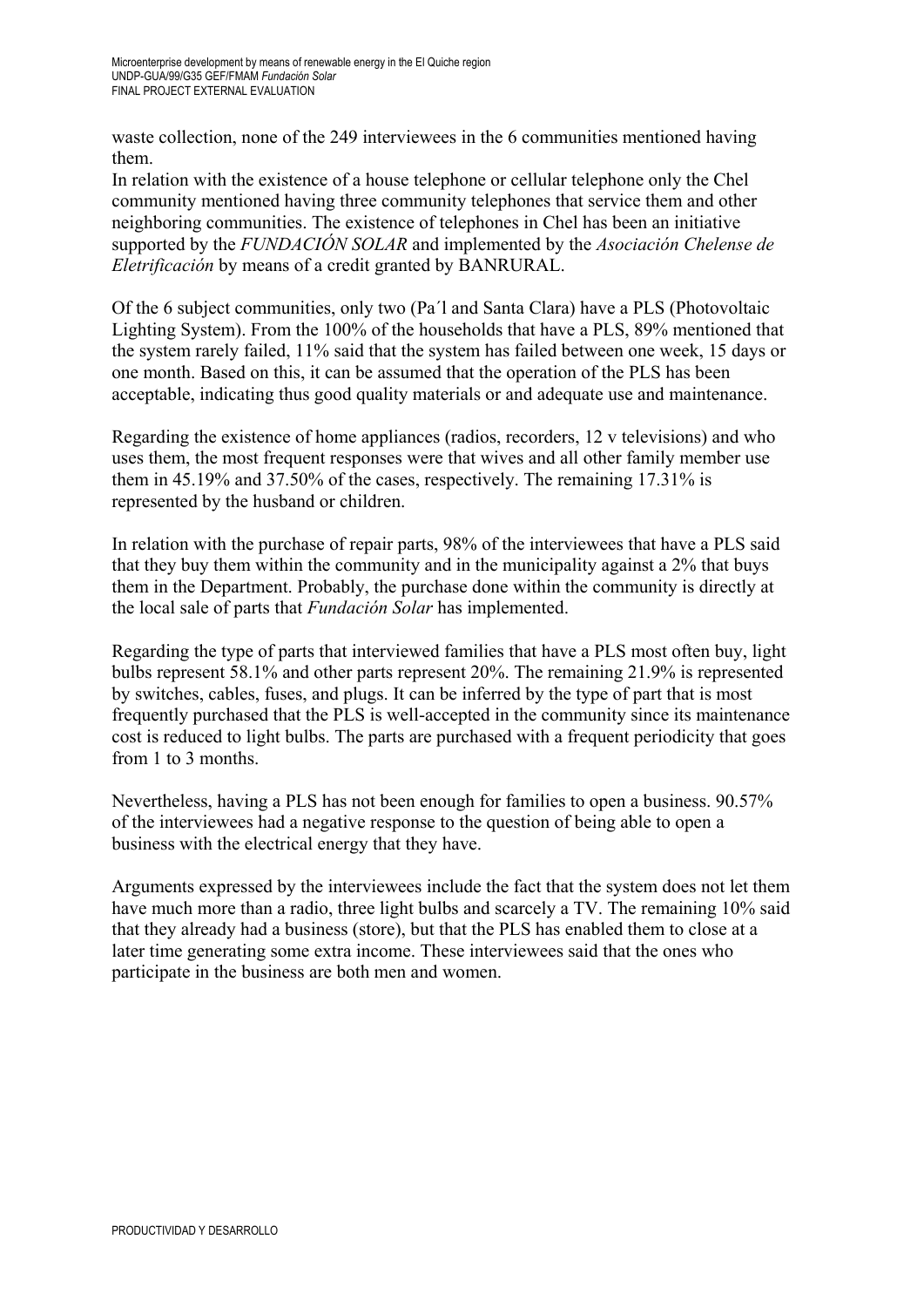## **Table No. 7 Weekly Cost of Fuels in Quetzales 249 interviewees in the 6 communities Chajul, Quiché. 2002**

|              | Purchase range<br>$Q0.01 - Q.2.50$ |       | $Q2.51 - Q7.30$ | Purchase range |                          | Purchase range<br>$Q7.31 - Q15.00$ | <b>TOTAL</b> |
|--------------|------------------------------------|-------|-----------------|----------------|--------------------------|------------------------------------|--------------|
|              |                                    | Low   | Medium          |                | High                     |                                    |              |
| Type of fuel | Freq.                              | $\%$  | Freq.           | $\%$           | Freq.                    | $\%$                               | Total        |
| Candles      | 102                                | 41.64 | 105             | 42.86          | 38                       | 15.52                              | 245          |
| Ocote        | 182                                | 80.18 | 33              | 14.54          | $\overline{\phantom{a}}$ | 5.28                               | 227          |
| Gas          | 115                                | 52.98 | 81              | 37.32          | 21                       | 9.67                               | 217          |
| <b>TOTAL</b> | 399                                | 57.91 | 219             | 31.79          |                          | 10.30                              | 689          |

Source: Data obtained from the PD surveys. May, 2002.

For effects of interpretation quartiles were built dividing by 3 the total frequencies that appeared in the results and adding the percentages of the frequencies that corresponded to each quartile.

In the previous table it can be noted that the frequencies for "purchase range" lower than Q2.50 is the one that has the highest number for candles, ocote and gas (57.91%). This could represent a relatively low weekly spending for these products as a whole for the interviewed families.

### **Table No. 8 Spending frequency for purchasing fuels 249 interviewees in the 6 communities Chajul, Quiché. 2002**

|                       | PLS  |               |      | Micro Hydro   |            |               |      | Witness       |      |               |      |               |
|-----------------------|------|---------------|------|---------------|------------|---------------|------|---------------|------|---------------|------|---------------|
| Community             | Pa'l |               |      | Sta. Clara    | Las Flores |               |      | Chel          |      | Chemal        |      | Juá           |
| Variable/<br>spending | Freq | $\frac{0}{0}$ | Freq | $\frac{0}{0}$ | Freq       | $\frac{0}{0}$ | Freq | $\frac{0}{0}$ | Freq | $\frac{0}{0}$ | Freq | $\frac{0}{6}$ |
| Candles               | 37   | 58.7          | 42   | 63.6          | 11         | 36.7          | 12   | 40.0          | 23   | 76.7          | 10   | 33.3          |
| Ocote                 | 59   | 93.6          | 61   | 92.4          | 20         | 66.7          | 19   | 63.3          | 29   | 96.7          | 27   | 90.0          |
| Gas                   | 38   | 60.3          | 59   | 89.4          | 14         | 46.7          | 15   | 50.0          | 22   | 73.3          | 27   | 90.0          |

Source: Data obtained from the PD surveys. May, 2002.

In order to analyze the data in Table 8, the communities have been arranged according to their situation at the moment of the interview in PLS, MHY and witness. Therefore, the distribution of frequency in the spending for buying candles, ocote and gas by community can be observed.

When comparing both witness communities, Juá and Chemal, it can be seen how the families interviewed in Chemal were the ones who mentioned the highest expenditure for buying candles (76.7%) among the witness communities and the 6 subject communities, probably because they do not have any form of electric energy in this moment. In the case of Juá, which is also a witness community, the expenditure for buying candles was lower than all other communities (33.3%) since in this community the are PLS's installed by another NGO's some years ago.

Regarding the communities of Pa'l and Santa Clara, that have PLS's, the percentage in the expenditure for buying candles may seem high, but it must be considered that in these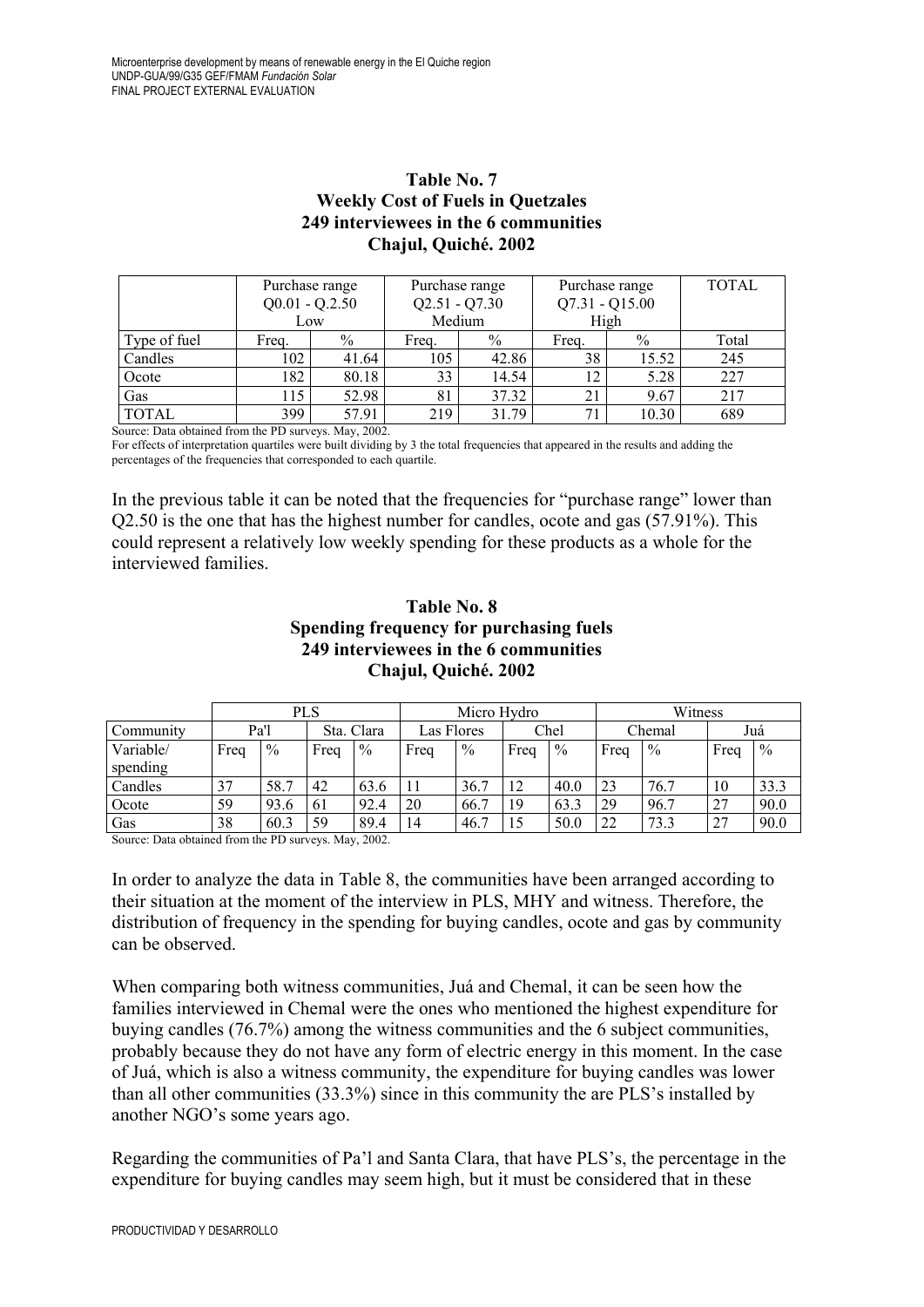communities both families that have PLS's (Group A) and families that do not have them (Group B) were included, which influences the frequency. It is highly probable that expenditure for buying candles by families with PLS's in these communities is very similar to the data reported by the community of Juá.

The expenditure for buying ocote is very unpredictable and complex, since the comments expressed by the interviewees include the collection process, that is, this is a wood resource that in most cases is not bought, but directly obtained from the forest, which is also the case of firewood. In this sense, this is probably why there is a low purchase.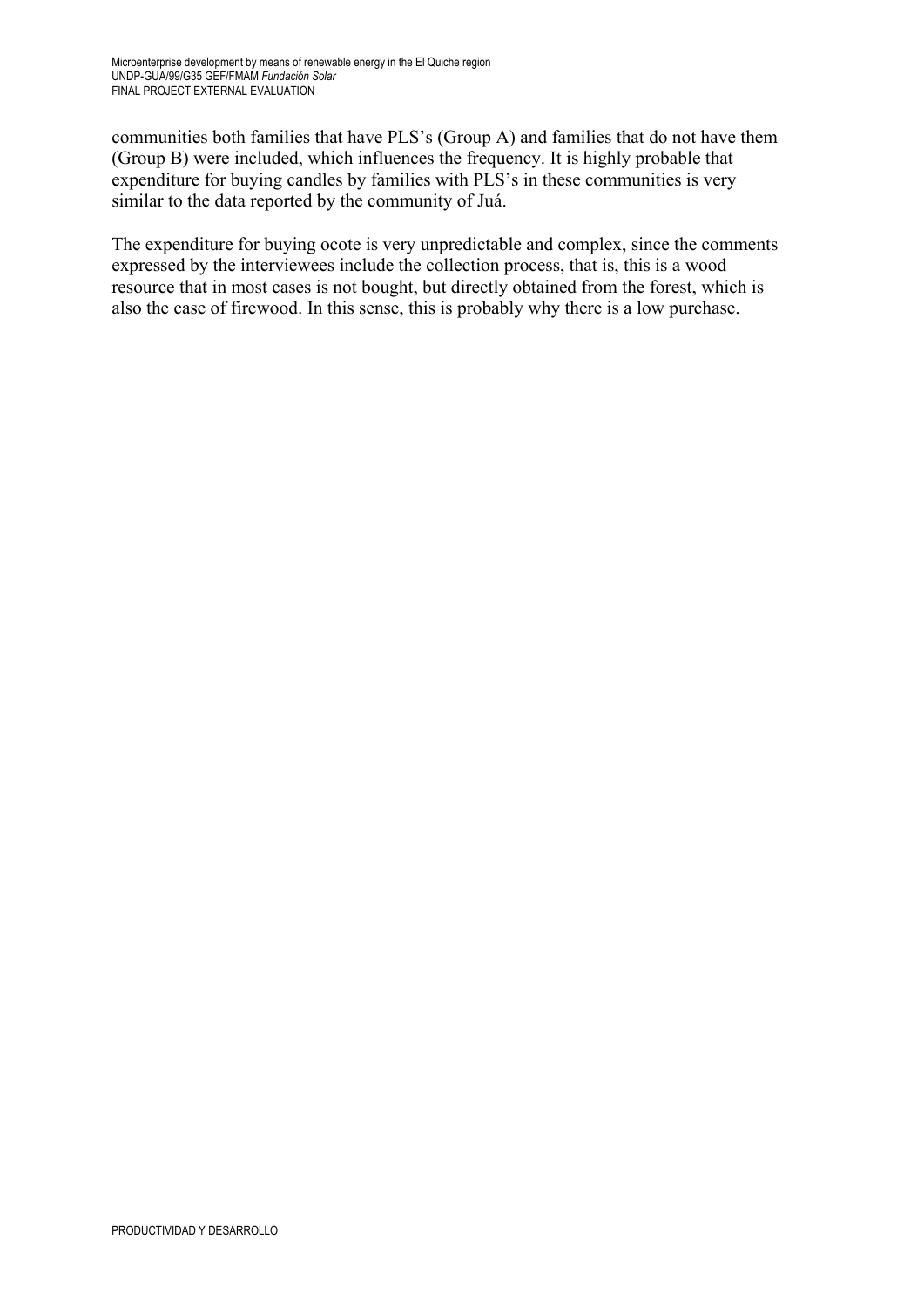## 2.2 COMPARISON OF INDICATORS

Appendix 3 illustrates the form in which variables were weighed. These were then integrated in evaluation indicators for measuring the effects. For the comparison, only those indicators that were subject to be compared were included with the purpose of having common elements both between groups of subject communities and of witness communities.

A total of 14 indicators were built (See Appendix 2), from which, only indicators 2-7, 8 and 10 were analyzed for discussing the effect results; indicators 8, 11, 12, 13, and 14 are specific for each analysis group and their frequencies were 100%, therefore it was not possible to compare them. The results of each indicator are included in the output flows of the statistical analysis (see Appendix 6, Output flows for Data for the Chi Square Test).

The Chi Square Test permitted to find significant differences in the studied groups almost for all compared indicators, both between groups (A, B, C, and D) and in the subject community – witness community grouping.

#### **a. Family size**

Regarding family size (Indicator 1) two categories were established: Category 1 includes households with 1 to 5 family members and Category 2 includes households with more than 5 family members. It was found that in Group B, there is a higher percentage of normal families regarding size with 79%. Group A has the highest percentage (66.7%) of big families (6 or more members).

| <b>GROUP</b> | <b>Category 1</b><br>5 members or<br>less | <b>Category 2</b><br>More than 5<br>members |
|--------------|-------------------------------------------|---------------------------------------------|
|              | 33.33                                     | 66.67                                       |
|              | 79.17                                     | 20.83                                       |
| C            | 51.67                                     | 48.33                                       |
|              | 45.00                                     | 55.00                                       |

TABLE 1  $I$   $I$   $I$   $I$   $I$   $I$   $I$   $I$   $I$ 

Significant differences were found for an Alfa <0.05

#### **b. Socioeconomic situation**

Regarding the economic situation of the families, it can be observed that Groups C presents the most acceptable conditions for this indicator. In order to carry out the Chi Square Test two categories were established(as well as for all other indicators): Category 1 included the poorest conditions and Category 2, the more acceptable conditions, taking into account housing and other socioeconomic variables.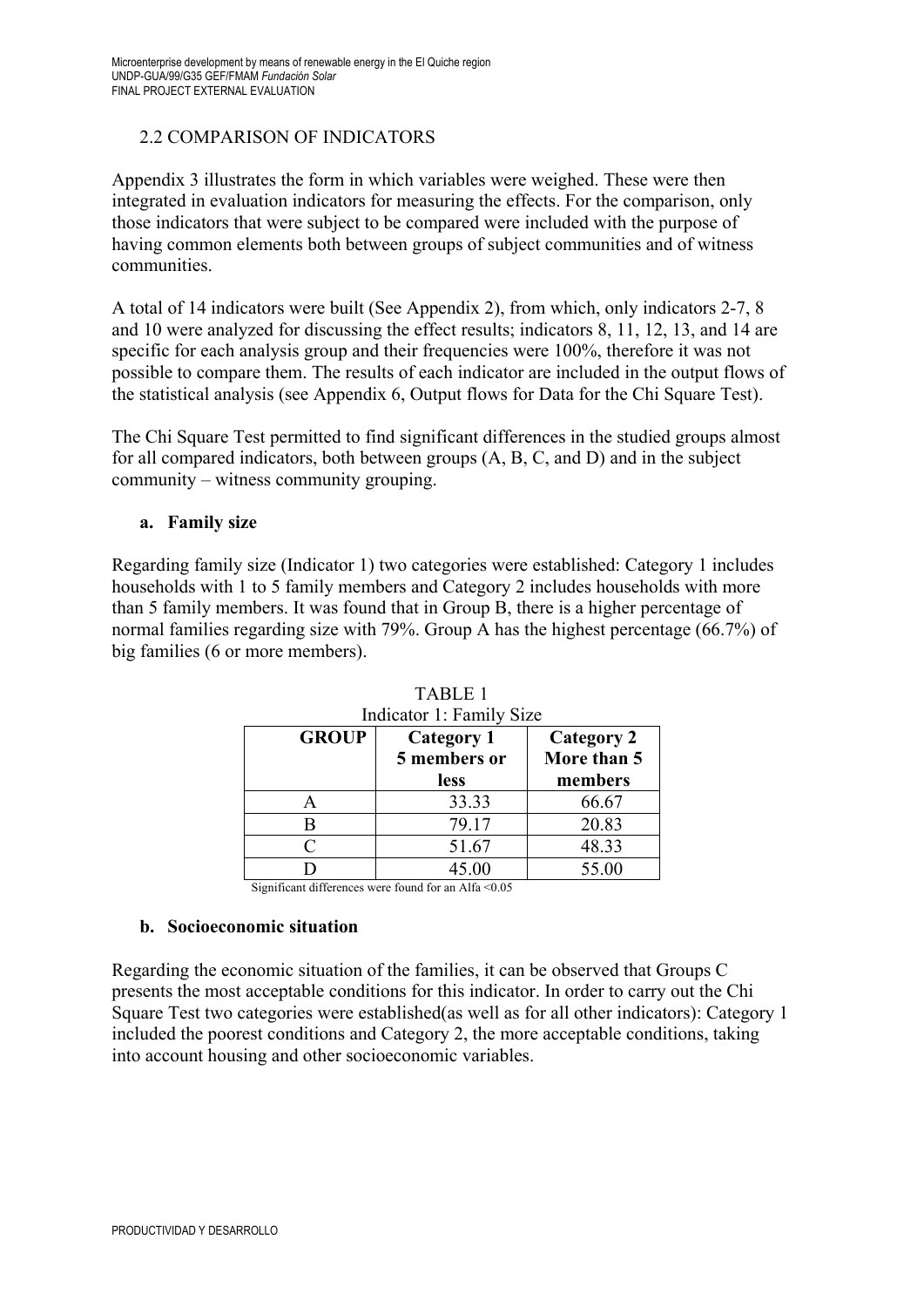| <b>GROUP</b> | <b>Category 1</b><br><b>Extreme</b> | <b>Category 2</b><br>Poor |
|--------------|-------------------------------------|---------------------------|
|              | 41.98                               | 58.02                     |
|              | 56.25                               | 43.75                     |
|              | 15.00                               | 85.00                     |
|              | 30.00                               |                           |

| TABLE 2                              |
|--------------------------------------|
| Indicator 2: Socioeconomic Situation |

Significant differences were found for an Alfa <0.05

#### **Reliability Ranges**

| . <i>.</i> | ---------      |                |       |                |       |                       |       |
|------------|----------------|----------------|-------|----------------|-------|-----------------------|-------|
|            | <b>GROUP A</b> | <b>GROUP B</b> |       | <b>GROUP C</b> |       | <b>GROUP D</b>        |       |
|            | ∟ა             |                | Ls    |                | Ls    |                       | Ls    |
| 18.88      | 20 10          | 3.43           | 13.04 | 20.48          | 31.68 | $^{\circ}6.8^{\circ}$ | 26.09 |

#### **c. Community Organization**

A very important aspect is community organization. From the analysis of this indicator, it can be inferred that the project has directly influenced the community participation and organization levels, which is clearly seen in the following graph.

#### **GRAPH 1**



#### **ORGANIZATION LEVEL**

Graph 1 shows the comparison between the four groups studied in their levels of organization. The bars show that Group D (Witness) has the lowest value, which represents a poor participation level en comparison with the rest of the groups (subject communities).

The best group is Group C, constituted by the communities of Chel and Las Flores, where the micro-hydroelectrical plant is being implemented. It is the group that showed the highest percentage of frequencies (48.33%), which shows that the Asociación Chelense has influenced in the levels of community organization.

The Chi Square Test for the group of subject communities (Groups A, B, and C) in comparison with the witness communities (Group D) was evaluated for two different categories: the first one groups the occurrence levels of the groups that presented a low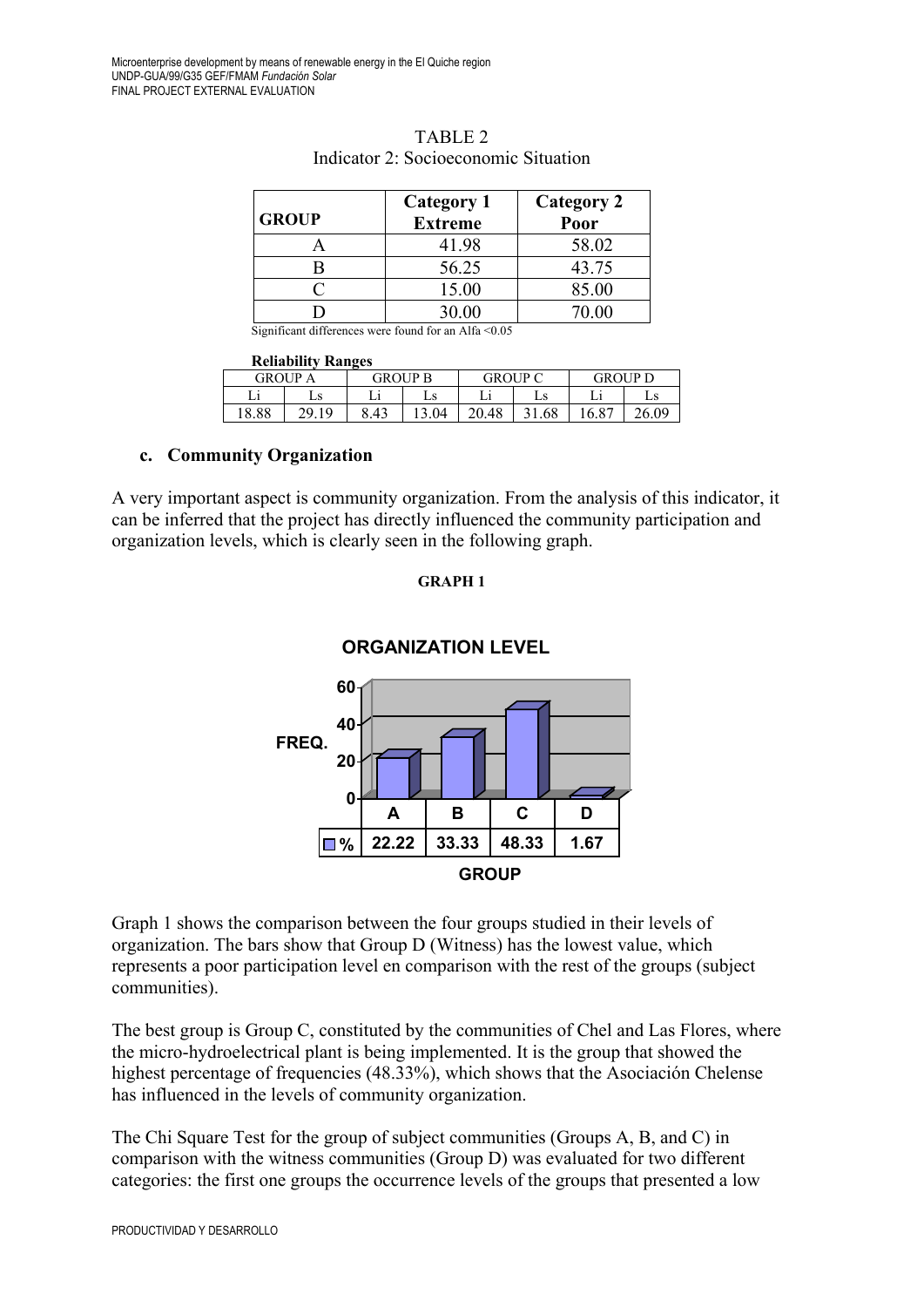level of organization, measured by the participation , motivation and limits for participating.

The second category includes the groups that have attained good levels of organization and participation of the beneficiaries. The data reflect that the participation levels measured have significant differences. The average values are:

| Indicator $\angle$ : Community Organization                                                                     |                   |                   |  |  |  |  |  |
|-----------------------------------------------------------------------------------------------------------------|-------------------|-------------------|--|--|--|--|--|
| Groups of subject and witness communities                                                                       |                   |                   |  |  |  |  |  |
| <b>GROUP</b>                                                                                                    | <b>Category 1</b> | <b>Category 2</b> |  |  |  |  |  |
|                                                                                                                 | <b>Low level</b>  | <b>Good level</b> |  |  |  |  |  |
| A, B, C                                                                                                         | 66.67             | 33.33             |  |  |  |  |  |
|                                                                                                                 | 98.33             | 1.56              |  |  |  |  |  |
| $C_{i}$ and $C_{i}$ and $A_{i}$ $C_{i}$ and $C_{i}$ are $C_{i}$ and $C_{i}$ and $A_{i}$ $C_{i}$ $C_{i}$ $C_{i}$ |                   |                   |  |  |  |  |  |

| TABLE <sub>3</sub>                        |
|-------------------------------------------|
| Indicator 2: Community Organization       |
| Groups of subject and witness communities |

TADIE 2

Significant differences were found for an Alfa <0.05

#### **Reliability Ranges**

|            | IWHADHIII IMAHEVS |                |       |                |    |                |      |  |  |
|------------|-------------------|----------------|-------|----------------|----|----------------|------|--|--|
| GROUP A    |                   | <b>GROUP B</b> |       | <b>GROUP C</b> |    | <b>GROUP D</b> |      |  |  |
|            | ∟ວ                |                | . с   |                | Ls |                | Ls   |  |  |
| ר ר<br>د ک | າວ                | 6.43           | 25.00 |                |    | 0.40           | 1.JU |  |  |

This table permits to infer that for Category 1(low participation level), Group D has the highest percentage. For Category 2 (good participation level), the subject communities have a higher value.

#### **d. Management level**

This indicator, measured by decision-making, levels of information for beneficiaries and support for concluding the project was divided in two categories: the first one represents the groups with a poor management level and the second one represents groups that had a good management level through committees or associations.

The results permit to observe in terms of quantity and graphically for Category 1 that the witness group has a poor management level compared with the rest. On the contrary, Group C is the one that shows a good management level (Category 2) in comparison with the rest of the group.

Table 4 shows the average values obtained in the comparative statistical analysis between groups, as well as the comparison between subject communities and witness communities for the management level.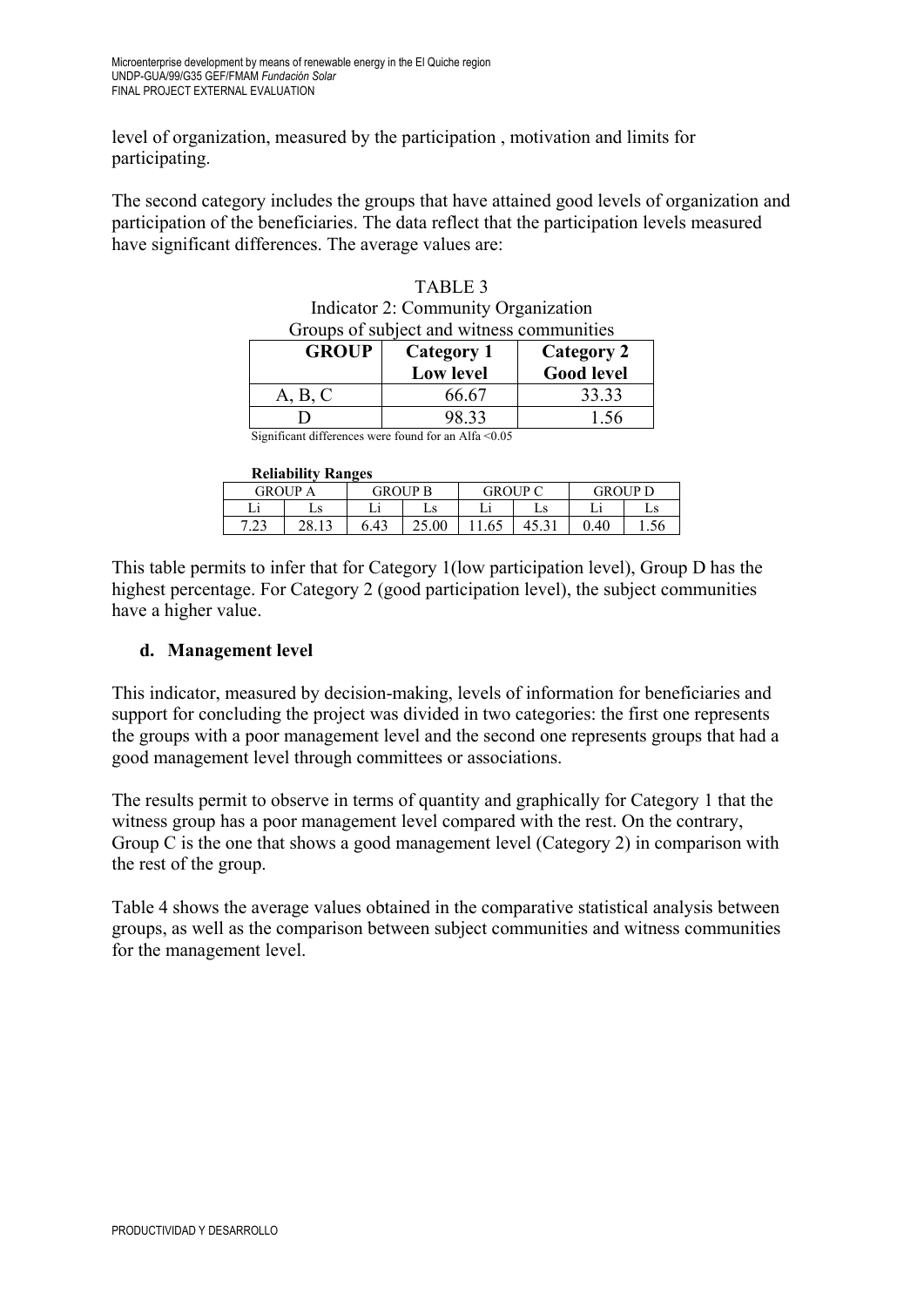#### **GRAPH 2**



#### TABLE 4 Indicator 4: Management level by group and by community groupings

| <b>GROUP</b> | Category 1<br>Poor | <b>Category 2</b><br>Good | <b>GROUP</b> | Category 1<br>Poor | <b>Category 2</b><br>Good |
|--------------|--------------------|---------------------------|--------------|--------------------|---------------------------|
| Α            | 50.62              | 49.38                     | A, B, C      | 39.15              | 60.85                     |
|              | 52.08              | 47.92                     |              | 75.00              | 25.00                     |
|              | 13.33              | 86.67                     |              |                    |                           |
|              | 75.00              | 25.00                     |              |                    |                           |

Significant differences were found for an Alfa <0.05

| <b>Reliability Ranges</b> |                |  |
|---------------------------|----------------|--|
| <b>GROUP A</b>            | <b>GROUP B</b> |  |

| <b>GROUP</b> |    | GROUP B |    | GROUP C |          | GROI IP D |    |
|--------------|----|---------|----|---------|----------|-----------|----|
|              | ∟ວ |         | Ls |         | Ls       |           | Ls |
| 16.06        |    | $-1$    | 69 | 20.88   | $0.00\,$ | ሬ ሰኅ      |    |

#### **e. Participation of women**

The participation of women is an indicator whose value range, on the basis of the defined variables (0-12), permitted to establish three categories for the analysis, which were defined as follows:

- Category 1: Reflects a poor participation level
- Category 2: Represents an average level of participation
- Category 3: Represents an acceptable level of participation

For the analysis, it was demonstrated that there are highly significant differences  $(Alfa<0.05)$  for the evaluation between groups. After analyzing the behavior of this indicator for the subject and witness communities (grouping of A, B, and C against D), significant differences were found for an Alfa =  $0.05$ .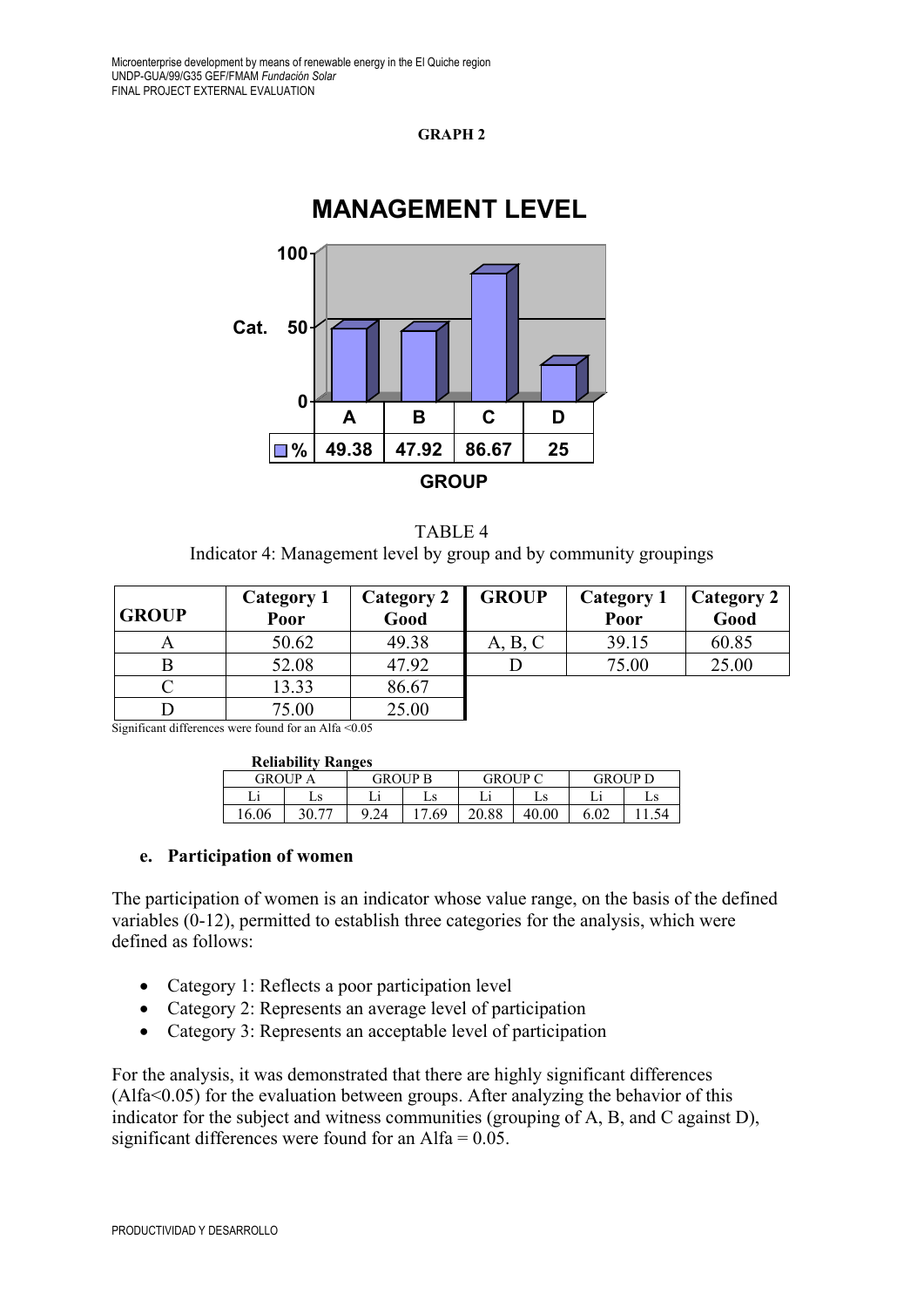| <b>GROUP</b> | Category 1<br>Poor | <b>Category 2</b><br>Average | Category 3<br>Acceptable |  |
|--------------|--------------------|------------------------------|--------------------------|--|
| $\bigcap$    | 2.47               | 61.73                        | 35.80                    |  |
|              | 58.33              | 41.67                        | 0.00                     |  |
|              | 83.33              | 16.67                        | $0.00\,$                 |  |
|              | 56.67              | 43.33                        | 0.00                     |  |

TABLE 5 Indicator 5: Participation of women by analysis group

Significant differences were found between groups A and the rest and Group C and the rest for an Alfa =  $0.05$ 

TABLE 5A Indicator 5: Participation of women by community grouping **GROUP Category 1 Poor Category 2 Average Category 3 Acceptable** A, B, C | 42.33 | 42.33 | 15.34 D  $\begin{array}{|c|c|c|c|c|c|c|c|} \hline \text{D} & \text{56.67} & \text{43.33} & \text{0.00} \ \hline \end{array}$ 

Significant differences between subject and witness communities, for an Alfa =  $0.05$ ; there is a probability of  $0.0036$ 

| <b>Reliability ranges:</b> |       |                |       |                |      |         |    |
|----------------------------|-------|----------------|-------|----------------|------|---------|----|
| <b>GROUP A</b>             |       | <b>GROUP B</b> |       | <b>GROUP C</b> |      | GROUP D |    |
|                            | LS    |                | Ls    |                | Ls   |         | Ls |
| 20.08                      | 00.00 | 8.03           | 18.87 | 4.02           | 9.43 | 0.44    |    |

Graph 3 shows the behavior of this indicator, measured for the four analysis groups, in which it can be observed that Group A (communities with PLS's, Pa'l and Santa Clara) is the best group regarding the participation of women in the processes of implementation of the project. When comparing the grouping of subject and witness communities, it can be observed that the project has had a positive influence in promoting the participation of women, influencing in turn the rest of the groups, as seen by the results of Group A.

#### **GRAPH 3**

# **PARTICIPATION OF WOMEN**



The individual analysis shows that there are differences between Group C and the rest of the groups of subject communities. This could seem contradictory with the expected project results. However, the characteristics and cultural patterns of communities must not be overlooked. These are different from one another regarding the role of women. Anyway, it can be inferred that the project has motivated the participation of women.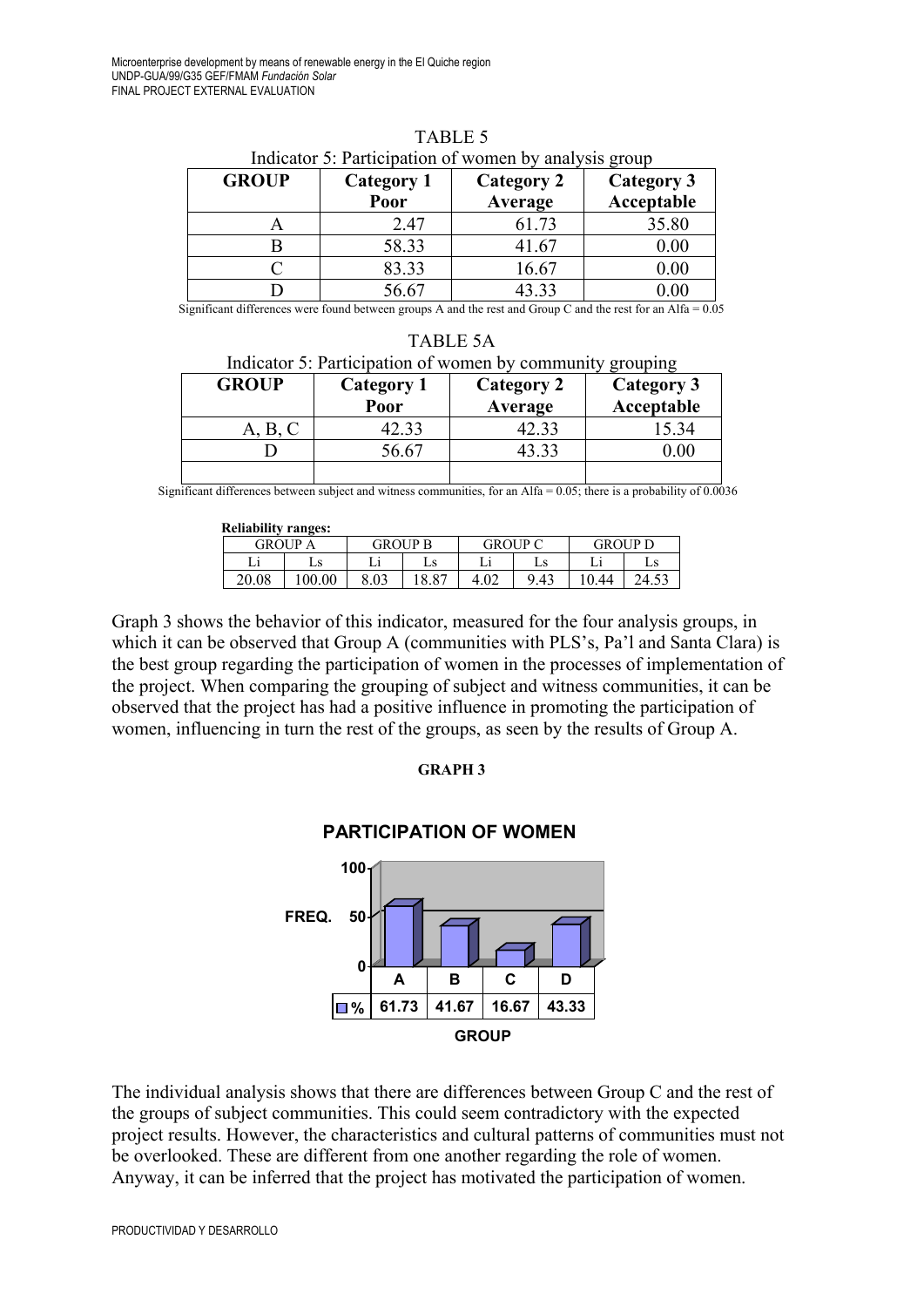# **f. Use of traditional fuels**

The indicator on use of traditional fuels measured by the analysis of weekly purchase of ocote, kerosene and candles shows a result consistent with what is expected by the project. Two categories were constructed. The first one (Category 1) shows the groups that have had a higher use of fuels. Group A (communities that have a PLS) was the best one, statistically different from the rest of the groups ( $p > 0.05$ ). Group B, which includes the same communities had the poorest result in this category, since it reflects the highest levels of purchase of these fuels.

| TABLE 6                               |
|---------------------------------------|
| Indicator 6: Use of traditional fuels |
| by group and community grouping       |
|                                       |

| <b>GROUP</b> | High use | Low use | <b>GROUP</b> | <b>High use</b> | Low use |
|--------------|----------|---------|--------------|-----------------|---------|
| A            | 23.46    | 76.54   | A, B, C      | 47.62           | 52.38   |
|              | 81.25    | 18.75   |              | 55.00           | 45.00   |
|              | 53.33    | 46.67   |              |                 |         |
|              | 55.00    | 45.00   |              |                 |         |

No significant differences were found for an Alfa = 0.05

#### **Reliability Ranges**

|         | Renadhity Ranges |         |    |         |    |         |    |
|---------|------------------|---------|----|---------|----|---------|----|
| GROUP A |                  | GROUP B |    | GROUP C |    | GROUP D |    |
|         |                  |         | Ls |         | Ls |         | Ls |
| 24.90   |                  | 3.61    | 14 |         |    | 0.84    |    |

After making a comparative analysis between subject and witness communities, the negative influence of Group B, and the fact that in the community of Juá (witness group) there are solar panels, grants better conditions to witness communities, even though there are no significant differences for an Alfa  $= 0.05$ .

This permits to note that the project has had a positive influence in the savings in the use of fuels, which represents a 30.7% in Group A in relation with the average of groups C and D, and of 57.8% with respect to Group B, which was the worst group for this indicator, statistically different from the rest of the groups  $(p>0.05)$ .

It is important to consider that the objective of decreasing  $CO<sub>2</sub>$  emissions has been met through the implementation of renewable energy projects, which is demonstrated in the communities that have a photovoltaic lighting system (Group A) This group is the one with better conditions (a low value) for Category A, which represents a low purchase level given that the value is lower as well as a high weight for Category 2, which represents a low purchase level for a high weight.

#### **g. Interest in education**

When indicator 7 "interest in education" was evaluated, no significant differences were found, since more than 97% in all communities express an interest in that children go to school.

Even though there is a tendency for the witness group of showing the best conditions in the individual analysis and in the group of subject communities, the Chi Square Test showed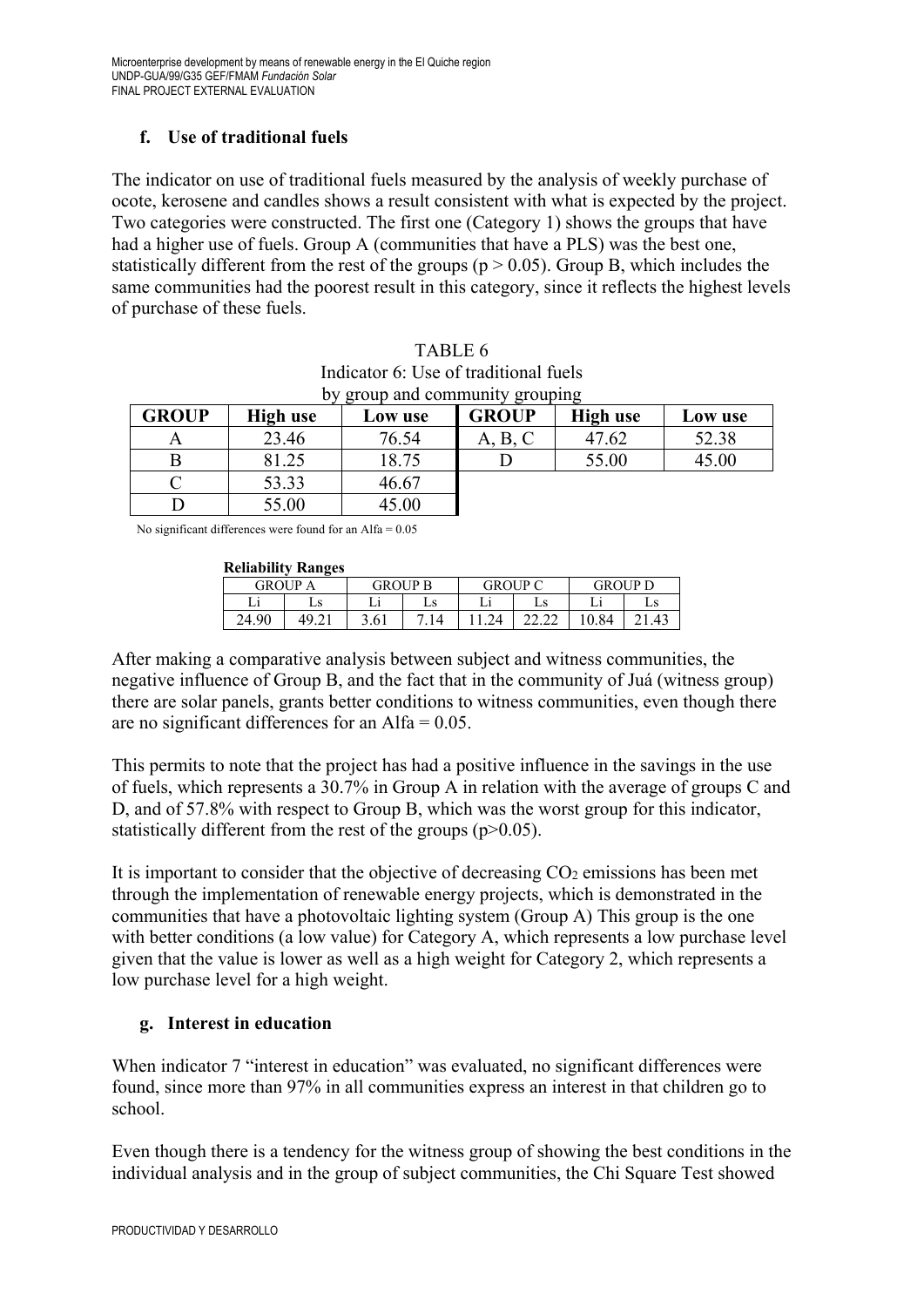no differences. This can be interpreted in the sense that the project has not influenced the promotion of school in the communities of the influence area.

| <b>GROUP</b> | Category 1 | Category 2<br>Low interest   High interest | <b>GROUP</b> | Category 1<br><b>Low Interest</b> | Category 2<br><b>High</b> |
|--------------|------------|--------------------------------------------|--------------|-----------------------------------|---------------------------|
|              |            |                                            |              |                                   | interest                  |
| A            | 4.94       | 95.06                                      | A, B, C      | 7.94                              | 92.06                     |
|              | 8.33       | 91.67                                      |              | 1.67                              | 98.33                     |
|              | 11.67      | 88.33                                      |              |                                   |                           |
|              | .67        | 98.33                                      |              |                                   |                           |

TABLE 7 Indicator 7: Interest in Education by group and by community grouping

No significant differences were found for Alfa = 0.05 in any case.

|  | <b>Reliability Ranges</b> |  |
|--|---------------------------|--|
|  |                           |  |

|                | іленаршіу ілан2сэ |         |       |                |    |         |    |
|----------------|-------------------|---------|-------|----------------|----|---------|----|
| <b>GROUP A</b> |                   | GROUP B |       | <b>GROUP C</b> |    | GROUP D |    |
|                | Ls                |         | Ls    |                | Ls |         | Ls |
| 30.92          |                   | .67     | 18.88 | 0.29           |    | 23.69   |    |

#### **h. Work of the Committee**

Another indicator that was observed was the "work of the committee", measured by the level of participation and management of the committee in favor of the communities that it represents. In this sense, there was a great similarity between groups A, B, and D (witness), since their behavior was very similar, even when Group D shows better values. Group C (communities of Chel and Las Flores) showed different conditions to the rest of the groups, which reflect a weak level of work, caused by the fact that in these communities the *Asociación Micro Hidroeléctrica Chelense* was created simultaneously to the creation of the development committees. In this sense, the influence is that answers were oriented to committees that were foreign to the process, since the work of the Association has been very well evaluated by the beneficiaries.

In the comparative analysis between subject and witness communities no significant differences were found when analyzing the work of the committee, even though the data are slightly favorable for the witness communities.

#### TABLE 8 Indicator 9: Work of the Committee by group and community grouping

| <b>GROUP</b> | Category 1<br><b>Low level</b> | <b>Category 2</b><br><b>Good level</b> | <b>GROUP</b> | Category 1<br><b>Low level</b> | Category 2<br><b>Good level</b> |
|--------------|--------------------------------|----------------------------------------|--------------|--------------------------------|---------------------------------|
| A            | 16.05                          | 83.95                                  | A, B, C      | 23.28                          | 76.72                           |
|              | 16.67                          | 83.33                                  |              | 15.00                          | 85.00                           |
|              | 38.33                          | 61.67                                  |              |                                |                                 |
|              | 15.00                          | 85.00                                  |              |                                |                                 |

No significant differences were found for Alfa $\leq$ =0.05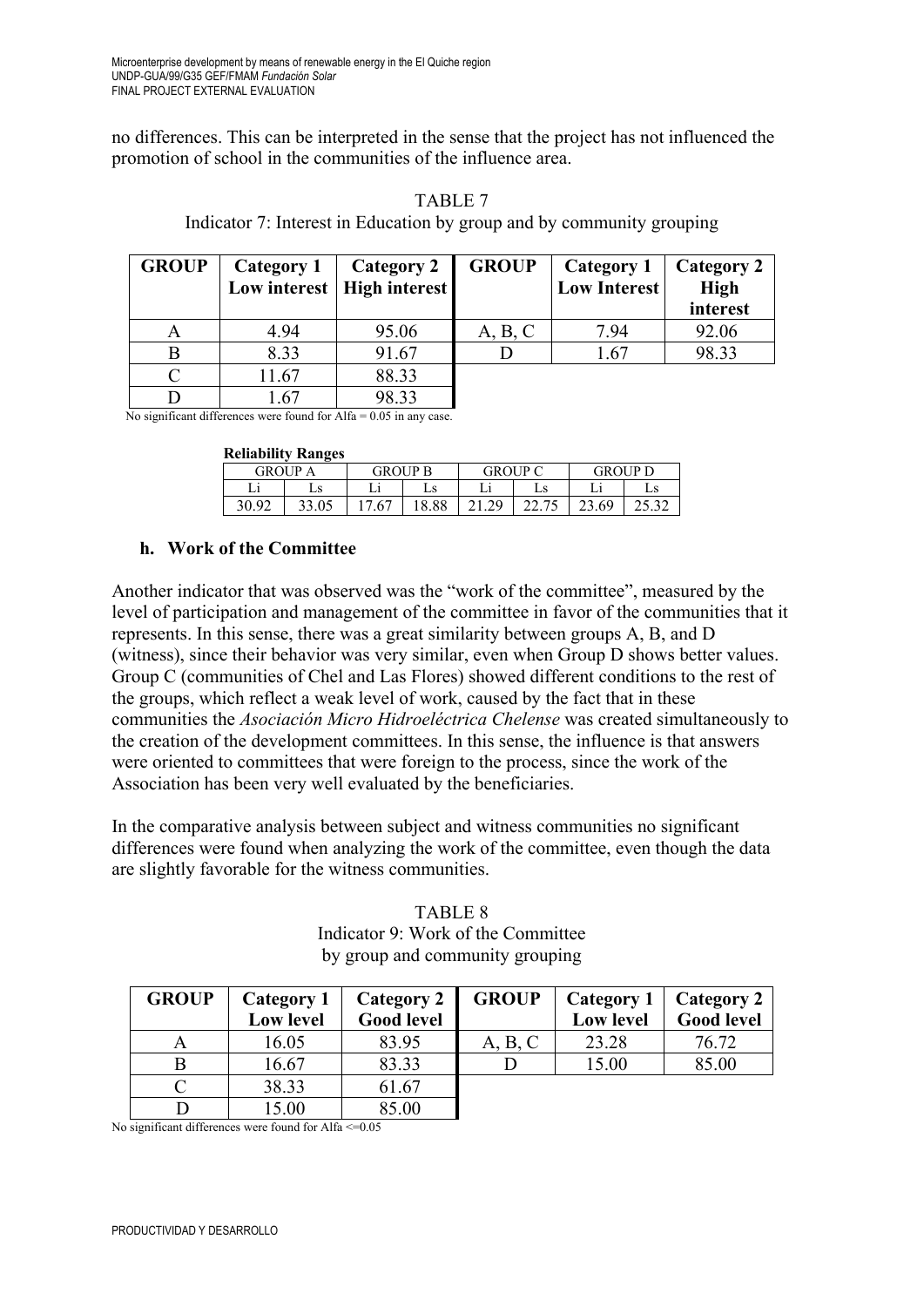| іленаршы іландеэ |       |                |       |                |       |         |       |  |  |
|------------------|-------|----------------|-------|----------------|-------|---------|-------|--|--|
| GROUP A          |       | <b>GROUP B</b> |       | <b>GROUP C</b> |       | GROUP D |       |  |  |
|                  |       |                | Ls    |                | Ls    |         | Ls    |  |  |
|                  | 34.69 | 16.06          | 20.41 | 14.86          | 18.88 | 20.48   | 26.02 |  |  |

The measurement of this indicator must be observed closely, since the project poses the introduction of innovative forms of community organization, and even though the measurement of this specific indicator indicates positive achievements in terms of organization, the same thing cannot be said about the measurement of the work of the committee.

In this sense, it is valid to have an element for deliberation that enables the analysis of the performance of the Committee supporting the represented communities, which has to be carried out simultaneously to the performance of the Asociación Chelense, which has even achieved to negotiate telephone projects that have benefited the communities in this group (C).

#### **i. Environment**

Finally, an indicator on environment was evaluated and measured by the use of traditional fuels and their consumption. The use that the traditional fuels are destined for was also considered. This use can be sale or consumption.

Simultaneously, the incidence of common diseases was considered as an important variable for the construction of this indicator. Such incidence could be influenced by the emission of smoke within the households causing eye or air passage irritation. For this indicator, two categories were built, as was the case with most other indicators.

Category 1 represents a low level of environmental protection since it includes the average of responses in the "low" category given to the respective variable (that constitutes this indicator). Furthermore, the numeric value range with which the indicator was built is wide (between 0 and 11). None of the groups obtained the highest value (11).

| <b>GROUP</b> | Category 1     | <b>Category 2</b> | <b>GROUP</b> | Category 1     | Category 2 |
|--------------|----------------|-------------------|--------------|----------------|------------|
|              | <b>Damaged</b> | <b>Protected</b>  |              | <b>Damaged</b> | Protected  |
| А            | 23.46          | 76.54             | A, B, C      | 40.21          | 59.79      |
|              | 47.92          | 52.08             |              | 25.00          | 75.00      |
|              | 56.67          | 43.33             |              |                |            |
|              | 25.00          | 75.00             |              |                |            |

TABLE 9 Indicator 10: Environment; by group and by community grouping

Significant differences were found for  $Alfa = 0.05$ 

| <b>Reliability ranges</b> |                |       |                |     |                |       |                |       |  |
|---------------------------|----------------|-------|----------------|-----|----------------|-------|----------------|-------|--|
|                           | <b>GROUP A</b> |       | <b>GROUP B</b> |     | <b>GROUP C</b> |       | <b>GROUP</b> D |       |  |
|                           |                | LS    |                | Ls  |                | Ls    |                | LS    |  |
|                           | 24.90          | 39.24 | 10.04          | .82 | 0.44           | 16.46 | 18.07          | 28.48 |  |

This indicator permits a fairly real comparison on the basis of the expectations that the evaluating team posed. On the one hand, the behavior of Groups A and D is expected since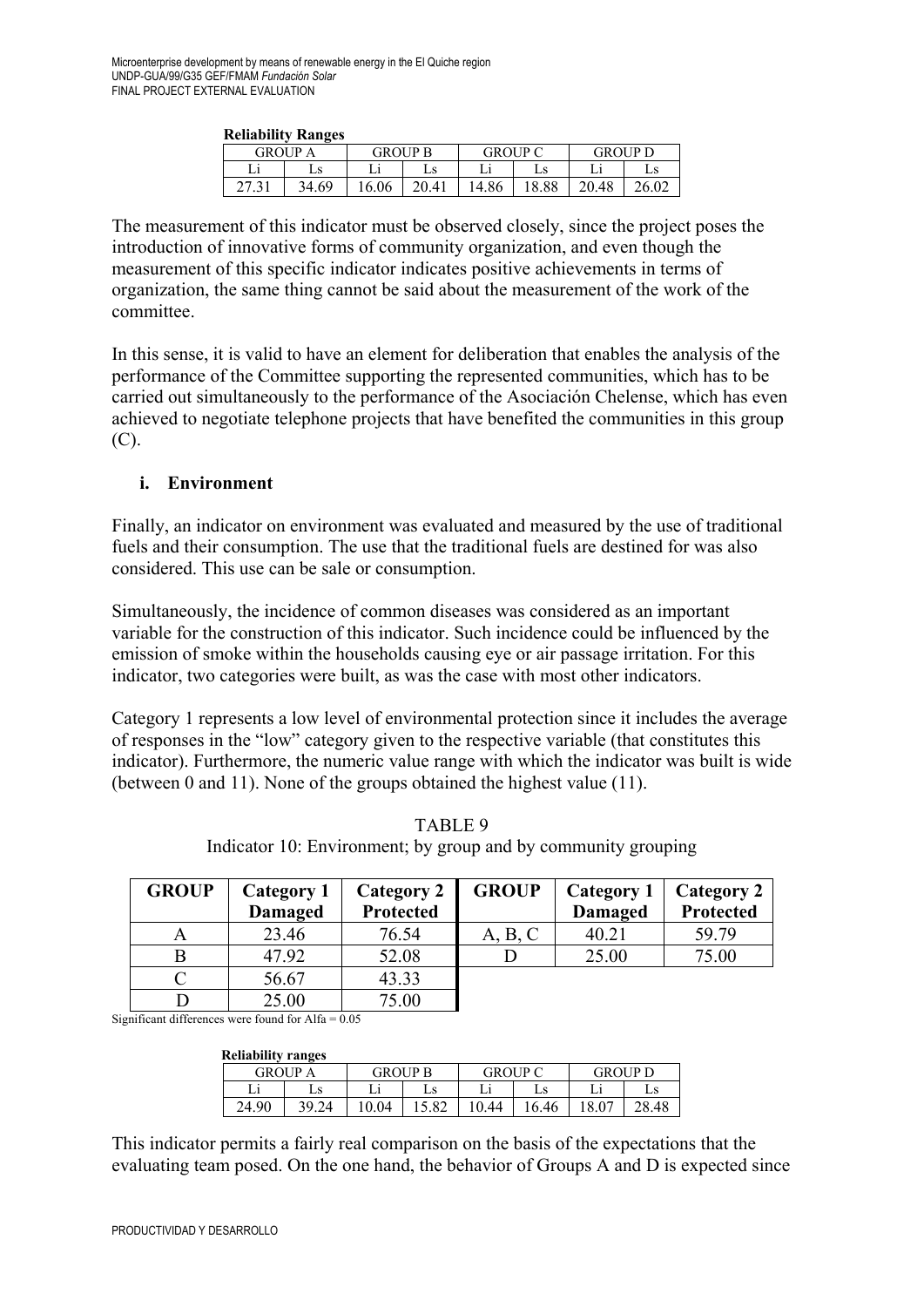in Juá and in the communities of Group A there are photovoltaic lighting systems, which permits a very similar behavior in the analysis.

It is interesting to observe that the negative influence that Groups B and C (which do not have this type of lighting) exert affects the result of the comparative analysis between the subject and the witness communities, since in this analysis the best group is the one of witness communities.

When comparing the results of the groups that have photovoltaic lighting, it can be observed that the data obtained show percent values for this indicator that indicate that there has been an environmental improvement in the communities of Group A and the witness communities.

This comparison established differences of 24.5% between Group A (that has PLS) and Group B (homes in the same communities, but without PLS's). In the same way, the comparison between groups A and C showed a difference of 33.2% in favor of environmental protection, which could be interpreted as a decrease in the incidence in the mentioned diseases: eye redness, coughing and cold.

The data reported in the analysis show an important similarity between group A and the witness group (D) since they showed similar results, which is consistent with the fact that in homes of the village of Juá there are PLS's implemented by another project.

It can be said, then, that the project is extremely important in terms of the accomplishment of the set objectives, since the importance of substituting traditional fuels by renewable energy as a means for protecting the environment and the health of the inhabitants of the beneficiary communities has been statistically demonstrated.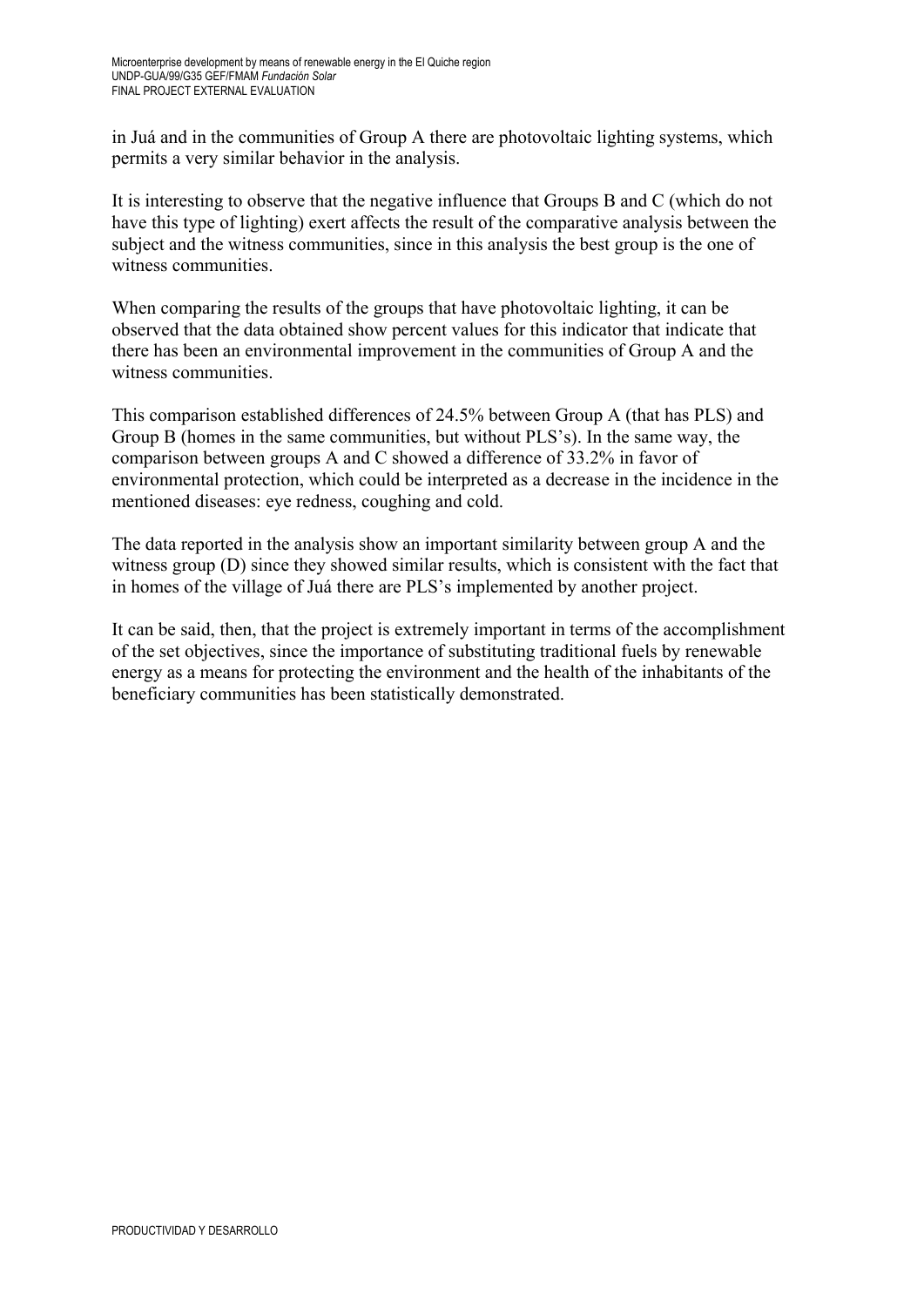# **VII. STRENGTHS AND WEAKNESSES ANALYSIS**

#### 1.Strengths:

- 1.1 The project is implemented in a zone characterized by a high dispersion of the communities, with remote possibilities of getting connected to the National Energy Supply Grid. This generates a great interest by different government and nongovernment entities, which opens expectations of implementing a full scale project.
- 1.2 *FUNDACIÓN SOLAR* has a high level of credibility in the institutional context, due basically to the professional career of its current Director. This aspect provides a strength for carrying on with the vision of replicating the experience gained in El Quiché in other areas of the country.
- 1.3 In any dimension that the project is implemented, it must be said that it has achieved the local participation and the participation of community leaders, basically because of the respect people have for the existing organization and the democratic election of community representatives for a specific project y because of the visible results or the project.

This aspect has been transmitted to other communities of the Ixil region, which opens spaces for local cooperation for developing initiatives in the search for accomplishing the Full Size Project.

- 1.4 The project has involves staff with a good level of experience, both in subjects related to the environment and to renewable energy and of technical staff who have been responsible for building local capacities for providing maintenance to the system. The fact that there are local resources, and in the case of photovoltaic lighting, that members of the community and other beneficiaries who have learned to monitor the operation of the system has been a strength in favor of sustainability.
- 1.5 The interventions of *FUNDACIÓN SOLAR* in the area of influence of the project have gone beyond the field of renewable energy and have reached the objective of promoting local capacity in El Quiché for the development of pre-investment phases of different projects. In this sense, the role of the Fundación in strengthening local capacities and in aspects focused on strengthening the existing community organization has become evident.
	- 2. Opportunities
- 2.1 The Ixil area is fertile ground for this type of projects, as well as the Reyna zone, where around 85-68% of the communities are official, many of which are in river banks. Energy supply through the national grid is still far for many communities, which opens the path for initiatives such as the one of *FUNDACIÓN SOLAR*.
- 2.2 There are many institutions interested in strengthening these initiatives, in favor of replicating the experience in other communities who suffer from poverty or extreme poverty in the country. The concrete case is the Instituto Nacional de Electrificación, INDE who has expressed that there are resources so that organized communities that are going through a process of management and implementation have access to rural electrification.
- 2.3 The analysis of the environment and use of fuels indicators enabled to demonstrate that the use of clean energy has a direct impact on greenhouse gas (GHG) emissions, which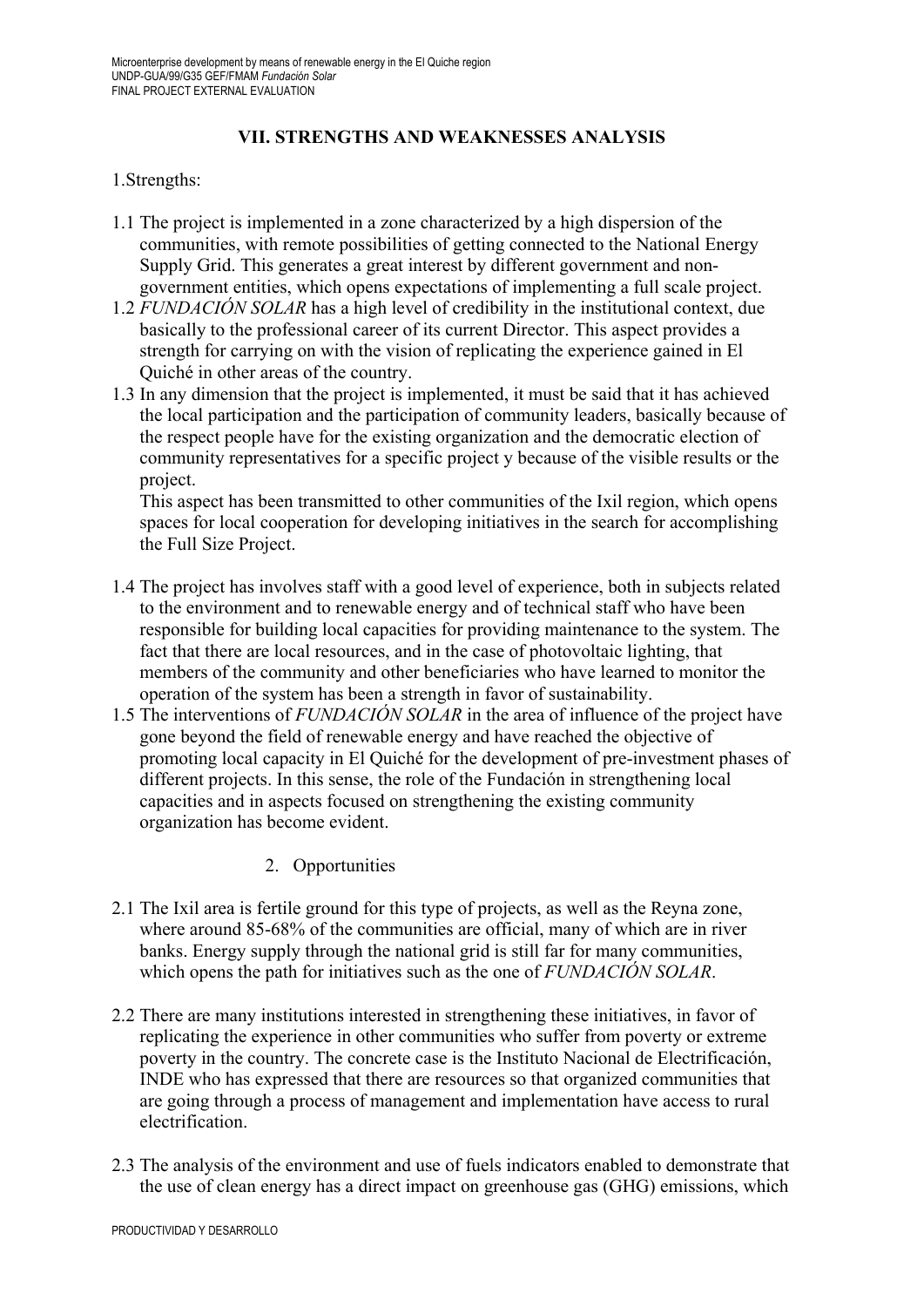was demonstrated by the low use of candles, kerosene and ocote. This aspect has interest for some organizations like the GEF, and through such interest the list of strategic allies for development can be enlarged.

- 2.4 Even when differences were found in the management of municipal authorities in the Ixil region a valuable opportunity is present since three mayors mentioned the importance the importance of the "microenterprise development by means of renewable energy in El Quiché" project. There was an important consensus regarding the interest of replicating the experience in the communities mentioned in the "Communities with potential for developing micro-hydroelectric projects" table.
- 2.5 The *FUNDACIÓN SOLAR* has a technical and professional team specialized in conducting initiatives in this field independently from its size. This fact, together with the accessibility and the need therein this region for bringing an integral development to the more excluded communities offers great possibilities for replicating this experience, which ahs to be linked to an integral approach for the management of the locally coordinated development processes.
- 2.6 The project generated local resources trained in all phases that the implementation of renewable energy projects demand, based on the contributions of different government and non-government organizations, which permits having human resources for multiplying the effect achieved through the training of these persons.
- 3. Weaknesses
- 3.1 The current level of implementation of the project, especially in the achievements for concluding the microhydroelectrical plant, has discouraged some direct beneficiaries, according to additional comments expressed during the home visits. Furthermore, some institutions are concerned about the initiative not being concluded or about the fact that when it is concluded, the financial support is no longer available. Such is the case of the Quiché Program of the European Union, which concludes next July.
- 3.2 The project implemented in Pa´l and Santa Clara is not capable of generating microenterprise development, because of the nature of photovoltaic systems since they do not provide sufficient energy for activating the electrical equipment proposed in the Project Document, trying with this to increase family income. The only possibility for this case is limited to the use of lighting for weaving work and others done by women, which implies extending their work day.

At the moment of the evaluation, energy supply through the micro-hydroelectrical plant is still not achieved, since it is necessary that political, economic and local participation problems are surmounted in order to conclude the project. This situation is, up to a point, an obstacle for reaching the expected results in socioeconomic aspects and in the quality of life through the generation of income.

3.3 There have been some questionings regarding local staff that represents the *FUNDACIÓN SOLAR*, which has originated misunderstandings with arrogant and impositive attitudes. This was perceived in the municipal corporation of San Gaspar Chajul.

This situation has gotten worse with other statements that could even be ill-intentioned, such as the interest of the *FUNDACIÓN SOLAR* of appropriating of reserve areas, the unwillingness for paying for non-qualified manual labor, the political connotation conferred to the *FUNDACIÓN SOLAR* at the municipality of Chajul, etc. These statements have had repercussions in the levels of community participation.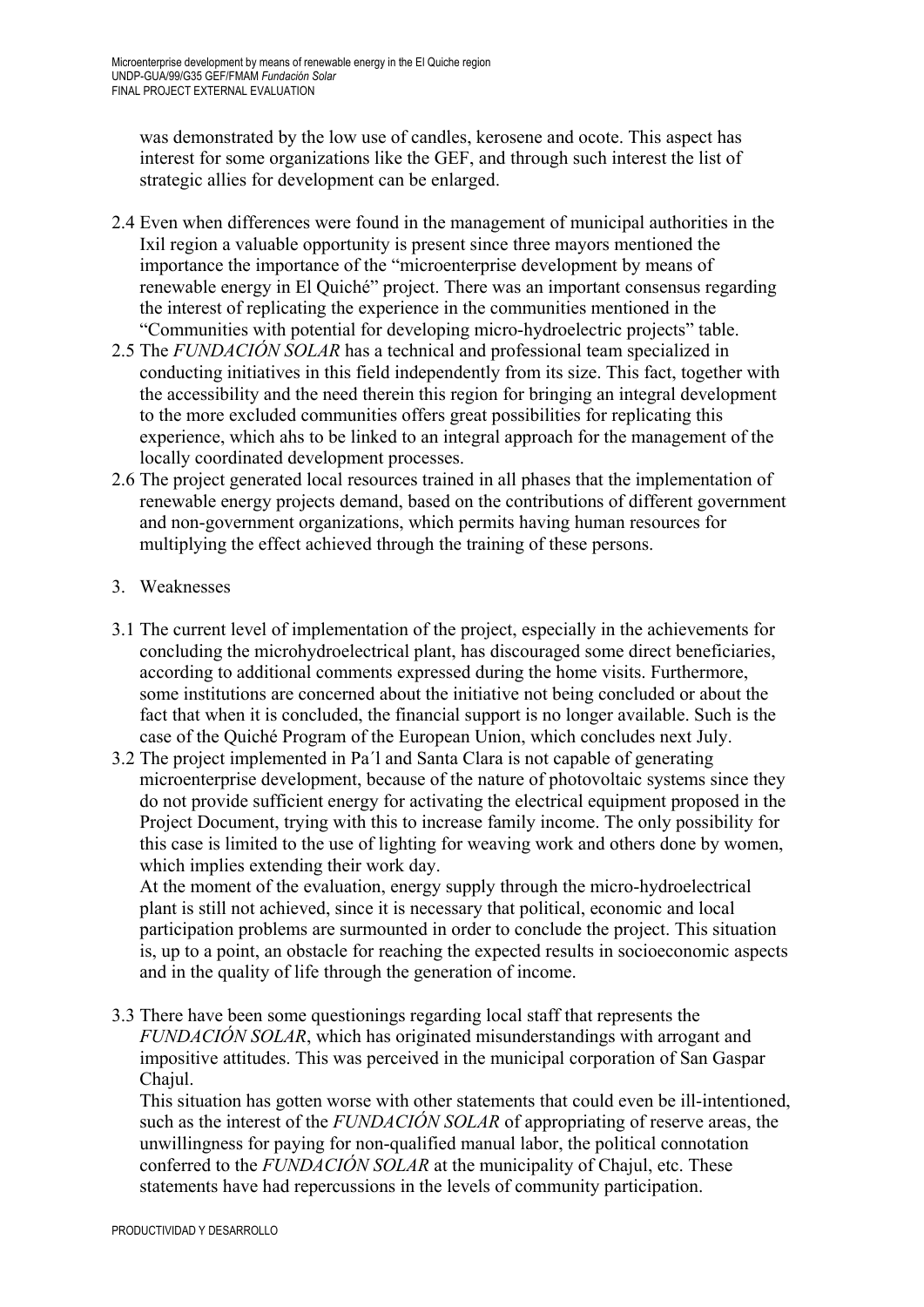- 3.4 Some persons from institutions and organizations present in the area mentioned that the role of the *FUNDACIÓN SOLAR* is not totally clear, specially in Nebaj and Cotzal, which permits to infer the low level of promotion of its institutional activities, its objectives and the activities it carries out in favor of environment and development through the implementation of integral programs based on the use of renewable energy.
- 4. Threats:
- 4.1 There have been risks that threaten the good performance of the project in the Reyna zone, mainly because of administrative, financial and compliance with commitments aspects. In this sense, the authorities of the area are responsible for the supply of insumos and mobilization expenditures, which will be stated in the signed agreement.

The municipality, the Maternal-infant health program of JHPIEGO and the service provider had not kept their commitments of strengthening community organization. Such commitments are indicated in the signed agreement.

- 4.2 In the area of Uspantán, the *FUNDACIÓN SOLAR* made the commitment of monitoring the cadena de frío until September 2002, implement the installation of radio communication equipment for the 6 health centers. Regarding the monitoring process, it was mentioned that the presence of the *FUNDACIÓN SOLAR* in the area in minimal, and it has not permitted to have exchange of opinions, doubts, etc. Regarding the installation of radio equipment, the fact of not having reached the objective affects the emission of weather reports, as well as the daily, weekly and monthly reports.
- 4.3 The image (visibility) the *FUNDACIÓN SOLAR* transmits in the municipal context (area of influence) causes that the implemented actions are perceived as an intervention done solely by the *FUNDACIÓN SOLAR*, leaving out the cooperating institutions, who have the direct co-responsibility of the financial implementation of the project. This constitutes a risk in the sense that communities put their expectations for satisfying perceived needs in renewable energy projects of the *FUNDACIÓN SOLAR*. If this is not a reality, it would be a threat for the image and credibility of the *FUNDACIÓN SOLAR*.

This last fact was evident in the survey carried out with the municipal corporations, who clearly mentioned that they were aware of the origin of the resources. Notwithstanding, in every activity that the *FUNDACIÓN SOLAR* carries out, it has specifically taken the opportunity for recognizing each and every one of the cooperating institutions. Therefore, the ignorance in this regard is due to purely cultural aspects, which are characteristic of the region.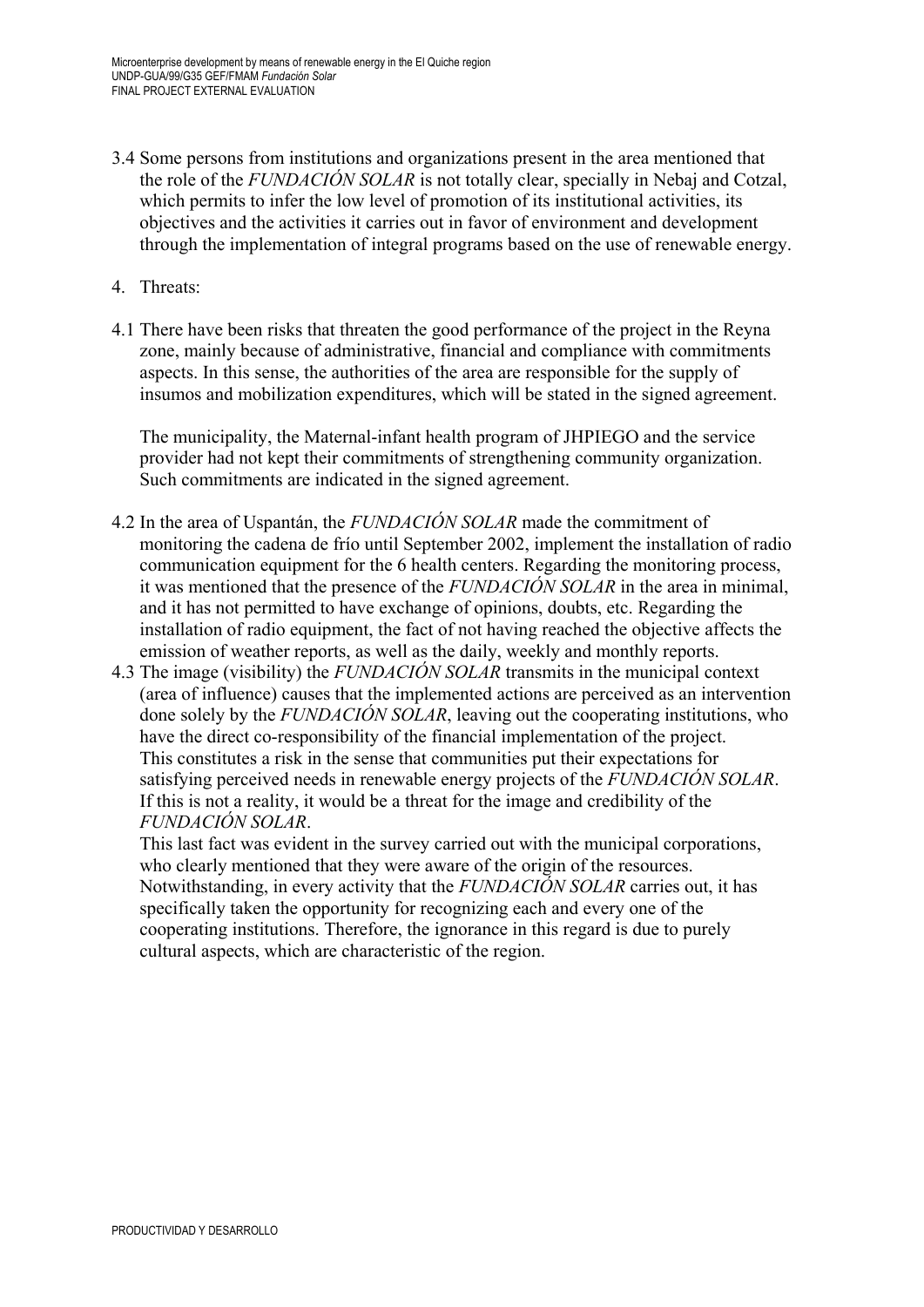#### **VIII. CONCLUSIONS**

#### 1. On the process

1.1 The project achieves particular results regarding the removal of financial barriers for implementing renewable energy projects to a great extent, This is evident by he high level of support that make the accomplishment of this first phase of the project a reality. The actions of the *FUNDACIÓN SOLAR* go beyond the sole implementation of the physical work, especially in the aspects of: generation of local resources, trained in different subjects that span from community organization to the use and maintenance of the system.

As part of the management process, the principal financial barriers were identified. Many of them are linked to the high levels of exclusion of the communities in the area of influence, as well as the meager possibility of achieving electric energy supply in the area. Currently, the communities that have been provided with this service lack efficiency in the supply.

- 1.2 The process of working together with the *FUNDACIÓN SOLAR* manages to encourage the *Asociación de Chel* to reach out to other credit institutions with the objective of implementing a project of rural telephones, which exceeded every expectation regarding the payment of the credit. This is translated into an important accomplishment in the objective of removing the financial barriers and increasing the security that institutions need for achieving success in their productive activities.
- 1.3 The intentions of the *FUNDACIÓN SOLAR* are still positive in the sense of contributing to the general improvement of the subject populations. Even so, it must be acknowledged that essential aspects such as the coordination with municipal governments, and community participation and organization must be approached with vital importance that ensures the future success.
- 1.4 The *FUNDACIÓN SOLAR*, in the process of working together with the communities achieves the empowerment of the communities on the fundamentals of renewable energy, which is made evident by the implementation of 6 training session in which 10 men and 8 women from the community took part. These events dealt with subjects like rural credit, environment, energy policies, community organization and PLS's, among others. From these initiatives, renewable energy and the use and function of natural resources are known.
- 1.5 The experience in the implementation of the medium size project provides tools for estimating the real possibilities for reducing the implementation costs, which is based on the use of local resources, on the increase the levels of community participation and interinstitutional coordination in order to make good use of the technical and professional resources (for example: two theses in Business Administration from the Universidad de San Carlos in Guatemala propose financial mechanisms and administrative structures for the project). This situation demonstrates that the reduction of implementation costs is possible through an adequate harmonization of strengths in the professional, technical and community leadership fields. It must be said that in this vision, municipalities play a crucial role.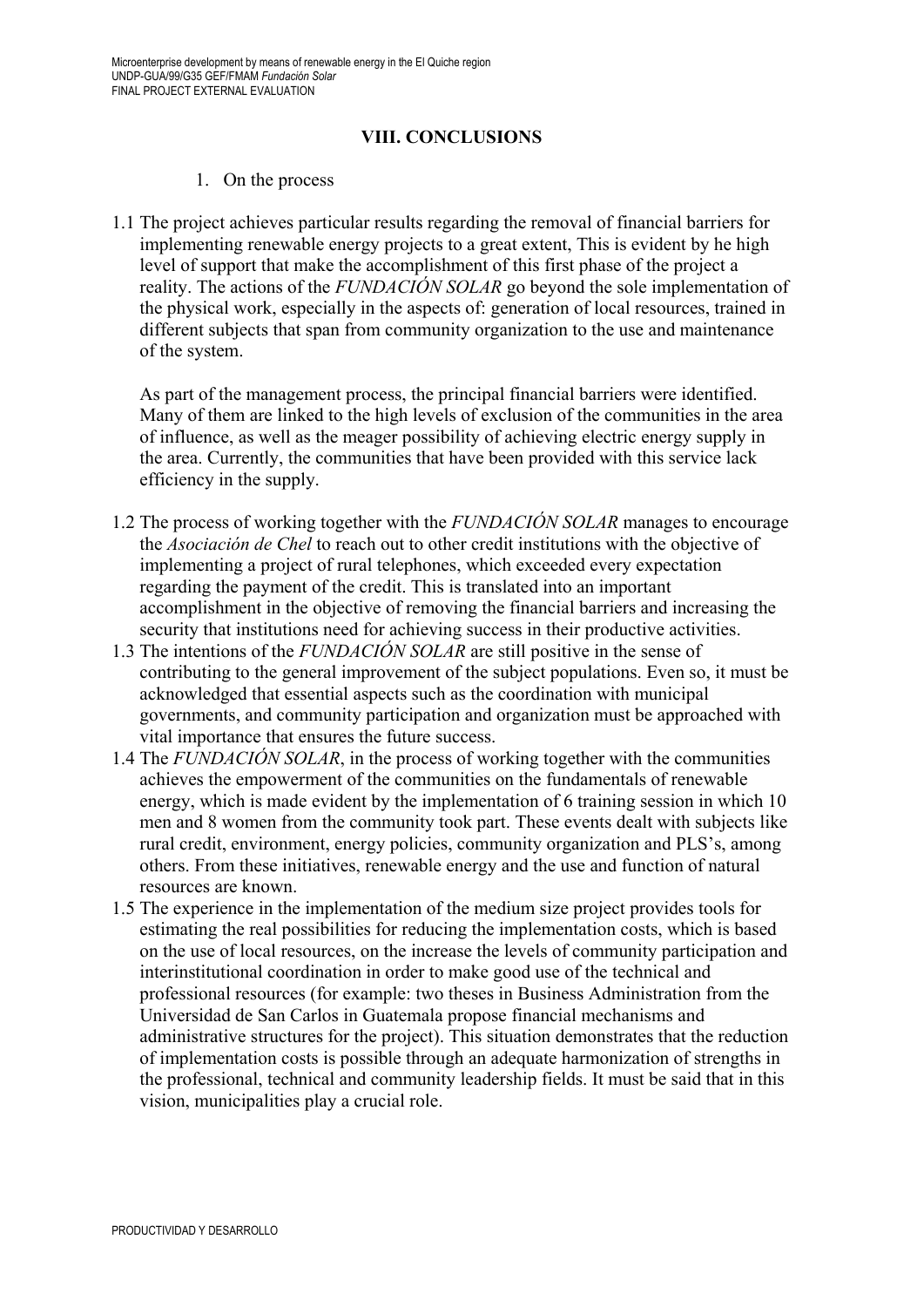## 2. On the effect

- 2.1 Family size, considered as an indicator that indicate the number of family members, showed that in the households of group B (villages of Pa'l and Santa Clara), which do not have a PLS, there are less members, since only 20% of such households have more than 5 members. This means that the project had preference for larger households, since in group A, 67% of households has more than 5 members. Groups C and D have 48% and 55% of households with more than 5 members, respectively.
- 2.2 The project directly influenced the levels of community organization, since this indicator, measured by community participation, motivation for participating in the project and obstacles for participating showed that communities in group D (witness) have the worst level of organization (average value of 1.76%), which is different from the rest of the subject communities (22.22% for group A; 33.33% for group B and 48.33% for group C). Group C, integrated by the communities of Chel and Las Flores showed the highest level of organization, which can be explained by the conformation of the *Asociación Micro Hidroeléctrica Chelense*.
- 2.3 The evaluation of the management level determined that groups A and B (49.38% and 47.92%) are statistically similar to each other and different from groups C (86.67%) and D (25%). The analysis of this indicator demonstrates that in the subject communities: Pa'l and Santa Clara, the management level is 23% higher than that of the witness communities. The communities of Chel and Las Flores (group C) show the highest value in the management level. This is attributed to the role of the *Asociación Chelense*, since the value reached in the evaluation is 61% higher than the value of the witness group and 38% higher than groups A and B.
- 2.4 Regarding the participation of women, when statistically analyzing the indicator it was found that all groups showed significant differences (for Alfa  $= 0.05$ ), having found that group A (61.73%) has achieved almost 20% more participation of women, compared with groups B and D (similar to each other: 41.67% and 43.33%, respectively, and different from group C (16.67%), which was the group with the worst level of participation opf women (17%).
- 2.5 One of the objectives of the project is the mitigation of climate change by the elimination or substitution of the use of traditional fuels by renewable energy systems. The statistical analysis of this indicator permitted to find significant differences between group A (that has photovoltaic lighting) and the rest of the groups. From this finding, it can be concluded that there is a positive effect in favor of the mitigation of climate change. Group A had a better behavior in the measurement of this indicator (76.54%), compared with the rest of the groups ( $B = 18.75\%$ ;  $C = 46.47\%$ , and  $D = 45.00\%$ ), which means that if the percent value is higher, there is a higher incidence in the mitigation of climate change.
- 2.6 The project applies a positive effect on the decrease of CO<sub>2</sub> emissions, through the reduction in the use of traditional fuels. It was statistically demonstrated that in the subject communities there were significant differences in the levels of purchase of traditional fuels, which represents a difference of more than 40% in the purchase of candles, ocote, kerosene, and batteries in comparison with groups B and C, where there is no lighting. Therefore it is concluded that the use of clean energy is an alternative for the use of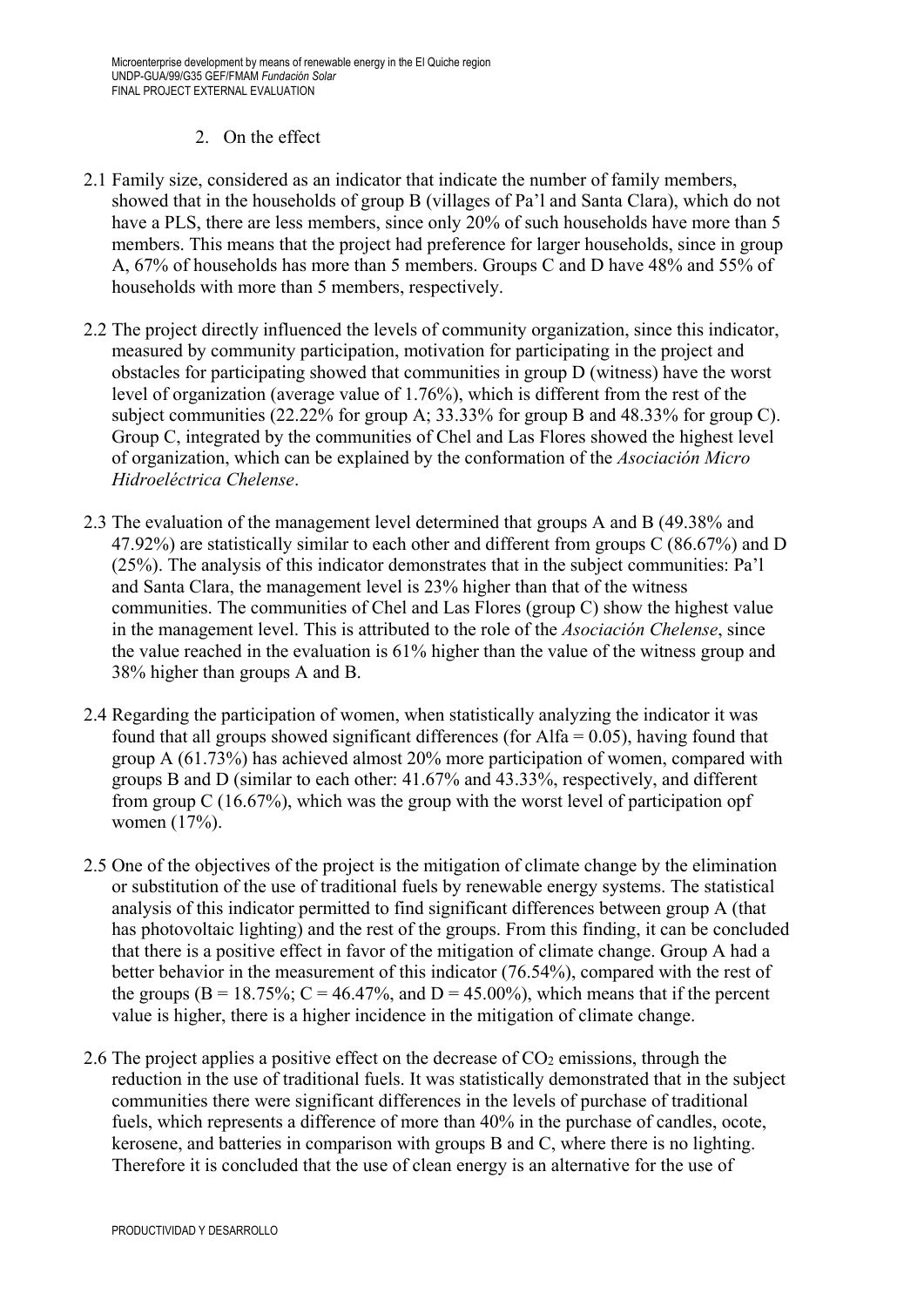candles and kerosene lamps with the purpose of lighting, which is a much more interesting element in the context of the participating institutions.

2.7 The analysis of the indicator related with the operation of the system did not reflect any difference as a result of the analysis for groups B and  $C(0\%)$ , because of the fact that in the communities that integrate these groups there is no energy supply, In the case of witness group D it was found that the system has operated normally, that is, with a low number of technical failures in 40% of the cases (for a n=24). This is due to the fact that in Juá there are solar panels in most of the households surveyed. Group A showed an expected behavior, since 100% of the interviews indicate that the system is working normally and that the failures shown are mainly due to the need of replacing light defective or blown out bulbs.

From this finding, it is concluded that the project has introduced important improvements in its management, as well as in maintenance and control aspects, which was made evident by the 60% difference between group A (that has PLS's) and witness group D regarding the quality of operation. Such a high value is affected by the fact that only one of the two communities in the witness group (Juá) has PLS's.

2.8 The evaluation of the indicator "work of the committee" measured by the support and orientation that the beneficiaries receive, as well as by the opinion expressed in regard to its performance showed results that contradict to some extent the performance of the *Asociación Micro Hidroeléctrica Chelense,* since the group that reported the lowest results for this indicator was group  $C$  (61.67%). This is justified by the fact that the instrument for data capture made an explicit reference to the "work of the committee", which generated answers that indicate the performance of the committees in favor of improvement and others that exist in the communities of Chel and Las Flores.

Groups A, B, and D are statistically similar to each other (83.95% , 83.33% and 85.00%, respectively), which indicates that no significant differences were found that could make reference to the work that the committee carries out.

- 2.9 When analyzing the indicator on environment", it was found that groups A and D (witness) are statistically similar to each other  $(76.54\%$  and  $75.00\%)$  for Alfa  $\leq 0.05$ , and different from group B (52.08%) and C (43.33%), which is explained by a reduction in the use of forestry resources (ocote and firewood) and the decrease in the use of candles and kerosene. When this is converted into currency it represents weekly savings of up to Q10.00 in candles and Q15.00 in kerosene. This is due to the fact that they have a lighting system (in the case of the witness group, the positive result is influenced by the fact that in Juá they have PLS's), which permits the elimination of the use of traditional fuels, at least in regard to lighting.
- 2.10 A very important aspect to mention is the reduction of diseases associated with smoke in the households, such as: eye redness, cold, coughing, or skin irritation, which was measured for 15 days previous to the survey. This is evident, especially for the communities of Pa'l, Santa Clara and Juá, communities that have PLS's. The average data indicate a reduction of up to 20% in eye redness, 9% in colds or coughing and 17% in skin irritations detected in group A, in comparison with the rest of the communities evaluated, in which traditional systems are used for lighting.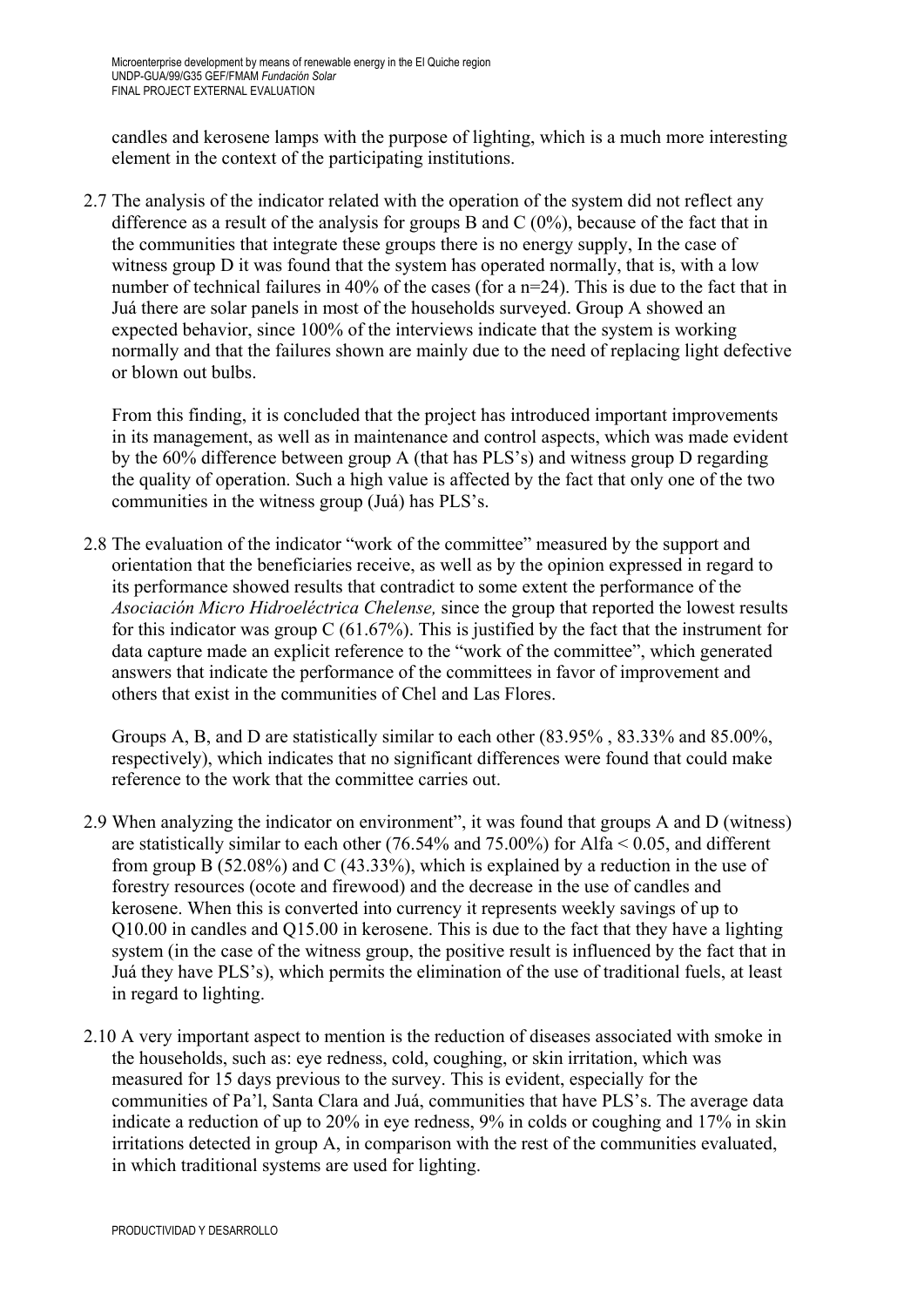## **IX. INPUTS FOR LEARNED LESSONS**

Part of the objectives of the consulting process is based on the generation of inputs that permit the identification of elements for developing learned lessons. In this sense, the consulting firm reached important conclusions, both for the evaluation of the implemented processes and for its effects. Some elements for discussion in favor of attaining the mentioned inputs are:

- 1. The project of Microenterprise development by means of renewable energy in the *El Quiché* region covers different technical aspects of community participation and organization and project management, which does not permit the specialization of its intervention in the field of renewable energy. The efforts for reaching an adequate level of community organization provide the expected results. This represents a high investment of time and resources, which is financed by the Global Environmental Fund as part of the incremental costs of the project making its benefits evident, which justified the investment.
- 2. The macro objective of the project must not be overlooked. It encompasses the development of microenterprises. The field evaluation permitted to demonstrate that the initiatives that have been developed to this date do not open short and midterm expectations for implementing microenterprises basically because of two reasons:
- 2.1 The first one is due to the implementation of photovoltaic lighting systems, which in its current size regarding the supply of electric energy has a use limited to lighting, with the possibility of being extended to the use of radios and 12V television sets.
- 2.2 The micro-hydroelectrical plant is implemented for providing lighting, which in turn implies the possibility of using home appliances. Additionally, foreseeing the need of having an impact in the economic situation of the families, three-phase energy is introduced in more than 80% of the households<sup>[6](#page-55-0)</sup>. This opens new possibilities for extending the use to microenterprise development (cardamom drying, coffee roasting and grinding, garlic dehydration, etc.).

These expectations of creating microenterprises for the benefit of community dwellers have discouraged some of the interviewees, since the project started a long time ago and the objective of providing energy has not been reached. Part of the problem is the meager participation of the municipality, which has become the greatest obstacle of the project.

- 3. It is extremely important to consider different management levels in which the high-level management of *Fundación Solar* takes part, especially when the actions include the participation of local authorities. In this sense, it is valuable to reach interinstitutional agreements, but municipal autonomy must no be overlooked in the decision-making process for the execution of projects in the communities that are part of the municipality.
- 4. The political issue is rather delicate, especially facing the inception of political proselytism activities in the country and when local authorities are part of the

<span id="page-55-0"></span><sup>-</sup><sup>6</sup> The INDE expressed that the initial design of the project considered three-phase energy, although, after having started, other beneficiaries expressed interest, which meant extending the distribution grid, but with single-phase energy.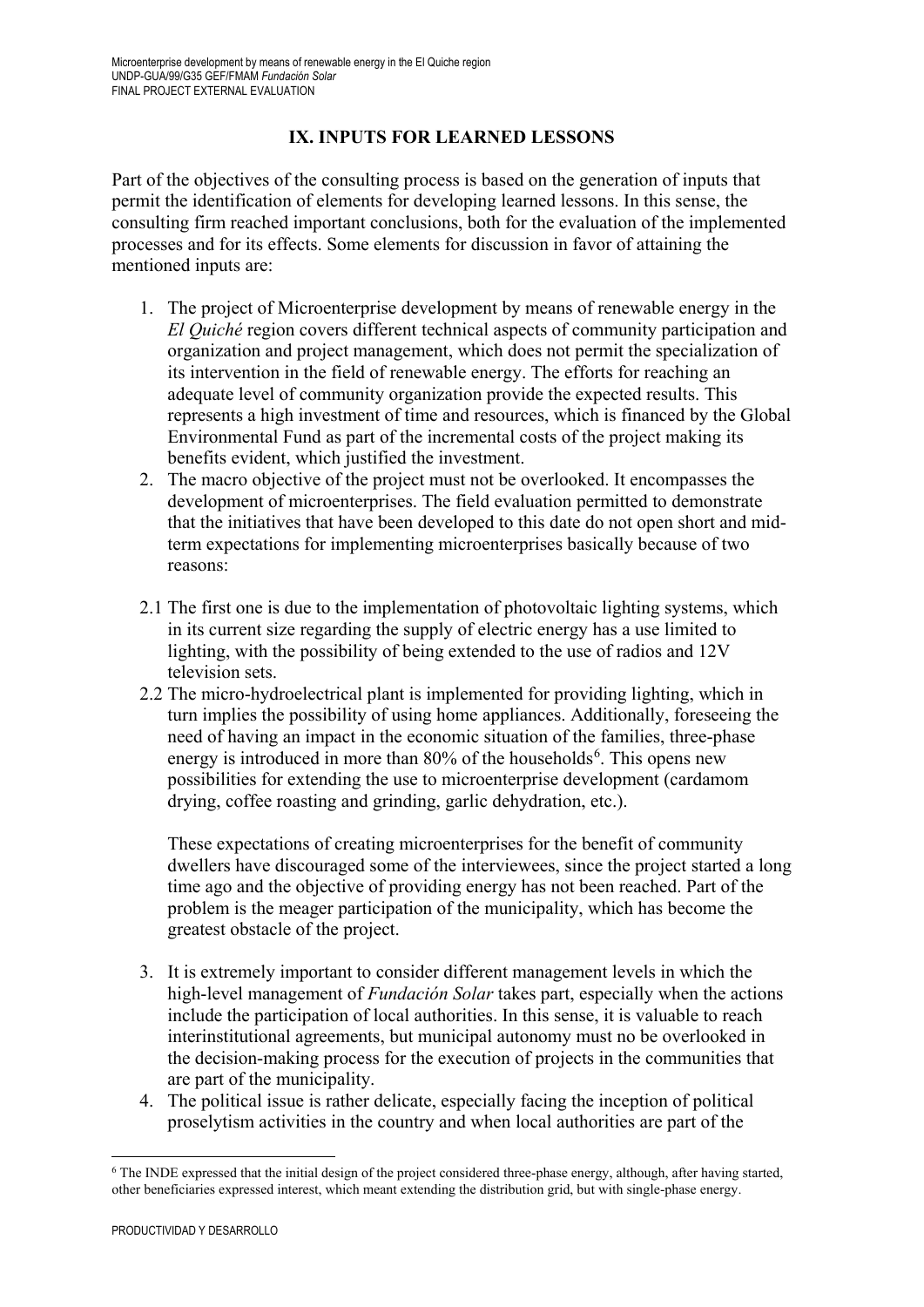opposing party. The apolitical image of *Fundación Solar* must be given careful attention, which may be at risk if persons linked to the official party are permitted to participate in its management or actions. Specifically, the Department Representative, the Governor of the Department and the former mayor of Chajul.

5. The signing of agreements of technical cooperation as well as in technical assistance strategies, training and other activities aimed at strengthening local capacities and sustainability of the projects through time demand that follow-up outlines be established in order not to affect institutional credibility. In the case that the actions carried out in the Reyna zone, Uspantán, it has been mentioned that the project is very useful for making health services efficient and extending their coverage. Notwithstanding, the failure to meet commitments was mentioned, as well as the low level of assistance provided by *Fundación Solar*.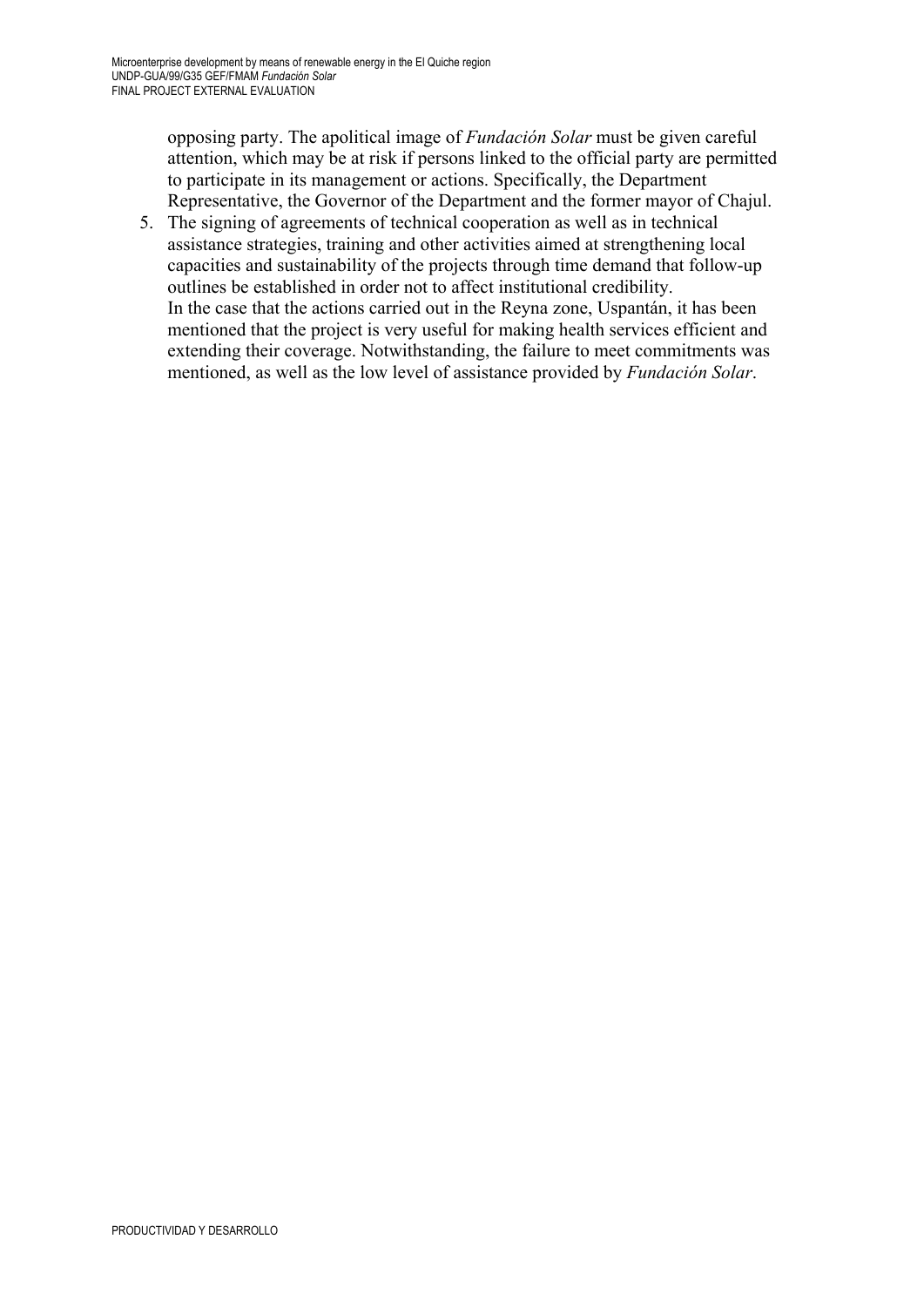# **X. RECOMMENDATIONS**

- 1. The results that have been reached by the project do not include elements that permit a terminal evaluation since the effects on development and benefits that energy supply through a micro-hydro system can provide could not be measured. In this sense, it is RECOMMENDED to carry out an ex-post evaluation process using the same instruments with the objective of being able to measure the effect indicators that address the fundamental objectives of the project.
- 2. The implementation of the project in the village of Chel cannot be postponed any longer, basically because of the risk that having an infrastructure in place, but without providing the service entails. This has originated that some system accessories (plugs and some switches) in the homes of the beneficiaries are already damaged, even when their cost is relatively low and there are just a few cases.
- 3. The *Fundación Solar* must try to establish a dialog forum with the Mayor of Chajul because of the existing perception, both personally and at the municipal corporation. These frictions will have a short term effect with the ERIPAZ, key entity for the development of the initiatives for a full scale project. Up to this moment, there has been support from the Mayor for reestablishing cooperation, but he has expressed interest in having a high-level meeting.
- 4. The request of the Mayor of Chajul in the sense of giving preference in the payment of fees for beneficiaries who participated in the transportation of supplies (poles and bobbins) must be carefully analyzed, since this can put the project at risk.
- 5. It is important that, simultaneously to the community training programs in the areas of organization, self-management, and conflict resolution, training activities for the use of electric energy be provided, together with productive activities parallel to lighting. This and issues related to natural resources, such as their use, sustainable management and protection must be the emphasis of *Fundación Solar*. The outsourcing of services related to local development must be considered.
- 6. It is the opinion of the consulting firm that the Fundación should consider its contribution important giving preference to the implementation of renewable energy in the education and health sectors. With these two actions it would significantly contribute to the extension of the coverage at a national level. That is, if schools in rural areas, where it is possible to implement these projects, have a photovoltaic lighting system the possibility of increasing the coverage of literacy is higher. *Fundación Solar* has been able to witness this in the communities of Pa'l and Santa Clara.

In the health area, strengthening the cold chain for health centers or Minimal Health Units would guarantee quality vaccines for the effective immunization of children, which would also bring an increase in coverage. The experience in the Reyna zone, Uspantán can be a good example and teaches lessons for future areas of intervention. The implementation of radio and/or telephone systems where the cold chains are in operation can facilitate the emergency cases and the response to more complicated cases of morbidity.

7. Social processes are dynamic and community-specific. The efforts made in trying to measure impact through statistical methods are an interesting practice. However, in this context it is not always possible to reach the desired results, which could be analyzed by ethnological methods that can make important contributions to the understanding of social dynamics.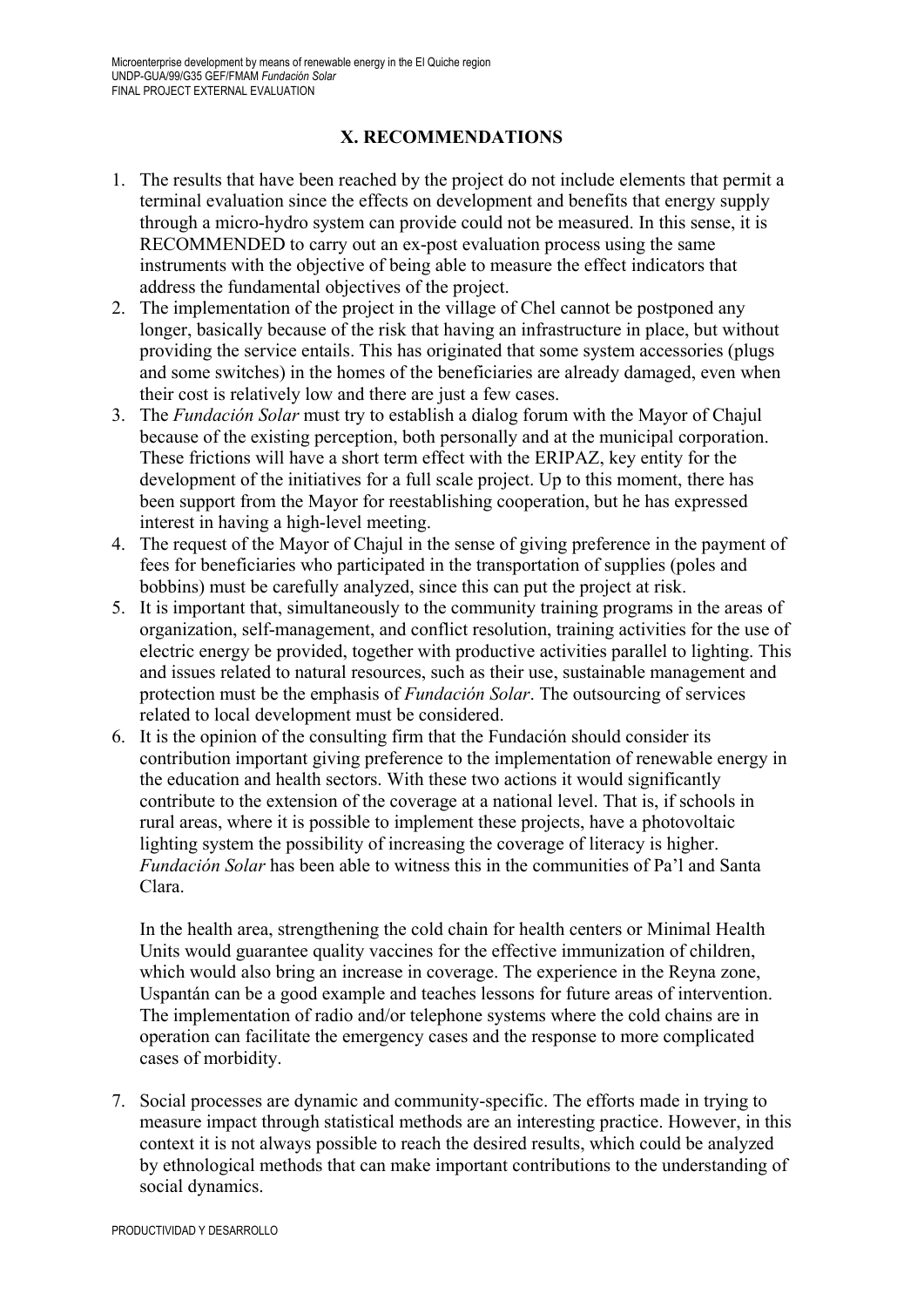- 8. The renewable energy experience in Chajul is crucial for understanding organizational and participative dynamics regarding the issue of renewable energy. It could be very enriching to carry out two types of analyses: 1) statistical studies exclusively for the part of renewable energy and 2) an ethnological and qualitative study that could contribute much more insight regarding information on social aspects.
- 9. If *Fundación Solar* has the intention of continuing to work in the Ixil area and Uspantán for replicating the experiences of Phase I (PME) it would be very positive to open a Technical Office in the area, since this would aid in giving immediate attention to contingencies that could arise within the framework of the renewable energy projects.
- 10. The fact that *Fundación Solar* and municipal authorities manage to establish an organized work plan that includes timetables and assigned tasks can be extremely important for the parties and a periodical and horizontal communication between highranking authorities (mayors and authorities of *Fundación Solar*) could be attained.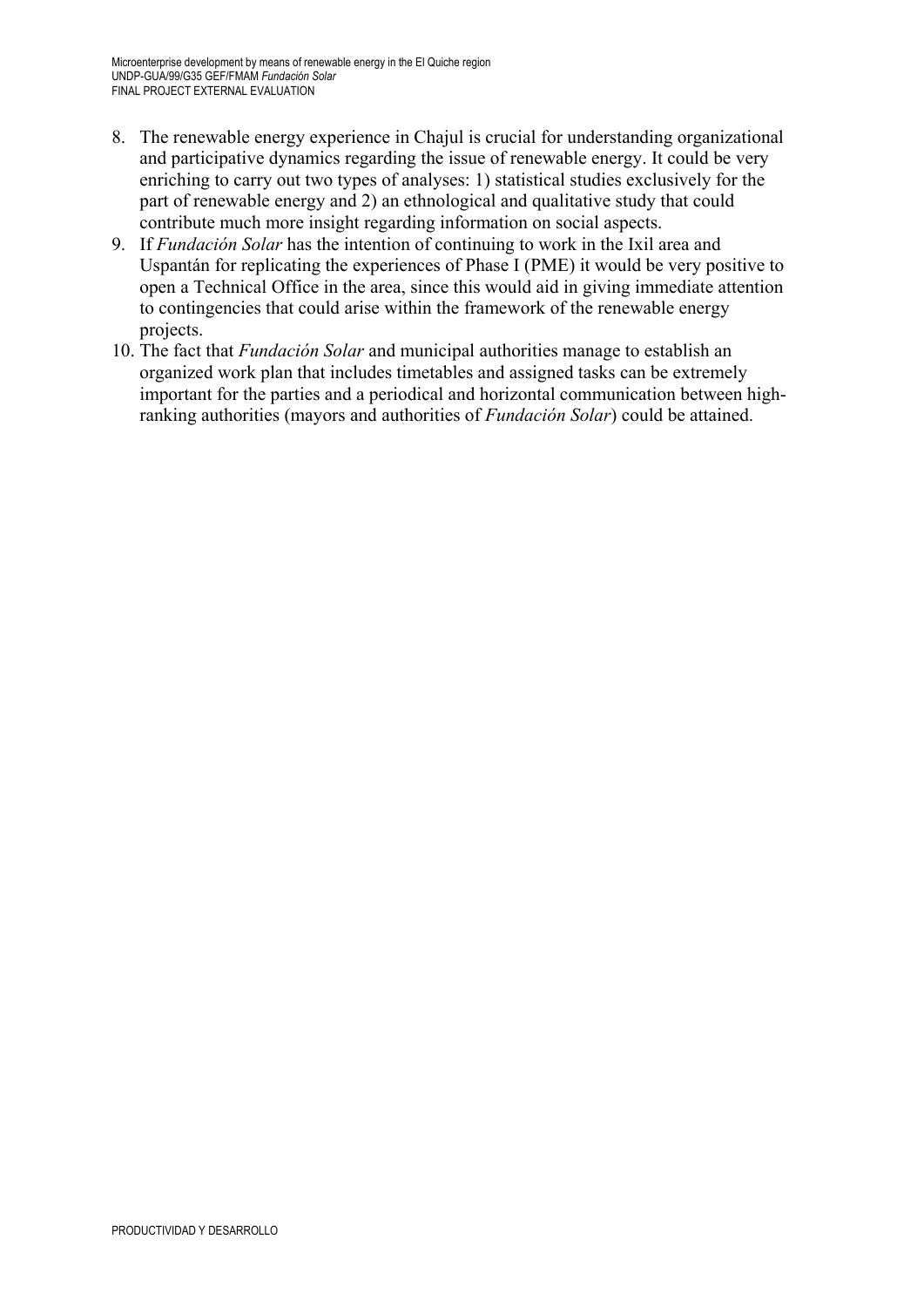### **IX. APPENDIXES**

- 1. Instruments for data capture
- 2. Organization of variables according to indicator
- 3. Weight of variables
- 4. List of persons and institutions consulted
- 5. Output flow for frequency distribution
- 6. Consultants involved in evaluation
- 7. Output flow for Chi Square test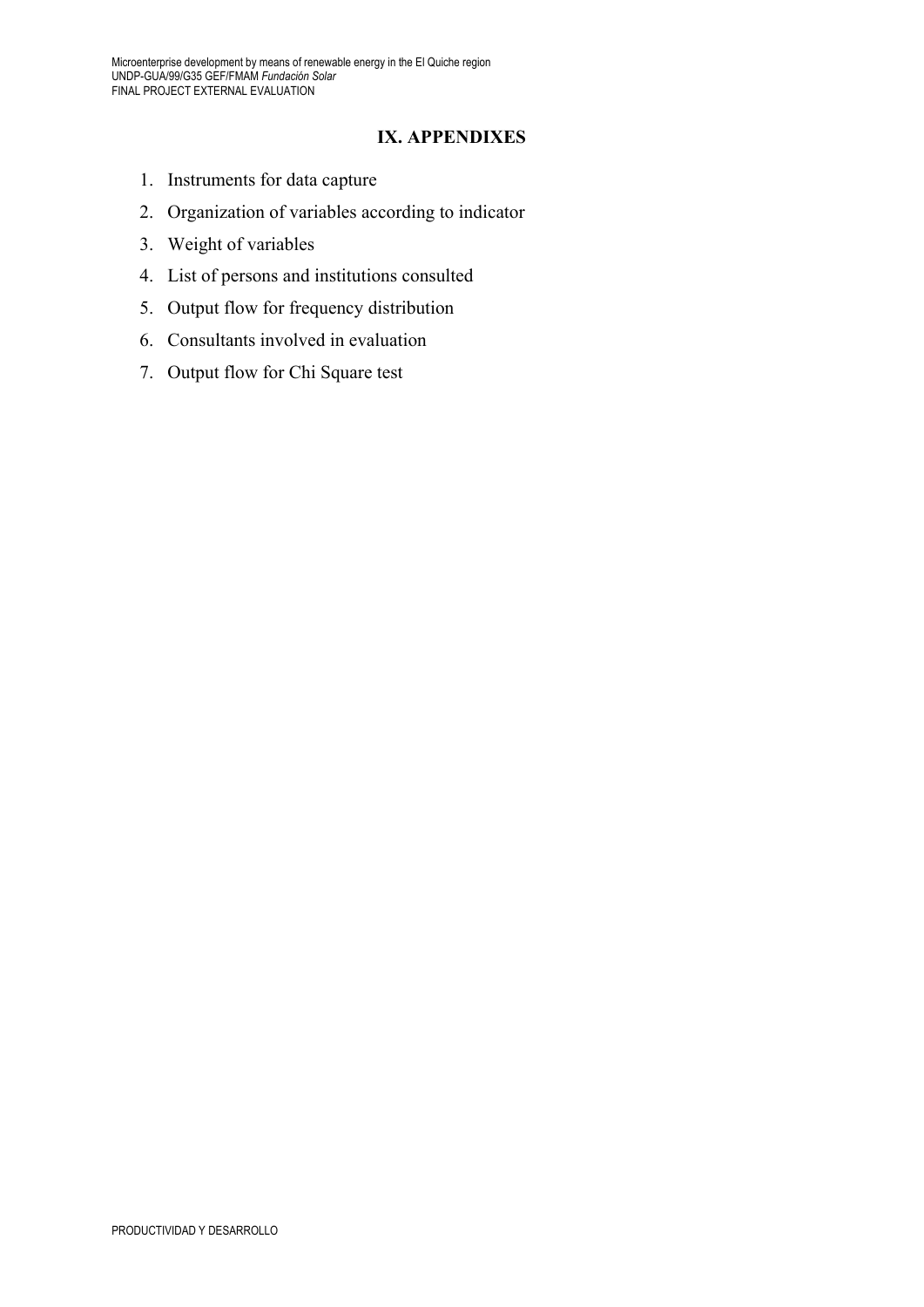## **VISITED INSTITUTIONS**

United Nations Development Programme Nina Saalismaa, Programme Official

*Fundación Solar*: Mario Hernández, Project Coordinator

Quiché Program, European Union Roberto Rea, European co-responsible, Infrastructure Unit Renzo Benincasi, European Co-director Carlos Argueta Donis, National Co-director

Instituto Nacional de Electrificación

Ministry of the Environment and Natural Resources

Ministry of Energy and Mines

Ixil, FONAPAZ, European Union Program Juan Clemente Raymundo, National Co-director

National Hospital of Uspantán and Health Centers of the Reyna Zone Carlos Eduardo Recinos Miguel Angel Arango Julio Nova